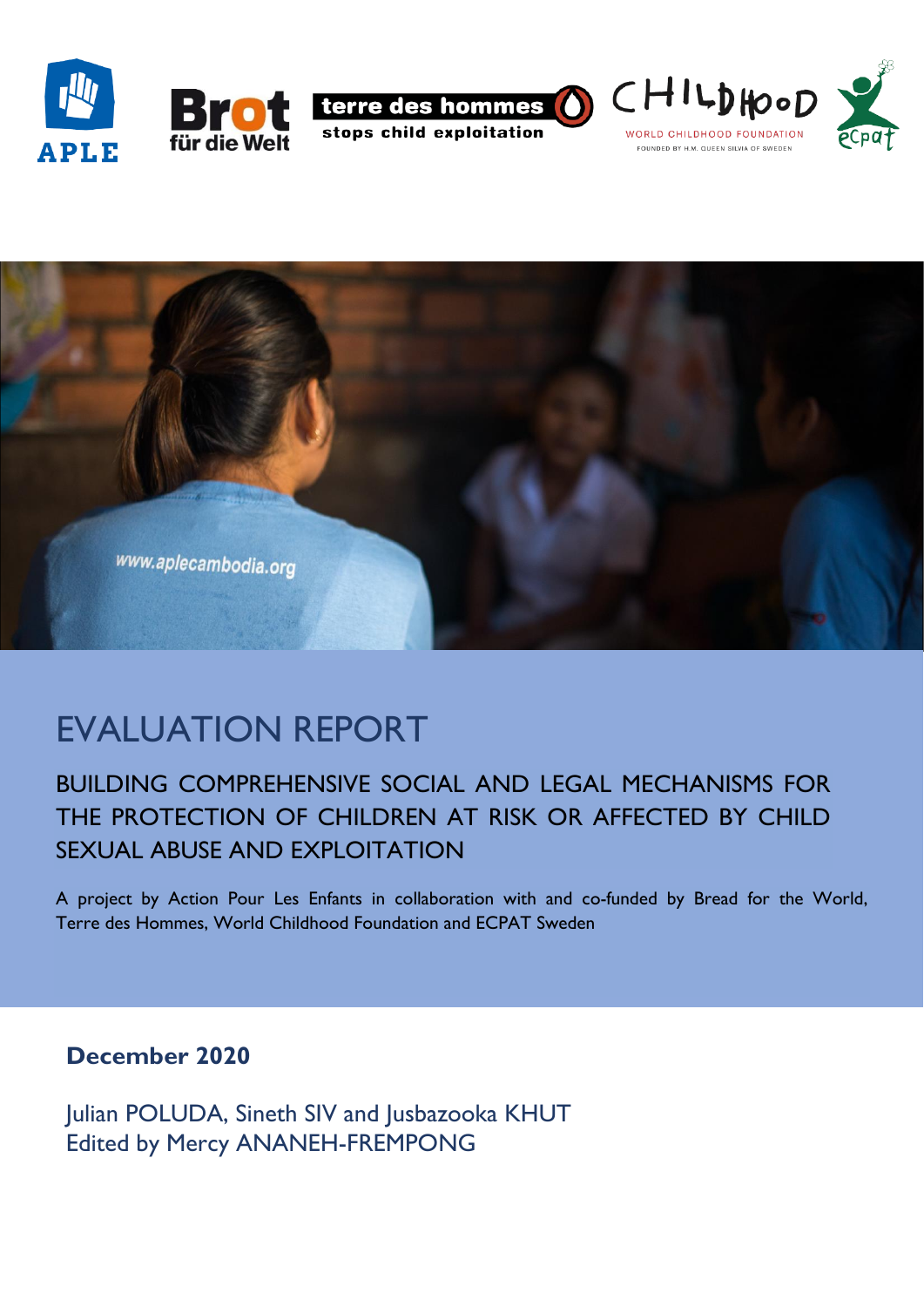# **CONTENTS**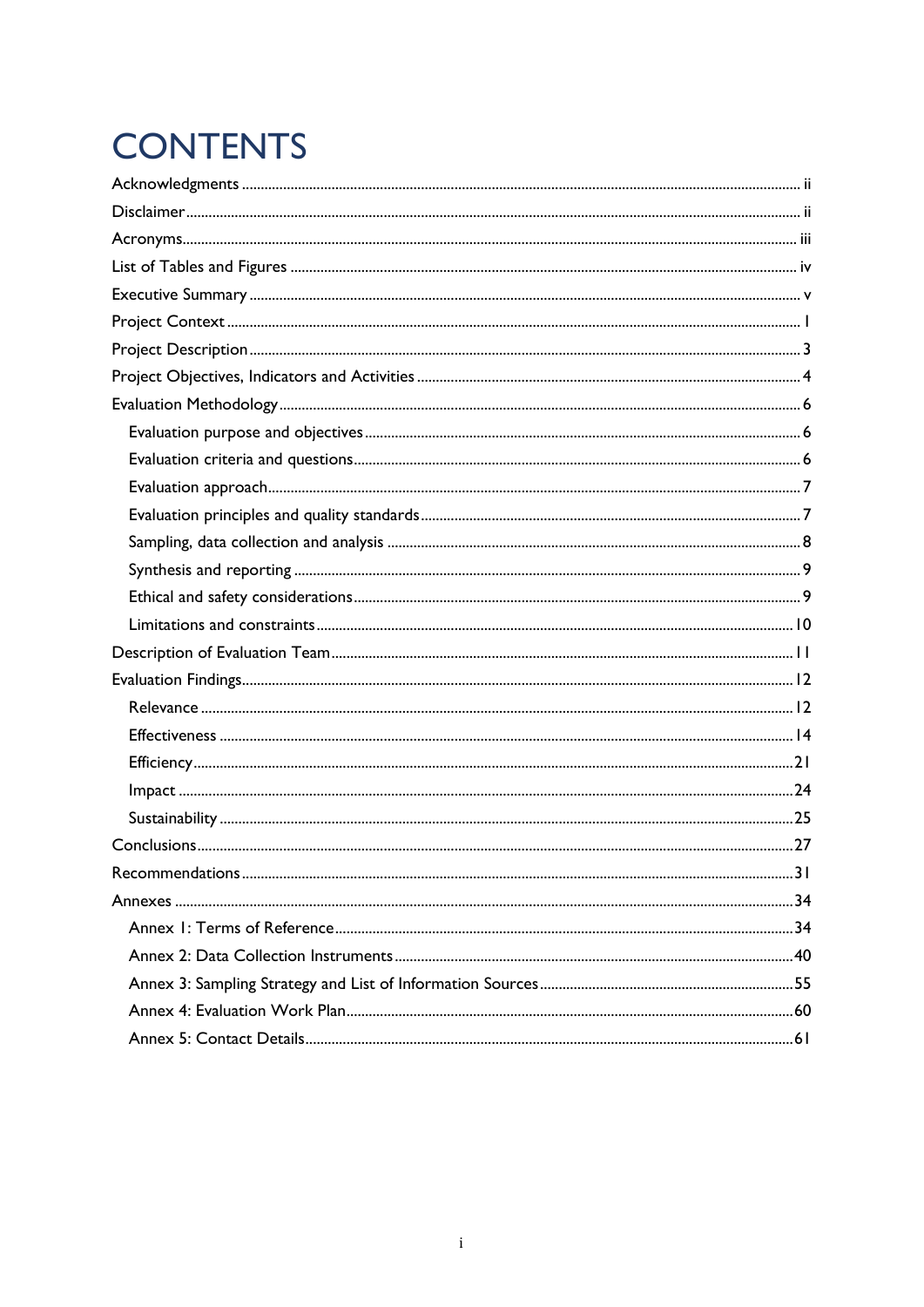# <span id="page-2-0"></span>ACKNOWLEDGMENTS

The evaluators would like to thank APLE's staff for their support in all aspects of the evaluation, with special thanks to Seila Samleang, Vando Khoem, Rosario Hernández, Charya Heng, Phalla Khuon, and Sopheak Phay.

Thanks also to APLE's team leaders, financial management and field staff for their invaluable feedback in this evaluation. Finally, the evaluators want to thank all evaluation respondents for sharing their experiences and recommendations.

# <span id="page-2-1"></span>DISCLAIMER

This Evaluation Report was produced at the request of Action Pour Les Enfants (APLE) and Bread for the World (BfdW). It was prepared by Julian POLUDA, Sineth SIV, Jusbazooka KHUT and Mercy ANANEH-FREMPONG in collaboration with APLE. The authors' views expressed in this report do not necessarily reflect the views of APLE or its partners.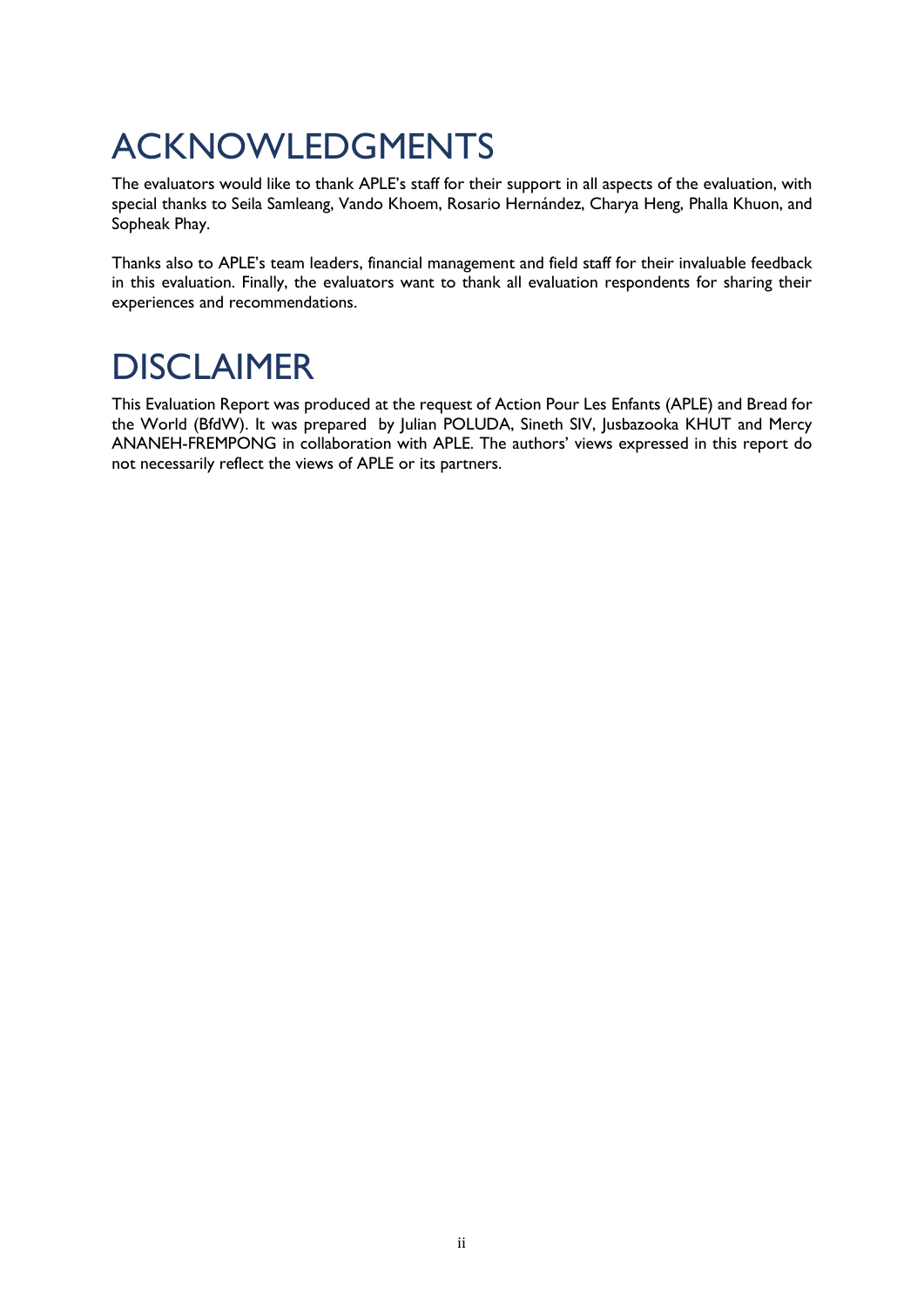# <span id="page-3-0"></span>ACRONYMS

| <b>APLE</b>   | <b>Action Pour Les Enfants</b>                                                 |  |  |  |  |
|---------------|--------------------------------------------------------------------------------|--|--|--|--|
| <b>ACTIP</b>  | ASEAN Convention against Trafficking in Persons, Especially Women and Children |  |  |  |  |
| <b>AHTIP</b>  | Anti-Human Trafficking and Juvenile Protection police,                         |  |  |  |  |
| <b>BfdW</b>   | Bread for the World                                                            |  |  |  |  |
| <b>CCWC</b>   | Commune Council for Women and Children                                         |  |  |  |  |
| <b>CEDAW</b>  | Convention on the Elimination of All Forms of Discrimination against Women     |  |  |  |  |
| <b>CEFM</b>   | Child Early and Forced Marriages                                               |  |  |  |  |
| <b>CNCC</b>   | Cambodian National Council for Children                                        |  |  |  |  |
| <b>CNCW</b>   | <b>Cambodian National Council for Women</b>                                    |  |  |  |  |
| <b>CRC</b>    | Convention on the Rights of the Child                                          |  |  |  |  |
| <b>CSAE</b>   | Child Sexual Abuse and Exploitation                                            |  |  |  |  |
| <b>CSAM</b>   | Child Sexual Abuse Material                                                    |  |  |  |  |
| <b>CSO</b>    | Civil Society Organisation                                                     |  |  |  |  |
| <b>CTIP</b>   | Counter Trafficking in Persons Program                                         |  |  |  |  |
| <b>DAC</b>    | Development Assistance Criteria                                                |  |  |  |  |
| <b>DoSVY</b>  | District Office of Social Affairs, Veterans and Youth Rehabilitation           |  |  |  |  |
| <b>ECPAT</b>  | End Child Prostitution in Asian Tourism                                        |  |  |  |  |
| <b>FGD</b>    | <b>Focus Group Discussion</b>                                                  |  |  |  |  |
| <b>GBV</b>    | <b>Gender-Based Violence</b>                                                   |  |  |  |  |
| <b>IEC</b>    | Information, Education, and Communication                                      |  |  |  |  |
| <b>LGBTQI</b> | Lesbians, Gay, Bisexual, Transgender, Queer and Intersex                       |  |  |  |  |
| <b>LSHTSE</b> | Law on Suppression of Human Trafficking and Sexual Exploitation                |  |  |  |  |
| <b>MoEYS</b>  | Ministry of Education, Youth and Sport                                         |  |  |  |  |
| Mol           | Ministry of Interior                                                           |  |  |  |  |
| MoLVT         | Ministry of Labour and Vocational Training                                     |  |  |  |  |
| MoWA          | Ministry of Women's Affairs                                                    |  |  |  |  |
| MoSVY         | Ministry of Social Affairs, Veterans and Youth Rehabilitation                  |  |  |  |  |
| <b>NAPVAW</b> | National Action Plan to Prevent Violence Against Women                         |  |  |  |  |
| <b>NCCT</b>   | National Committee for Counter Trafficking                                     |  |  |  |  |
| <b>NGO</b>    | Non-Government Organization                                                    |  |  |  |  |
| <b>NPA</b>    | National Plan of Action on the Suppression of Human Trafficking, Smuggling,    |  |  |  |  |
|               | Labour, and Sexual Exploitation                                                |  |  |  |  |
| <b>NSDP</b>   | National Strategic Development Plan                                            |  |  |  |  |
| <b>OCSE</b>   | Online Child Sexual Exploitation                                               |  |  |  |  |
| <b>OPSC</b>   | Optional Protocol on the Sale of Children, Child Prostitution and Child        |  |  |  |  |
|               | Pornography                                                                    |  |  |  |  |
| <b>PEACE</b>  | Preparation and Planning; Engage and Explain; Account, Clarify and Challenge;  |  |  |  |  |
|               | Closure; Evaluation                                                            |  |  |  |  |
| <b>PTSD</b>   | Post-traumatic Stress Disorder                                                 |  |  |  |  |
| <b>TIP</b>    | <b>Report Trafficking in Persons Report</b>                                    |  |  |  |  |
| ToR           | <b>Terms of Reference</b>                                                      |  |  |  |  |
| ToT           | <b>Training of Trainers</b>                                                    |  |  |  |  |
| <b>TWG-G</b>  | Technical Working Group on Gender and GBV                                      |  |  |  |  |
| <b>UNCRC</b>  | United Nations Convention on the Rights of the Child                           |  |  |  |  |
| <b>UNICEF</b> | United Nations Children's Fund                                                 |  |  |  |  |
| <b>UNODC</b>  | United Nations Office on Drugs and Crime                                       |  |  |  |  |
| <b>VAW</b>    | Violence against Women                                                         |  |  |  |  |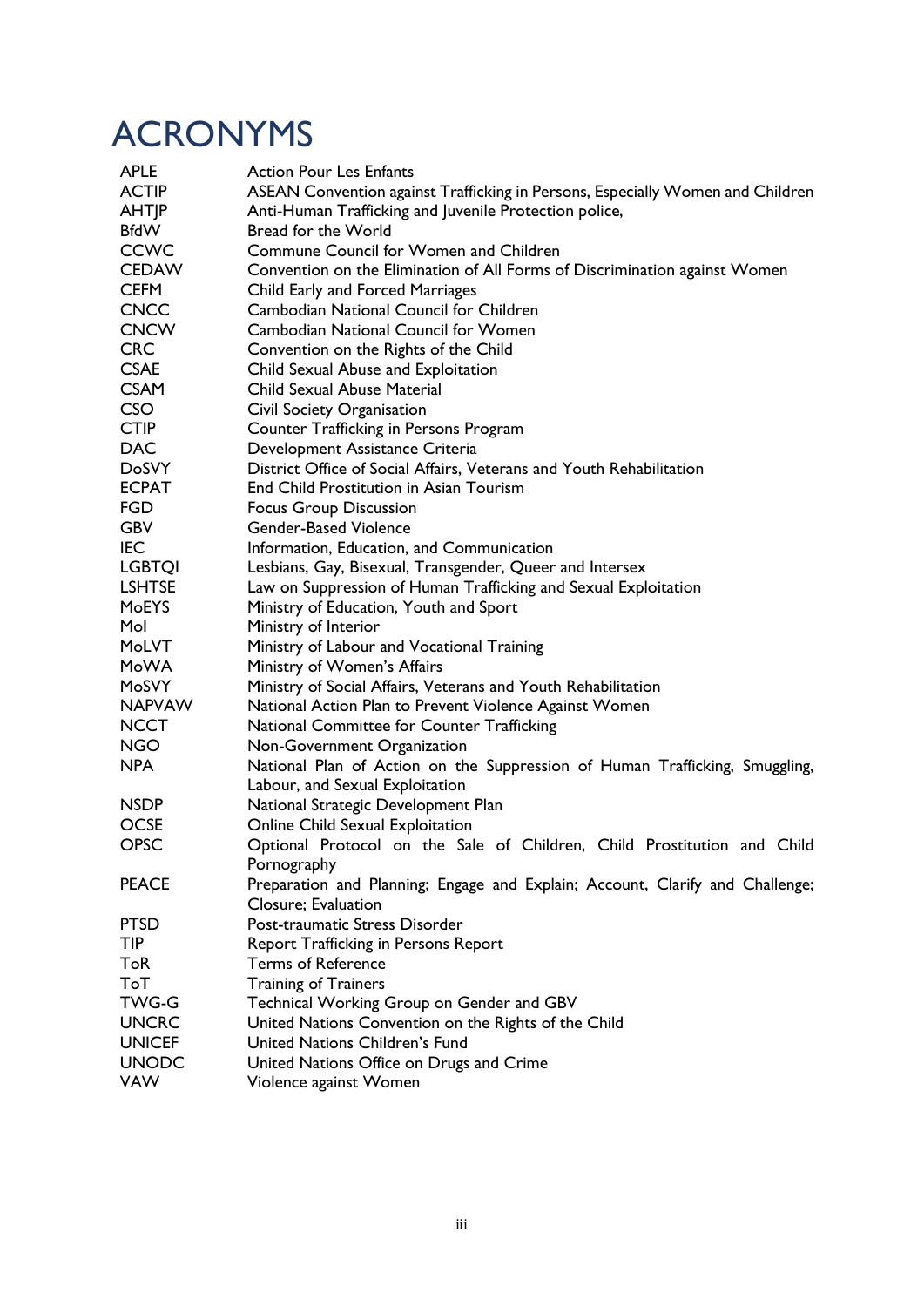# <span id="page-4-0"></span>LIST OF TABLES AND FIGURES

## **TABLES**

- Table 1: Logical Framework
- Table 2: Evaluation Criteria and Questions
- Table 3: Monitoring Results Objective 1
- Table 4: Monitoring Results Objective 2 (Legal Support)
- Table 5: Monitoring Results Objective 2 (Psycho-Social Support)
- **•** Table 6: Evaluation Matrix
- Table 7: Risk Assessment Matrix
- Table 8: Interview sampling
- Table 9: FGD and SWOT analysis sampling
- Table 10: Site visits sampling
- Table 11: List of project documents reviewed
- Table 12: List of background literature and reports reviewed
- Table 13: Evaluation Work Plan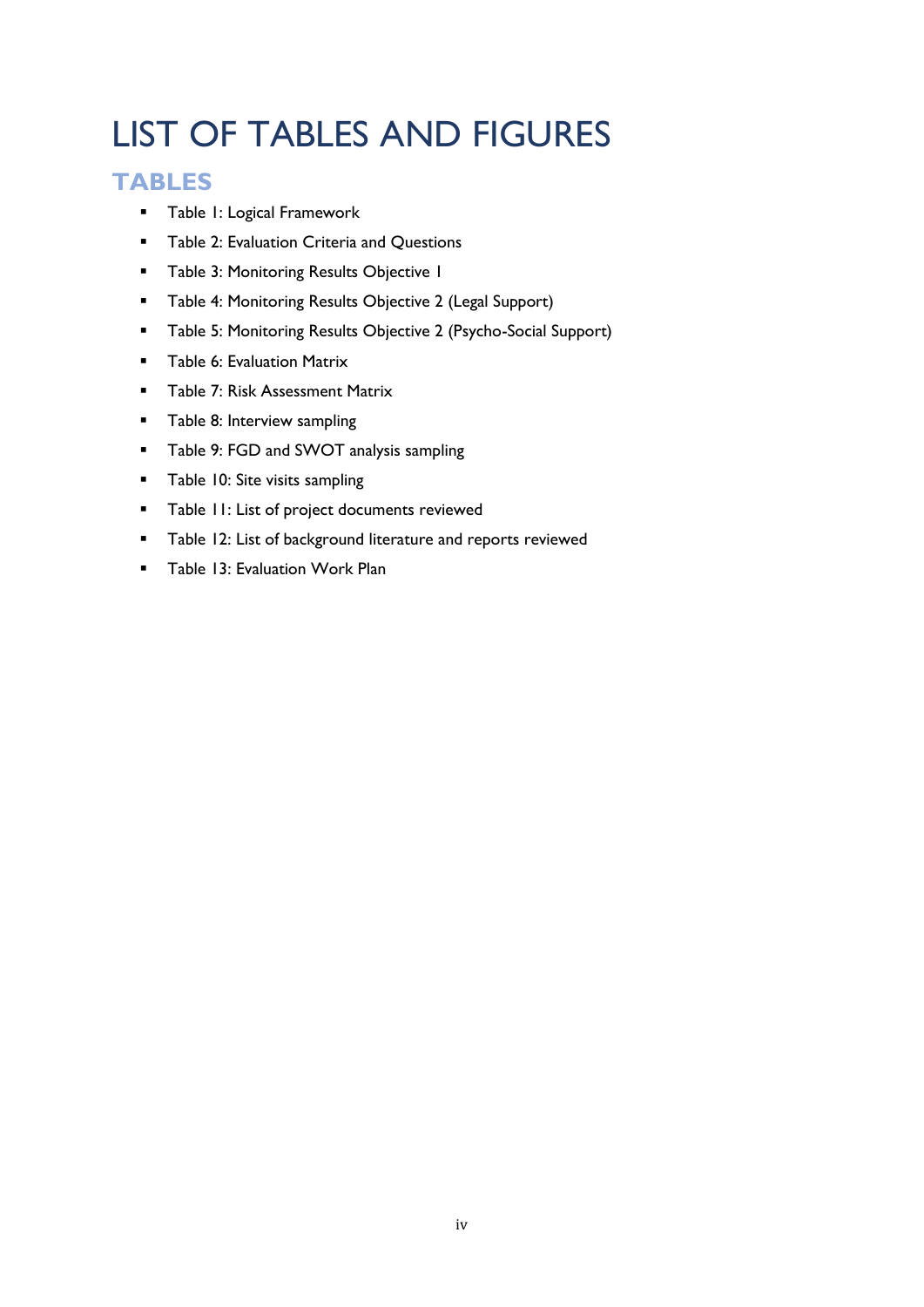# <span id="page-5-0"></span>EXECUTIVE SUMMARY

# **PROJECT CONTEXT**

According to UNICEF, in Cambodia, one in two children has experienced severe beating; one in four has suffered from emotional abuse; and one in 20 has been sexually assaulted. Poverty, combined with low education, cultural and social stigma and under-resourced criminal justice institutions leave many Cambodian children (persons under the age of eighteen) vulnerable to child sexual abuse and exploitation (CSAE).

Child sex offenders are targeting children not only on the street but also in communities and childcare institutions. Many children are trafficked, forced to work, separated from their families and unnecessarily placed in residential care institutions. Online child sexual exploitation (OCSE) is a growing concern, and Cambodian children are also subject to early and forced child marriages (CEFM).

The government of Cambodia has rectified a number of international conventions and legal instruments. While the national legal framework and responsible government bodies are improving, the criminal justice system still lacks resources to prevent CSAE and protect victims. Cambodia's spending on social assistance is 0.3 percent of GDP. Rehabilitation services and shelters for child victims are mainly concentrated in the capital Phnom Penh and in Siem Reap; and they are run by NGOs.

# **PROJECT DESCRIPTION**

Action Pour Les Enfants (APLE) is a leading child-protection actor in Cambodia with four complementary programs namely Criminal Justice Development, Court Support, Community Engagement, and Research and Advocacy. This project jointly funded by Bread for the World (BfdW), Terre des Hommes (TdH), World Childhood Foundation and ECPAT Sweden addresses the first two program components which are mirrored in the project's objectives:

Project Goal: More children at risk of, or affected by child sexual abuse and exploitation are protected by comprehensive legal and social mechanisms

- Objective 1: Government institutions relevant to the criminal justice system improve national and legal mechanisms for the protection of child sexual abuse and exploitation
- Objective 2: One and a half years after the first crisis intervention support, children affected by sexual abuse and exploitation have stable lives and received legal justice.

Through its Criminal Justice Development strategy, APLE aims to build the capacities of the Cambodian Anti-Human Trafficking and Juvenile Protection (AHTJP) police as well as government institutions that have key responsibilities to combat CSAE through training of trainers (ToT), workshops, and study visits. This aim is complemented by lobby work for national procedures to meet international standards and the operation of 24/7 web-based and phone hotlines for children and the general public to report concerns of CSAE.

Through its Court Support program, APLE provides free legal counselling and representation for child victims, witnesses and families through all trial stages; monitors the legal proceedings regarding childsensitivity; and advocates in the best interest of APLE's clients. APLE further liaises with international law enforcement agencies to expedite the legal justice process for child victims and collaborates with international pro-bono law firms to assist clients in bringing civil remedies to foreign court jurisdictions.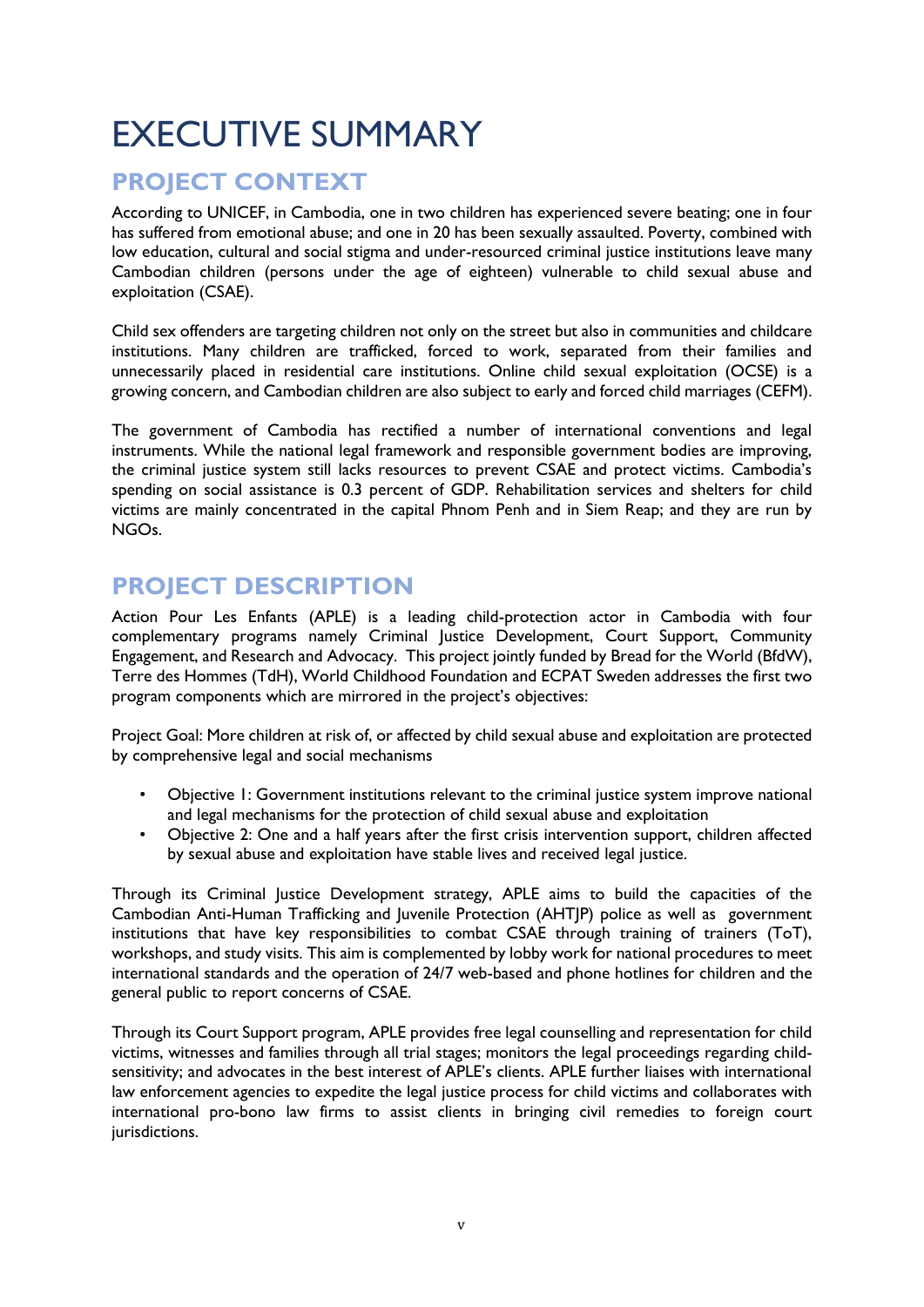This project strategy also provides crisis interventions at the rescue stage including immediate psychosocial counselling, emotional preparation, welfare assistance, certified medical check-up and safety for child victims, witnesses and families. These activities are supplemented by a Case Management System (CMS) and systematic referrals to complementary partner organizations for the provision of services in areas such as health care, psychological support, education and livelihood development.

Beneficiaries mostly come from two locations (Phnom Penh and Siem Reap); however, APLE also provides services to beneficiaries from more remote target provinces. As its primary beneficiaries, the project aims to reach victims of CSAE and their family members, as well as police officers, judicial officials and government representatives.

## **EVALUATION PURPOSE AND OBJECTIVES**

This external and independent evaluation was produced at the request of APLE and BfdW. Against the standard OECD DAC criteria of relevance, effectiveness, efficiency, impact and sustainability, the evaluation identified emerging needs, gaps, and priorities, and thus, informs APLE's future direction. The intended target audience for the evaluation are the project's primary beneficiaries, implementing partners and APLE's donors.

# **EVALUATION METHODOLOGY, LIMITATIONS AND ETHICAL/SAFETY CONSIDERATIONS**

The evaluation covers the project duration from April 2018 to November 2020. The evaluators made use of a mixed methodology that included a desk review, individual semi-structured interviews (n=48), three focus group discussions (n=20), one SWOT analysis workshop and 15 site visits.

Data was collected by a multi-professional, multi-cultural and gender-balanced team of one international evaluation consultant and two external and independent national research facilitators in collaboration with APLE's headquarters and one technical editor. A ten-day field mission was carried out to the project's target locations in Phnom Penh and an eight-day field mission was conducted in Sieam Reap province.

A probability sampling of the beneficiary population (e.g., simple random sampling, stratified or cluster sampling) would have required travel to additional target provinces limiting the time and resources for data collection. A quantitative survey was determined unfeasible in view of the evaluation's resources and due to safety considerations. However, the project's post-assessments of its services produced quantitative data that allowed for a comparison with the qualitative evaluation results.

The evaluation team made sure, whenever possible, to obtain informed written consent from each respondent – or, in the case of children, their parents or caregiver(s). Field visits were conducted at appropriate times and locations to minimize risk to respondents; and all information concerning children, their families, APLE's casework, operations or investigations was treated as strictly confidential and protected against unauthorized disclosure. The evaluation's safety plan and risk assessment matrix served to identify additional risks and to respond accordingly.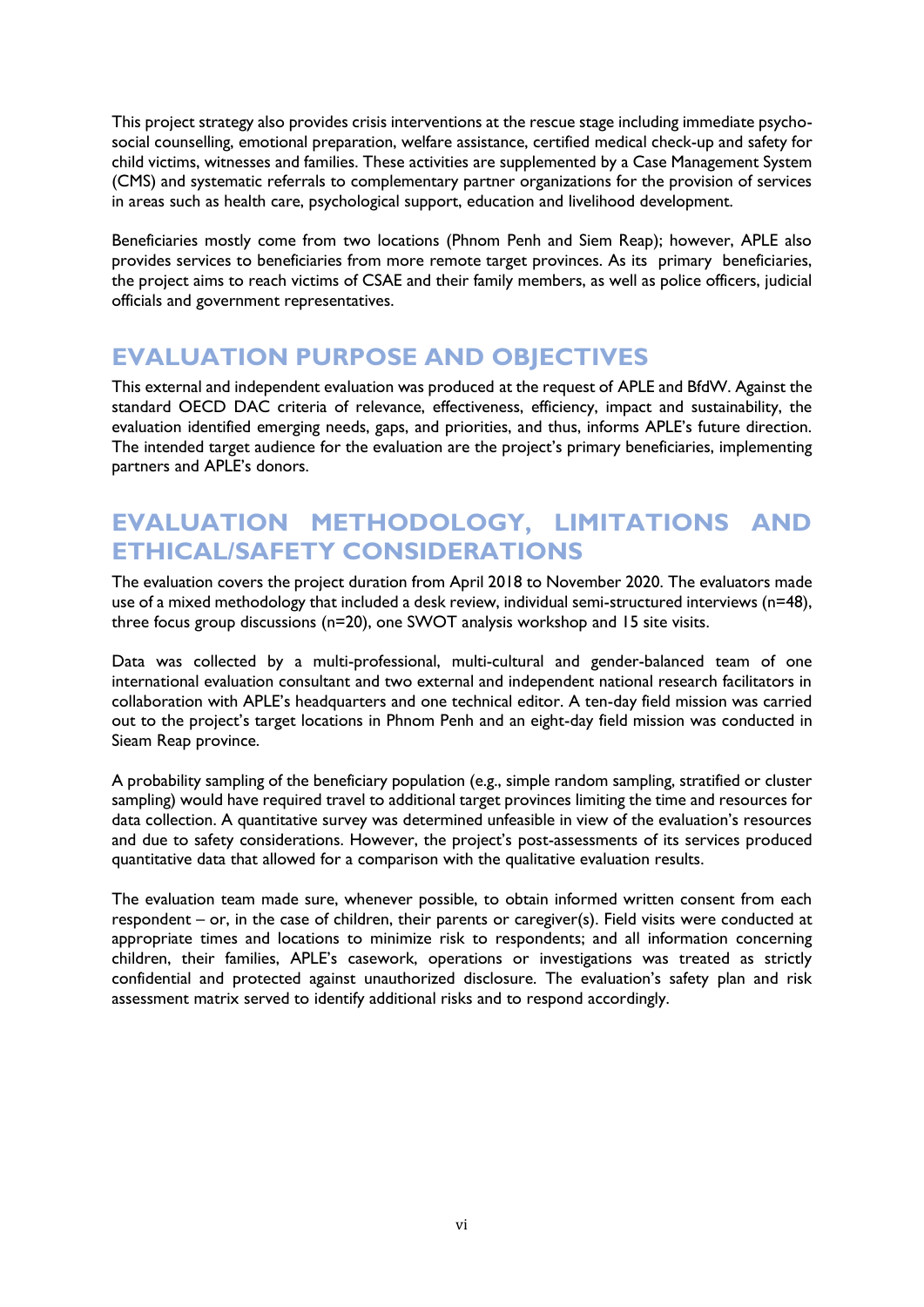# **FINDINGS AND CONCLUSIONS**

### **Relevance**

Regarding the project design, APLE adopted the logical framework approach with measurable expected objectives, outputs and performance indicators. The design was grounded in robust primary and secondary data collection as well as evidence on the situation of child victims in Cambodia.

The project's objectives and outputs are in line with APLE's strategic plan which consists of four complementary programs namely, Criminal Justice Development, Court Support, Community Engagement and Research and Advocacy. This project under evaluation addresses two of the four programs, Criminal Justice Development and Court Support, recognizing that child protection work requires that both legal justice and rehabilitation needs are addressed.

With regard to APLE's Criminal Justice Development program, the focus on capacity building of the AHTJP police, courts and key government stakeholders ensures their commitment, collaboration and increased capacities in the prevention of and response to CSAE.

Free legal counselling for child victims and their representation in court in APLE's Court Support program contribute to preventing CSAE and providing some form of justice to victims. Additionally, this program's crisis intervention strategy, and the establishment of a referral and case management system provide child victims with a comprehensive set of services including protection, legal, psychosocial and medical support, educational aid and assistance towards economic recovery.

The evaluation concludes that the objectives and expected results of the project were highly relevant (and still remain so) to beneficiaries' needs and the situation of CSAE in general.

## **Effectiveness**

Objective 1: Government institutions in the criminal justice system improve national and legal mechanisms for the protection of child sexual abuse and exploitation.

The project effectively used a variety of capacity building mechanisms (Training of Trainers, on-thejob training, check lists, etc.) to enhance knowledge and practice related to CSAE. These have proven effective in contributing to a more child-sensitive response and have provided technical skills related to CSAE to the AHTJP police, the Cambodian Police Academy (PAC), government stakeholders and court officials; however, representatives request additional training in more specialized areas and the extension of training to additional offices.

APLE effectively maintained links with the AHTJP police, government and NGO stakeholders at various levels. This approach served to foster collaboration and to improve their commitment in enhancing service provision.

APLE's 24/7 free internet and phone hotlines play an important role in directing victims, relatives of victims, witnesses and professionals to the police and appropriate sources of support.

Objective 2: One and a half years after the first crisis intervention support, children affected by sexual abuse and exploitation have stable lives and received legal justice.

The project effectively enhanced child victims' access to justice and rehabilitation. Free legal services by APLE's lawyers fill an important gap and effectively ensure legal counselling and court representation for child victims. Collaborating with international pro-bono law firms served to enhance APLE's training and ensured victims' financial compensation from foreign child sex offenders.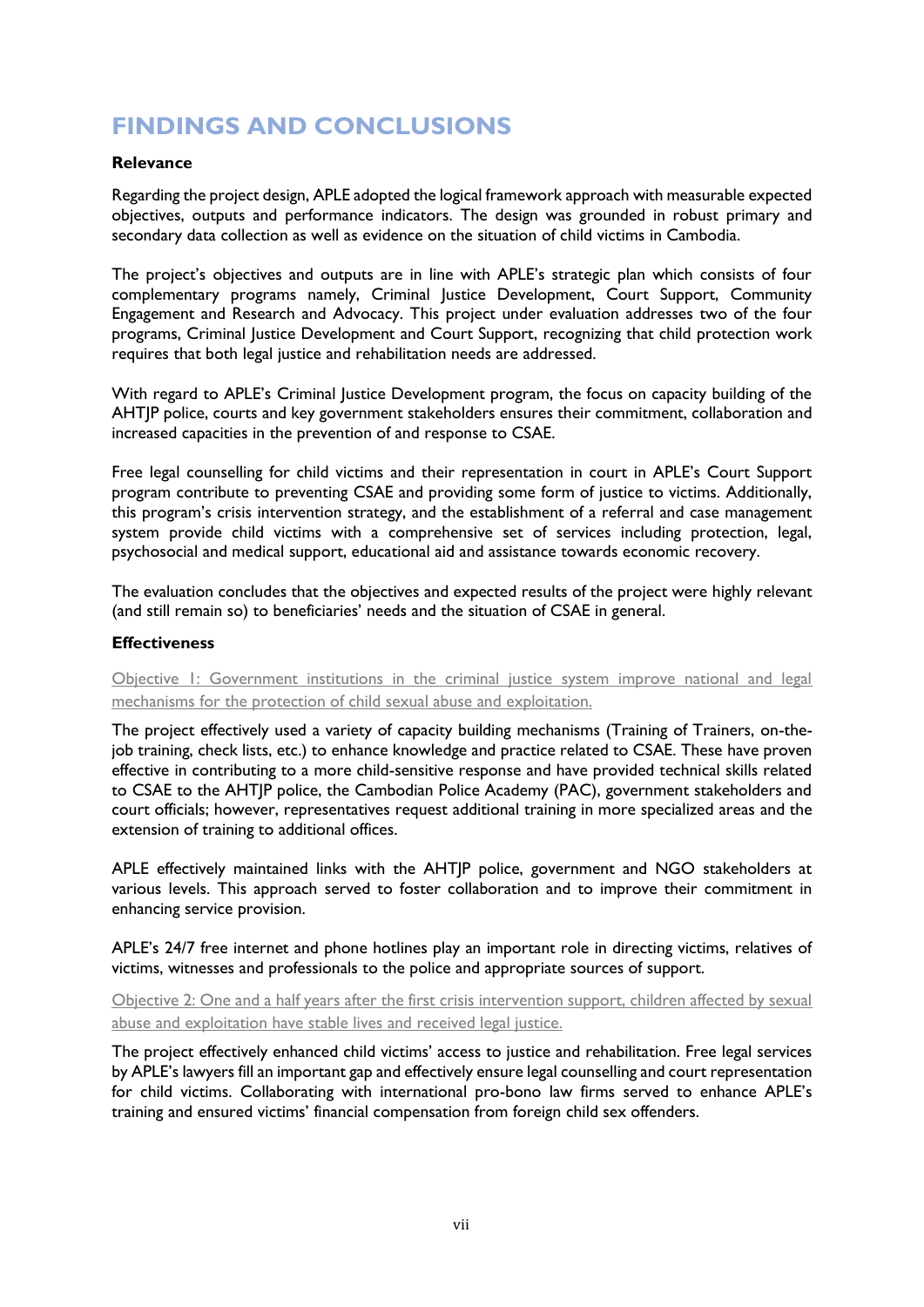APLE identified and developed partnerships with complementary governmental and non-governmental organizations to ensure service provision in the legal, medical and psychosocial fields; however, there appears to be a need for additional partnerships to provide more specialized services.

## **Efficiency**

The project was implemented in line with the project design and budget, and most activities were completed according to the work plan. Delays were mostly due to factors outside the project's control, and the delays neither compromised the costs of the project nor the quality of results.

Project management and administrative procedures ensured the project's efficient and timely implementation. The project is well documented, and indicator-based monitoring takes place consistently at all levels; however, APLE does not have a Monitoring & Evaluation unit resulting in additional workload for APLE's project managers.

High client numbers and APLE's long travel times to its target locations contributed to periods of staff turnover, in particular among APLE's lawyers. It appears that the strategy did not entirely consider the volume and challenges of the workload.

Staff generally identify with the organization and feel that their work is recognized; however, most staff members are worried about their short-term employment contracts and some would appreciate access to psychological counselling.

Systematic external reviews of APLE's processes, work environment and structure indicate excellent performance and organizational capacities.

Regarding APLE's collaboration with police and government stakeholders, this project was effective in strengthening the stakeholders' responsiveness in the prevention of and response to CSAE. NGO partners appreciate APLE's collaborative approach and report good contact to and communication with APLE. The coordination of and collaboration with the partner organizations was essential in ensuring the project's holistic combination of services.

APLE's collaborations with and membership in international organizations such as ECPAT International, TrustLaw of Thomson Reuters Foundation, INHOPE, and Facebook (FB) effectively strengthen APLE's capacities and resources in providing training, legal counselling, hotline reporting and advocacy services.

### **Impact**

Goal: More children at risk of or affected by child sexual abuse and exploitation are protected by comprehensive legal and social mechanisms

In summary, the evaluation findings indicate substantial contributions to the protection of children at risk of or affected by CSAE. At the national level, the project developed capacities and engaged in working groups which enhanced the effective design, coordination and implementation of CSAE prevention and response strategies.

Capacity building for the AHTJP police promoted the safety of children and rule of law, and improved child sensitivity and accountability. Training of court officials and advocacy efforts brought justice to victims of CSAE and improved child-sensitivity practices. APLE's legal services effectively improved the conviction of child sex offenders and thereby enhanced the prevention of CSAE. The establishment of a referral system enhanced service provision across all social sectors especially security, justice, health, and education.

Regarding any unintended negative impact, the project did not induce dependency of government stakeholders or the police and rather developed their capacity. Additionally, the project appears to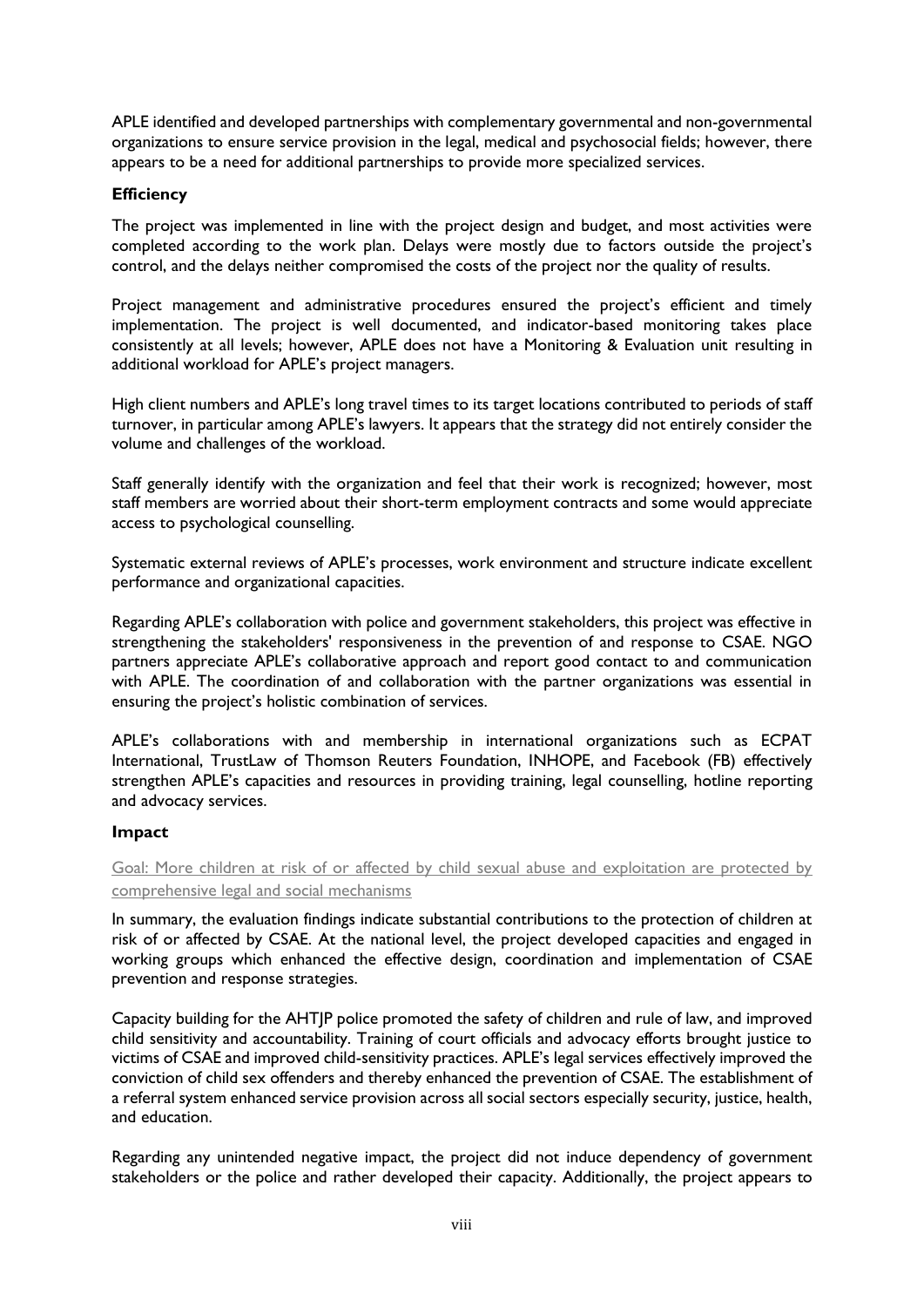contribute to the destigmatization of child victims and families rather than increased discrimination. However, the project could not fully satisfy the needs of all target beneficiaries causing dissatisfaction among some who felt neglected.

### **Sustainability**

The main factor that is likely to ensure sustainability is the project's holistic and inclusive approach with strong emphasis on ToT and other forms of capacity building. This complex and multifaceted vision of child protection is likely to ensure long lasting benefits for child victims and thus, the sustainability of the project's results.

APLE has established comprehensive ties to the AHTJP police and has clearly enhanced the AHTJP´s commitment. This close partnership, a unique feature in Cambodia, is likely to ensure the ATHJP police's sustained child protection efforts and their willingness to engage in future collaboration with APLE.

Multi-agency training for government departments and Cambodian courts enhanced networking and knowledge exchange, factors that will contribute to their collaboration in the future.

ToT beneficiaries are confident in using their newly acquired child protection skills in their work. It appears; however, that additional support is required to sustain this result. APLE has developed exceptional skills in the provision of ToT which is likely to ensure their sustained use in APLE´s future projects.

Through coordination and training, the project strengthened partnerships and referrals with other NGOs and public social service providers, a significant achievement in streamlining resources.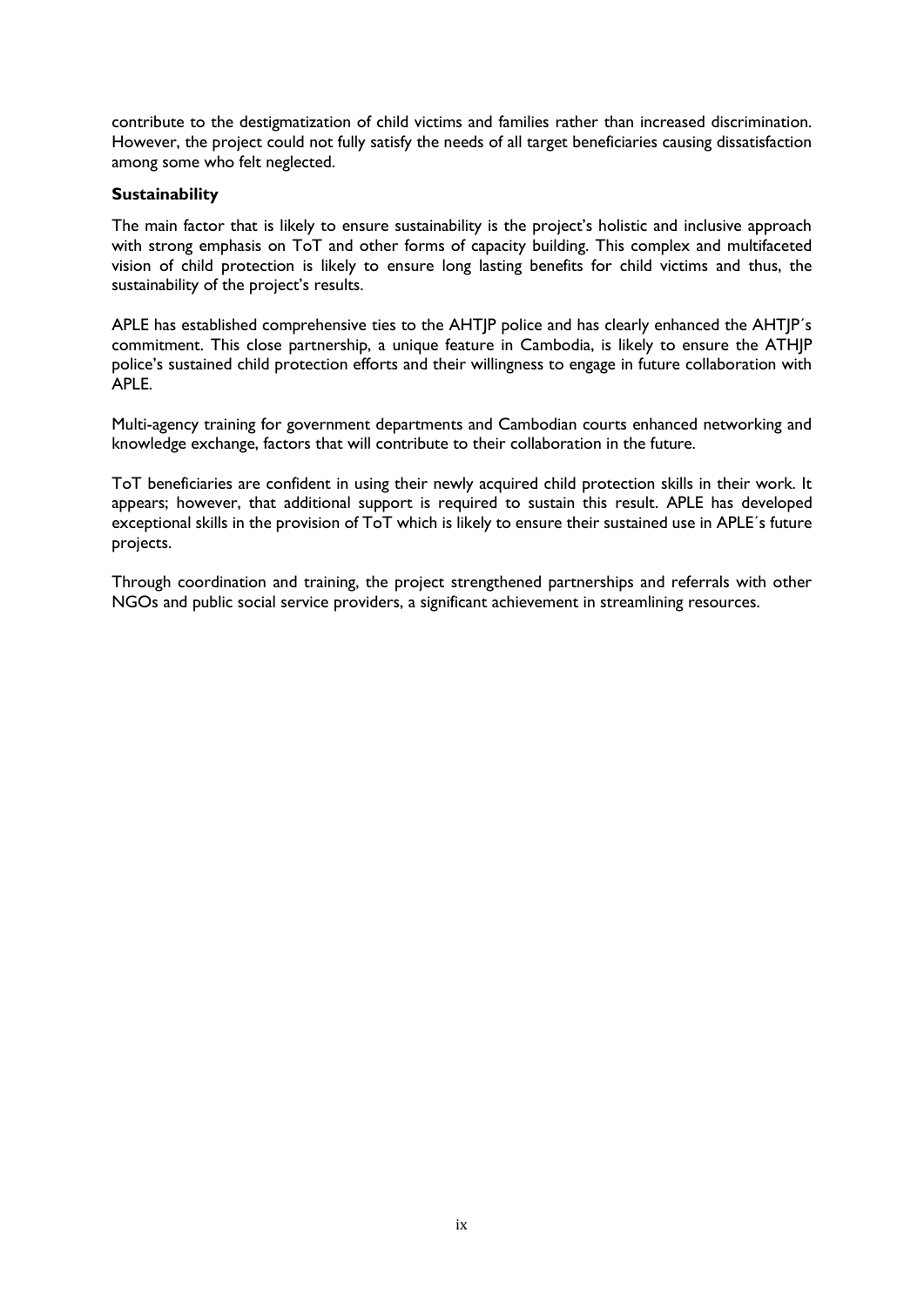# **RECOMMENDATIONS**

Given the service gap, no organization can cover all required areas alone. The following recommendations may help to broaden APLE's future interventions; however, these recommendations should be applied flexibly as the situation demands.

### **Relevance**

The approach of conducting comprehensive needs assessments and consulting beneficiaries throughout the project cycle ensured the project's relevance and should be used as a best practice in the future.

## **Effectiveness**

Objective 1: Government institutions in the criminal justice system improve national and legal mechanisms for the protection of child sexual abuse and exploitation.

To build up on and make use of its unique experiences and close collaboration with the ATHJP police, APLE is advised to extend its training to the additional six offices of the ATHIP police's headquarters as well as sub-national offices.

To ensure the implementation of training and child-sensitive practices by the ATHJP police, APLE is advised to establish or strengthen management systems and processes that track the ATHJP police's effectiveness of trainings and staff performance.

Additionally, APLE could facilitate the design and/or review of the ATHJP police's standard operating procedures tailored for child protection.

To enhance gender-sensitivity at the ATHJP police, APLE could lobby for a regular gender review of appointments, promotions and trainings.

To further address the capacity building needs required by the Cambodian National Council for Children (CNCC), National Committee for Counter Trafficking (NCCT) and Ministry of Social Affairs, Veterans and Youth Rehabilitation (MoSVY) and to ensure their sustained collaboration, APLE is advised to continue its multi-agency child protection training to facilitate cross-learning and to provide skills for implementing child-focused principles and policies in practice. More attention could be given to the identification of the specific needs of each committee, council and ministry.

Objective 2: One and a half years after the first crisis intervention support, children affected by sexual abuse and exploitation have stable lives and received legal justice.

Both criminal justice development and rehabilitation services are vital components of a child protection project. To further extend its referral services, APLE is advised to conduct an additional mapping of service providers to establish partnerships for the provision of supplementary and more specialized services such as trauma treatment, psychological family counseling, reproductive health, drug addiction treatment, vocational training, and (higher) education. Other collaborations could be established with arts associations and youth clubs to empower youth through their social benefits.

APLE is further advised to continue its close collaboration with the District Offices of Social Affairs, Veterans and Youth Rehabilitation (DoSVY) to enhance public service provision. Such a strategy would be timely in view of the current restructuring process of district-based social assistance and increased funding for community-based services.

To ensure continued crisis intervention and effective referrals as well as legal counselling and court representation, there is a clear need to employ additional psycho-social staff, lawyers and legal assistants.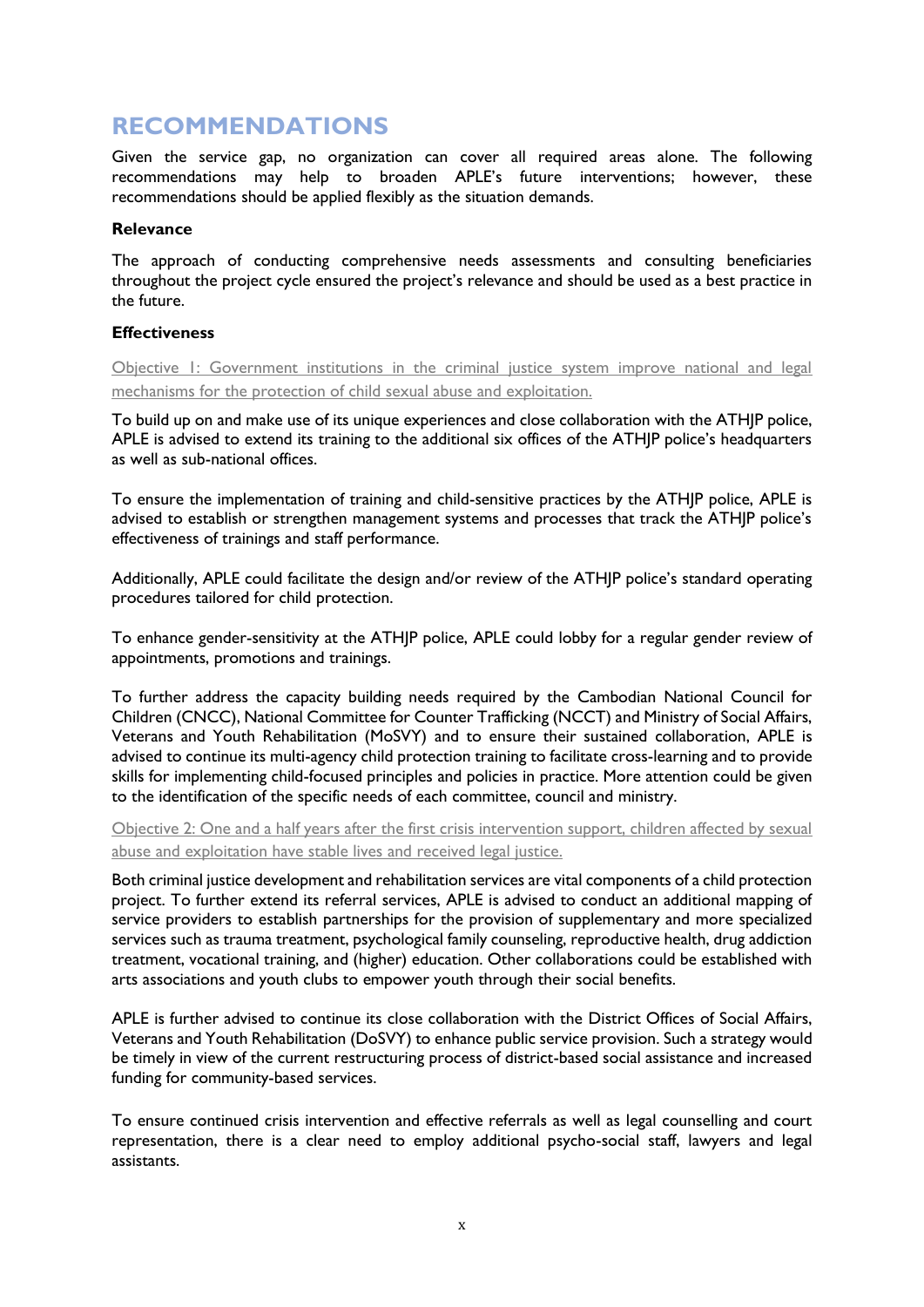With additional staff, their tasks could include complementary responsibilities, such as meetings with schools and youth associations for feedback on APLE's services and youth's engagement in project design and monitoring.

## **Efficiency**

APLE is advised to establish a Monitoring & Evaluation unit to strengthen the systematic and long-term performance assessment of its projects and to facilitate reporting to donors. Donors are advised to provide funding for M&E staff and capacity development in this important area.

In any similar project, APLE is advised to plan in terms of realistic human resources and to conduct a more comprehensive assessment of necessary inputs. Future projects could foresee additional staff and/or focus on a smaller number of clients.

Restrictions imposed on funding, along with the uncertainty of funding over time make it difficult for APLE to conduct long-term planning, and this leads to unnecessary staff turnover.

To respond to funding constraints, APLE is advised to invest time and relevant resources in its fundraising design and implementation, core funding strategies and in identifying additional donors.

While APLE's staff are generally satisfied with the work environment and organizational culture, additional employee wellbeing and welfare strategies could include access to psychological counselling and more office space in APLE's next headquarters.

### **Impact**

Goal: More children at risk of or affected by child sexual abuse and exploitation are protected by comprehensive legal and social mechanisms

Despite APLE's efforts to enhance the child protection capacity of the ATHJP police and the PAC through training, there's still a need for developing child protection skills among lower rank police officers, especially in remote provinces. To this end, APLE could consider the design of innovative tools (e.g. a law enforcement smartphone app) to bring child protection skills to district police. Child protection skills are also required among district and commune level government authorities; and the provision of these skills could be an additional focus of future interventions. For example, the Commune Committees for Women and Children (CCWC) could be included in APLE's multi-agency trainings.

### **Sustainability**

To sustain the project's capacity building efforts, APLE is advised to invest in and expand capacity building for the AHTJP police departments and government bodies with particular attention given to key stakeholders such as the CNCC.

Planning for disengagement and exit should be an important part of future programming to hand over all responsibilities to the AHTJP police and its government partners. To this end, any similar project could foresee a gradual reduction of APLE's facilitation of the police's training activities and instead focus on the strengthening of management systems and processes that track the ATHJP police's training and staff performance.

Future strategies should also ensure the continued engagement of court officials in APLE's multi-agency trainings. To further sustain their child-sensitivity and collaboration with non-governmental agencies, APLE could develop additional awareness raising tools such as tailored information packages (using visual media) for court officials. In any similar project, APLE could engage in additional networking and partnership development to sustain its collaboration with the DoSVY and civil society actors.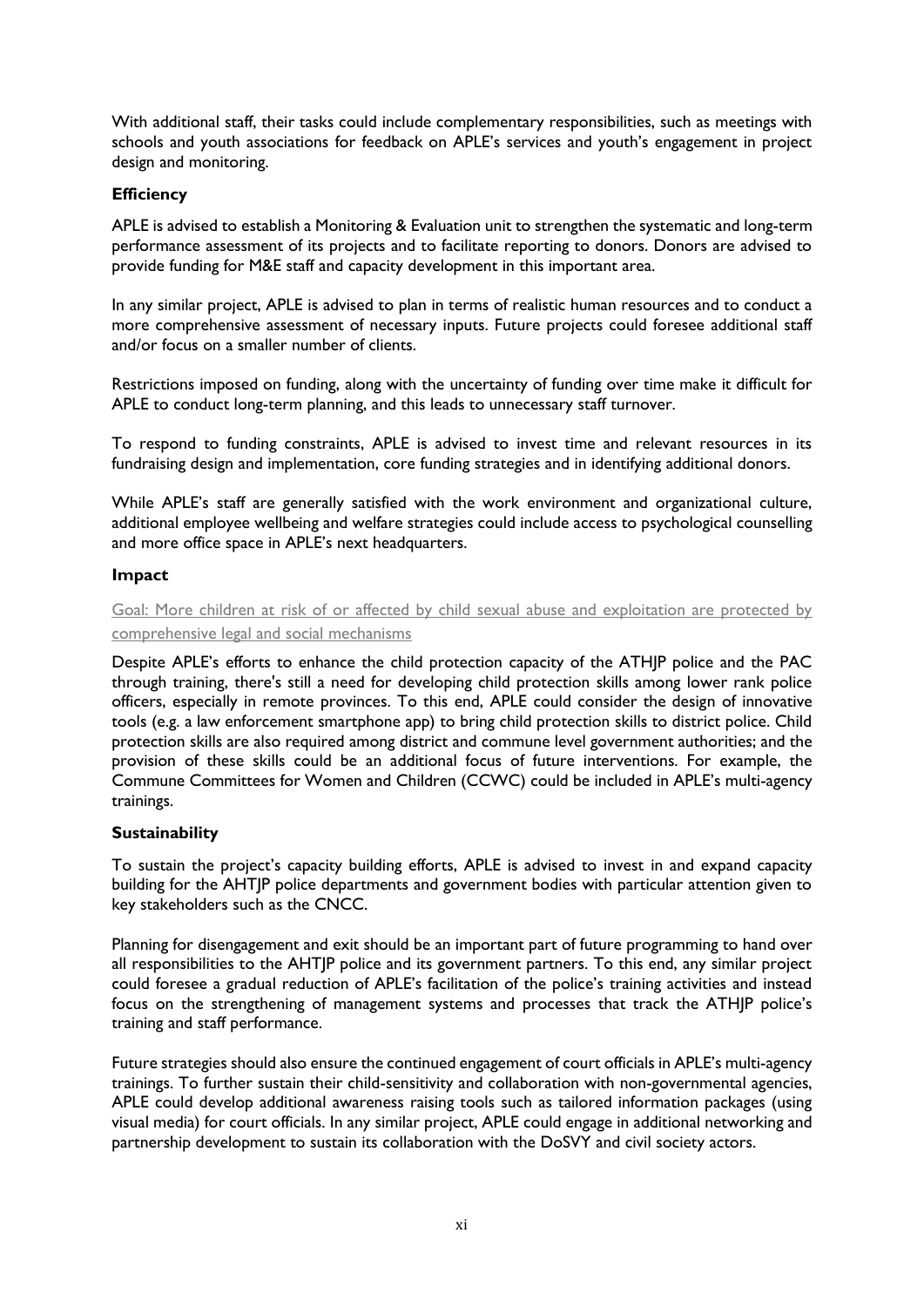# <span id="page-12-0"></span>PROJECT CONTEXT

Cambodia reached the lower middle-income status in 2015; however, a major part of the population, especially in rural areas, live below the poverty line. Children (persons under the age of eighteen) represent approximately a third of the population. Poverty, combined with low education, cultural and social stigma, and under-resourced criminal justice institutions leave many children vulnerable to CSAE.

According to UNICEF, in Cambodia, 5.6% of boys and 4.4% of girls are estimated to have experienced sexual abuse before the age of 18 with an estimated prevalence among street children of as high as 40%. Child sex offenders are visiting travelers as well as local inhabitants. They are targeting children not only on the street but also in communities and childcare institutions such as orphanages, schools, pagodas, churches, and child welfare organizations.

Cambodia is also a source, transit and destination country for child victims of trafficking for sexual purposes. According to ECPAT, Vietnamese children represent one third of the children engaged in prostitution in Cambodia. Online child sexual exploitation (OCSE) is a growing concern as digital technology such as mobile devices and internet access have increased and enabled rapid and higher sexual exploitation of children. Cambodian children are also subject to early and forced child marriages (CEFM), especially in rural areas.

The government of Cambodia has rectified international conventions and legal instruments such as the Convention of the Rights of the Child (CRC) and the Optional Protocol on the Sale of Children, Child Prostitution and Child Pornography (OPSC), as well as the ILO Convention on the Worst Forms of Child Labour.

At the national level, Cambodia has enacted the Law on Suppression of Human Trafficking and Sexual Exploitation of 2008 (LSHTSE) which is complemented by the Cambodian Criminal Code of 2010. However, there are several important gaps in the law, especially regarding OCSE. Cambodian law has no provisions defining or explicitly criminalizing the sexual exploitation of children in travel and tourism. While the legal framework is improving, the criminal justice system lacks resources to prevent CSAE and protect victims.

The Cambodian National Council for Children (CNCC) is a national coordination mechanism for the implementation, monitoring and evaluation of all policies and programmes related to Cambodian children. However, it lacks the necessary human, technical and financial resources to fulfil its role.

The government has further created the inter-ministerial coordinating body NCCT chaired by the Ministry of Interior (MoI) to fight human trafficking and sexual exploitation, coordinating the efforts of ministries and governmental agencies, international organizations (IOs), and local and international nongovernmental organizations (NGOs) including APLE.

The NCCT has launched its National Plan of Action (NPA) 2019-2023 that aims to coordinate efforts to prevent and eliminate all forms of human trafficking by improving prevention efforts and criminal justice responses, and by strengthening law enforcement.

This NPA also addresses new forms of human trafficking, including surrogacy and sex trafficking at nightclubs that have emerged through the permeation of the internet. CCWCs exist across the country to ensure child protection at the local level, although they often lack human and financial resources.

While the Cambodian justice system is improving, it lacks resources to prevent CSAE and protect victims. Challenges include the low prosecution and conviction rates of child sex offenders , lengthy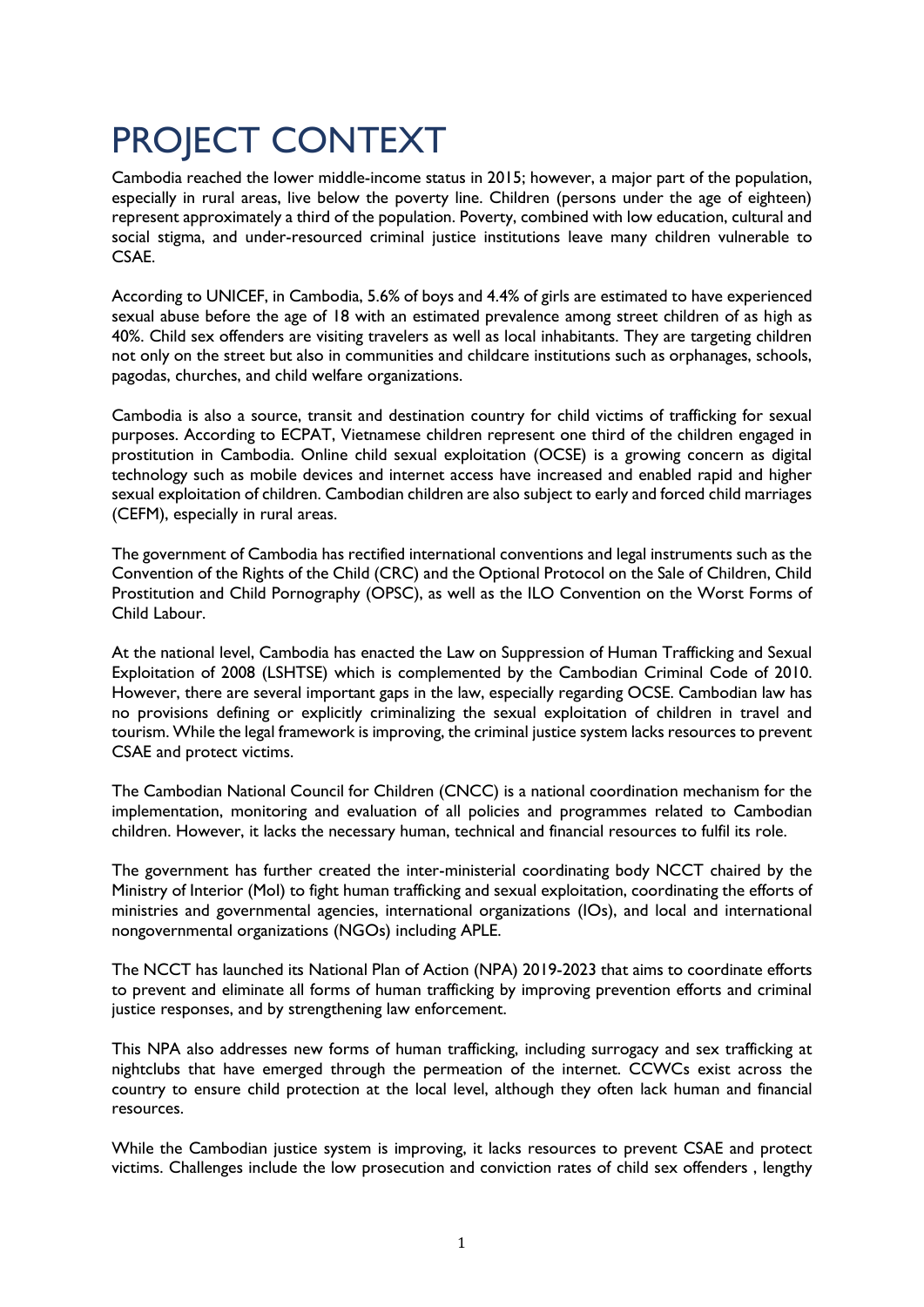trials and the common practice of 'out-of-court settlements'. Law enforcement also lacks the financial resources and skills to conduct investigations, especially on OCSE. Despite improvements in recovery and reintegration, psycho-social rehabilitation services and shelters for child victims of sexual exploitation are mainly concentrated in Phnom Penh, and Siem Reap; and they are run by NGOs.

To accelerate socio-economic development and reduce vulnerability, the Royal Government of Cambodia (RGC) has established a Social Protection Policy Framework (SPPF) 2018-2025 as one of Cambodia's first attempts to provide comprehensive support in responding to the needs of vulnerable people, to expand coverage and increase coherence between social assistance, social insurance and labour market schemes.

The RGC with the SPPF roadmap aims to simplify the management of the social protection system through the National Social Protection Council (NSPC) with the purpose of integrating all social security services into a single operator and to focus on two main pillars, namely Social Assistance and Social Security.

There is however a long way to go before Cambodia will have good social protection comparable to neighboring countries. For instance, social assistance targeting specifically poor households and those in rural areas would require reallocation of significant additional public revenues. Currently, Cambodia's spending on social assistance is only 0.3 percent of GDP.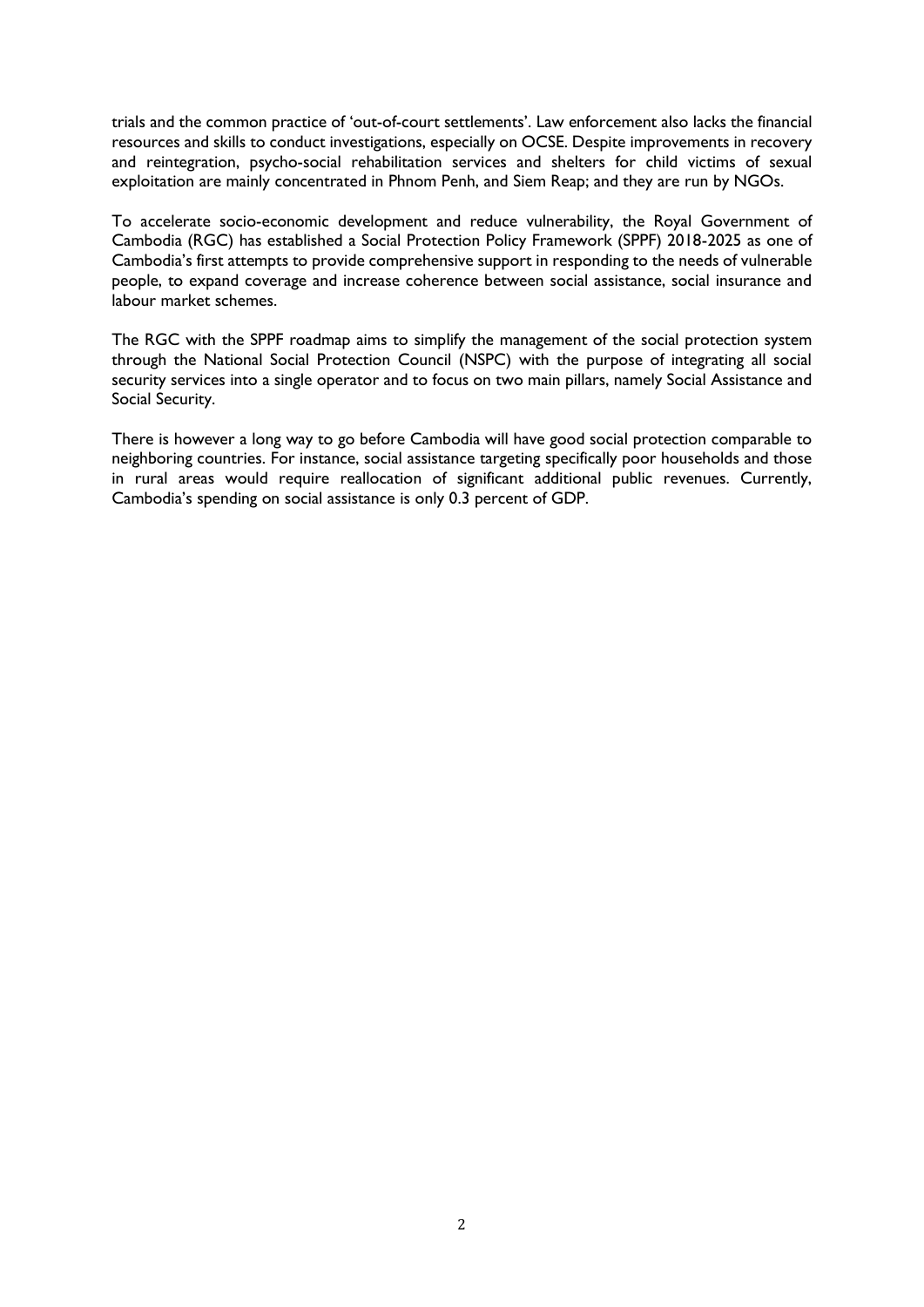# <span id="page-14-0"></span>PROJECT DESCRIPTION

# **PROJECT GOAL AND STRATEGIES**

Action Pour Les Enfants (APLE) is a leading child-protection actor in Cambodia, with the mission to strengthen national social and legal mechanisms for the protection of children at risk of or affected by CSAE.

APLE's holistic strategy consists of four complementary programs namely Criminal Justice Development, Court Support, Community Engagement, and Research and Advocacy. This project, jointly funded by BfdW, Terre des Hommes (TdH), World Childhood Foundation and ECPAT Sweden addresses two of the four programs namely, Criminal Justice Development and Court Support. Complementary services include the operation of 24/7 web-based and phone hotlines as well as advocacy for positive change in laws and the criminal justice process.

## **Criminal Justice Development**

Since 2013, BfdW has funded APLE to support law enforcement efforts in preventing and combating CSAE. With this new project, APLE continued to build the capacity of Cambodian government institutions that have key responsibilities in combating CSAE through training, workshops, and study visits, with particular attention given to the capacity development of the AHTJP police, such as skills in conducting child-centric investigations and the establishment of child-friendly interview rooms. This objective is complemented by lobby work for national procedures to meet international standards.

## **Court Support**

In the Court Support program, the project provides free legal advice and representation to victims of CSAE throughout the legal process. APLE's lawyers are present in the court enforcing respect for child victims' rights and their best interests among court officials. APLE's Court Support team further provides crisis intervention at the rescue stage. Crisis intervention is supplemented by a CMS and systematic referrals to complementary partner organizations for the provision of services in areas such as health care and psychological support, education and livelihood development.

# **TARGET GROUPS**

The project aims to reach the following target groups as primary beneficiaries:

- Group 1: 90 children (boys and girls) below 18 years of age who are identified as victims and/or witnesses of sexual crimes and who meet APLE's criteria for receiving social and legal services.
- Group 2: 55 family members (women and men) of the aforementioned victims who meet APLE's criteria for receiving social and legal services.
- Group 3: 88 police officers, judicial officials and government representatives (women and men) from the project locations who meet APLE's criteria for receiving capacity building and other relevant support.

Additional beneficiaries include key stakeholders with the ability to influence the national child protection system.

# **TARGET REGIONS**

Beneficiaries primarily come from Phnom Penh and Siem Reap; however, APLE also provides services to beneficiaries from an increasing number of remote target provinces.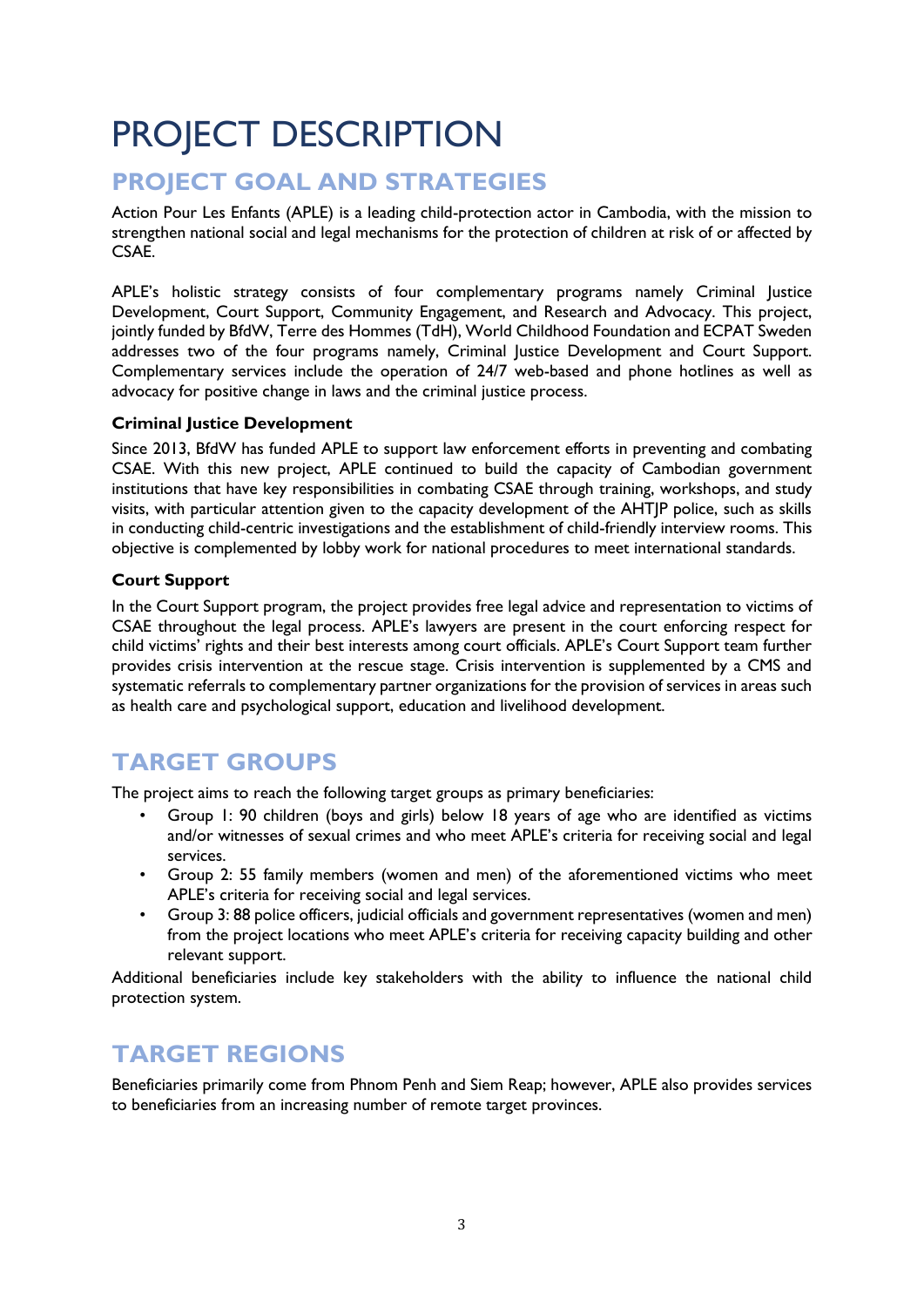# PROJECT OBJECTIVES, INDICATORS AND ACTIVITIES

## **Table 1: Logical Framework**

**Goal: More children at risk of or affected by child sexual abuse and exploitation are protected by comprehensive legal and social mechanisms**

<span id="page-15-0"></span>

| <b>Objectives</b>                                                                 | <b>Indicator</b>                         | <b>Activities</b>                                                                                                |  |
|-----------------------------------------------------------------------------------|------------------------------------------|------------------------------------------------------------------------------------------------------------------|--|
| Objective                                                                         | $\vert$ : Indicator $\vert$ . $\vert$ .: | 1. Develop effective training materials and teaching manuals for trainers with specific focus on child sexual    |  |
| Government<br>Anti-Human Trafficking                                              |                                          | abuse and exploitation on-off-line cases, and child-centric investigation standards.                             |  |
| institutions                                                                      | and Juvenile Protection                  | Conduct Training of Trainer (ToT) sessions for provincial deputy commissioners and chiefs of AHTJP<br>2.         |  |
| relevant to the                                                                   | Police Officers<br>who                   | police units in target provinces, using the developed teaching manuals.                                          |  |
| criminal<br>justice                                                               | received training applied                | Develop a joined training programme and budgetary plan for provincial deputy commissioners and<br>3.             |  |
| child-friendly<br>improve<br>system<br>national and legal<br>investigative skills |                                          | chiefs of AHTJP units to conduct training of their officers.                                                     |  |
|                                                                                   |                                          | Support the conduct of training by chiefs of AHTJP units with their own police officers, using the<br>4.         |  |
| mechanisms<br>for                                                                 |                                          | teaching manuals and the training materials pre-developed with specific focus on applying child-centric          |  |
| the protection of<br>child sexual abuse                                           |                                          | investigation standards.                                                                                         |  |
|                                                                                   |                                          | Monitor the effectiveness of training programmes and conduct review with trainers and senior police<br>5.        |  |
| and exploitation                                                                  |                                          | leadership.                                                                                                      |  |
|                                                                                   |                                          | Organize national training workshops for police and judicial officials to exchange lessons learnt relating<br>6. |  |
|                                                                                   |                                          | to the application of child-centric investigation standards, and to share best practices on cases involving      |  |
|                                                                                   |                                          | child sexual abuse and exploitation on-offline.                                                                  |  |
|                                                                                   |                                          | 7. Organize international training workshops for law enforcement, judiciary and government officials to          |  |
|                                                                                   |                                          | share knowledge of relevant national and international legal contexts and to promote information                 |  |
|                                                                                   |                                          | sharing and collaboration in cases involving child sexual abuse and exploitation.                                |  |
|                                                                                   |                                          | Provide exposure learning visits for national police champions to regional/international specialized<br>8.       |  |
|                                                                                   |                                          | agencies dealing with cases of child sexual abuse and exploitation and having good structure and                 |  |
|                                                                                   |                                          | operating standards.                                                                                             |  |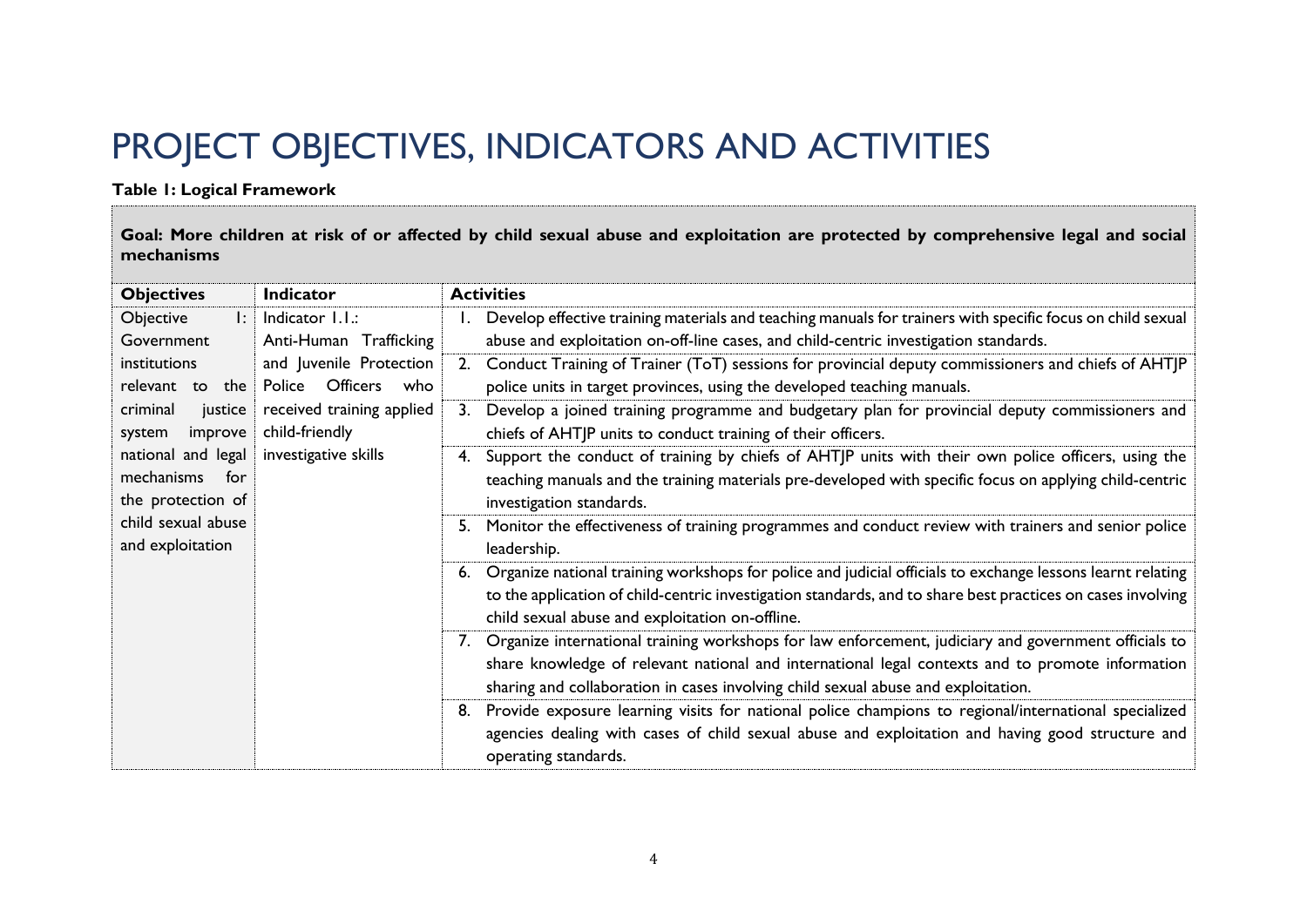|                                                              |                                                                                   |                | 9. Operate 24/7 web-based Internet and phone hotlines for children and the general public to report<br>concerns of child sexual abuse and exploitation on-offline and to receive report for various services<br>(e.g. legal advice, investigation, service referral, image removal, etc.) and liaise with police for child-<br>friendly interventions. |
|--------------------------------------------------------------|-----------------------------------------------------------------------------------|----------------|--------------------------------------------------------------------------------------------------------------------------------------------------------------------------------------------------------------------------------------------------------------------------------------------------------------------------------------------------------|
| Objective 2: One<br>and a half years                         | 2.1::<br>Child<br>Indicator<br>victims, their families                            | $\mathsf{I}$ . | Provide immediate psychological counselling, emotional preparation, welfare assistance, certified<br>medical check-up, and safety for child victims, witnesses and families.                                                                                                                                                                           |
| the<br>after<br>first<br>crisis intervention                 | and witnesses make use<br>of psycho-social support                                | 2.             | Conduct risk and needs assessment of child victims and facilitate referrals to NGO partners for<br>subsequent social and rehabilitation services, following the established standard procedures.                                                                                                                                                       |
| support, children<br>affected by sexual<br>abuse<br>and      | after their victimization<br>is confirmed or during<br>their participation in all | 3.             | Develop Case Management System (CMS) to record data of child victims, witnesses and families from<br>the moment of referral till the end of criminal justice process and to manage coordinated rehabilitation<br>services.                                                                                                                             |
| exploitation have                                            | stages of the criminal                                                            | 4.             | Develop CMS user's guide manuals for distribution to the member organisations.                                                                                                                                                                                                                                                                         |
| stable lives<br>and<br>justice process.<br>received<br>legal |                                                                                   | 5.             | Conduct technical meetings with member organisations to support data entry to CMS and ease<br>management practices.                                                                                                                                                                                                                                    |
| justice.                                                     | Child<br>Indicator<br>2.2::<br>who<br>have<br>victims                             |                | Provide high-quality legal counselling, advice, representation and assistance for child victims, witnesses<br>and families at pre-, during- and post-trial stages.                                                                                                                                                                                     |
|                                                              | progressed<br>towards<br>fulfilling<br>a stable life<br>criterion.                |                | 2. Monitor the legal proceedings of the client cases in courts according to the legal procedures and<br>advocate in the best interest of clients.                                                                                                                                                                                                      |
|                                                              | 2.3.: Court<br>Indicator<br>proceedings in which the                              | $\mathbf{I}$ . | Identify a possible legal venue to apply for civil remedies in relevant foreign court jurisdictions on<br>behalf of the clients and facilitate the process via international pro-bono law firms.                                                                                                                                                       |
|                                                              | rights of child victims<br>represented by APLE                                    | 2.             | Liaise with international law enforcement agencies for considerations of extra-territorial collaboration<br>that may expedite legal justice process for child victims.                                                                                                                                                                                 |
|                                                              | lawyers were respected.                                                           | 3.             | Collaborate with international pro-bono law firms through a formal partnership to assist clients in<br>bringing civil remedies to foreign court jurisdictions on their behalf in in their best interest.                                                                                                                                               |
|                                                              |                                                                                   | 4.             | Provide legal advice, tools and support to law firms and legal aid organisations who deal with child<br>victims and witnesses of child sexual abuse and exploitation.                                                                                                                                                                                  |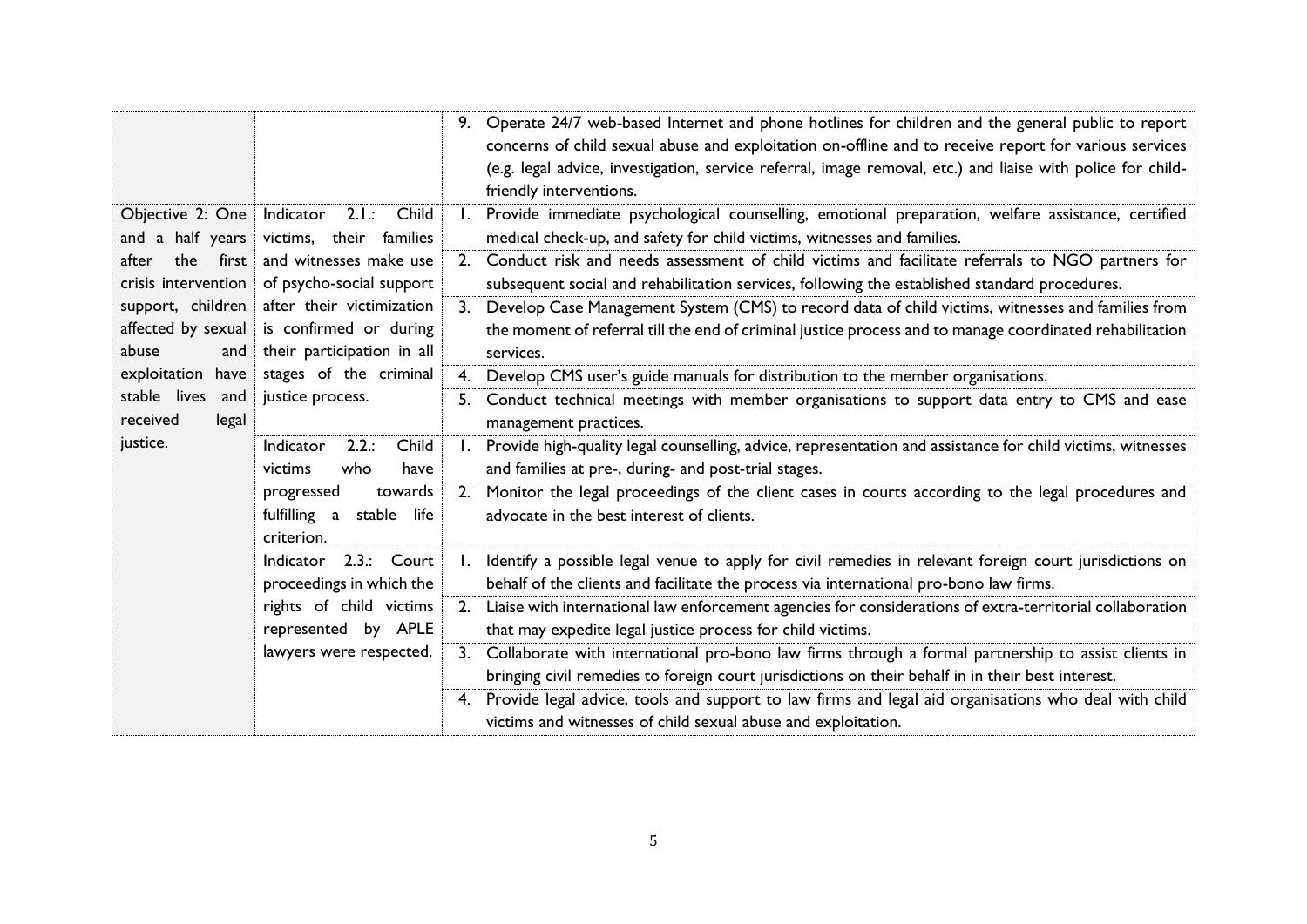# <span id="page-17-0"></span>EVALUATION METHODOLOGY

# <span id="page-17-1"></span>**EVALUATION PURPOSE AND OBJECTIVES**

This external and independent evaluation was produced at the request of APLE and BfdW. The evaluation places emphasis on the project's impact, objectives and indicators. Thus, the evaluation aims to identify emerging needs, gaps, and priorities that will inform the project's future direction. The evaluation's findings will support APLE's 2021-2025 strategic plan.

The evaluation provides the donors with an understanding of their resource allocation and gives perspective to any decision-making process related to future funding. Additionally, the evaluation report may be shared with government institutions and partner NGOs to foster accountability, transparency and learning.

# <span id="page-17-2"></span>**EVALUATION CRITERIA AND QUESTIONS**

The evaluators reviewed the Terms of Reference (ToR) and Logical Framework and re-assessed the evaluation objectives and key questions. The evaluation questions were developed in relation to five of the OECD/DAC criteria: Relevance, Effectiveness, Efficiency, Impact and Sustainability. The evaluators defined their approach to each question in an evaluation matrix indicating the a) evaluation criteria, b) evaluation questions, c) sources of information, and d) data collection methods and tools. *Please refer to Annex 2 for details on the Evaluation Matrix.*

## **Table 2: Evaluation Criteria and Questions**

Relevance: The extent to which the activity is suited to the priorities and policies of the target groups, recipients, and donors.

• Evaluation Question 1: To which extent do the objectives of the project align with the needs of the beneficiaries and strategies of APLE?

Effectiveness: the level of achievement of the project's outcomes and outputs.

• Evaluation Question 2: To what extent are the intended project objectives achieved and how? Efficiency: the quality of processes by which the project is delivered to produce outputs.

- Evaluation Question 3: How efficiently and timely has this project been implemented and managed in accordance with the project proposal?
- Evaluation Question 4: How efficient was the project's collaboration with the identified stakeholders (police, judiciary, government institutions, NGOs)?

Impact: whether there has been a change towards the project goal as a result of the achievement of the outcomes.

- Evaluation Question 5: Will the project contribute to the attainment of overall project goal? How?
- Evaluation Question 6: What unintended consequences (positive and negative) resulted from the project?

Sustainability: the degree to which the benefits produced by the project continue after external assistance comes to an end.

• Evaluation Question 7: Will the intended positive changes (foreseeably) have a lasting effect beyond the end of the project period?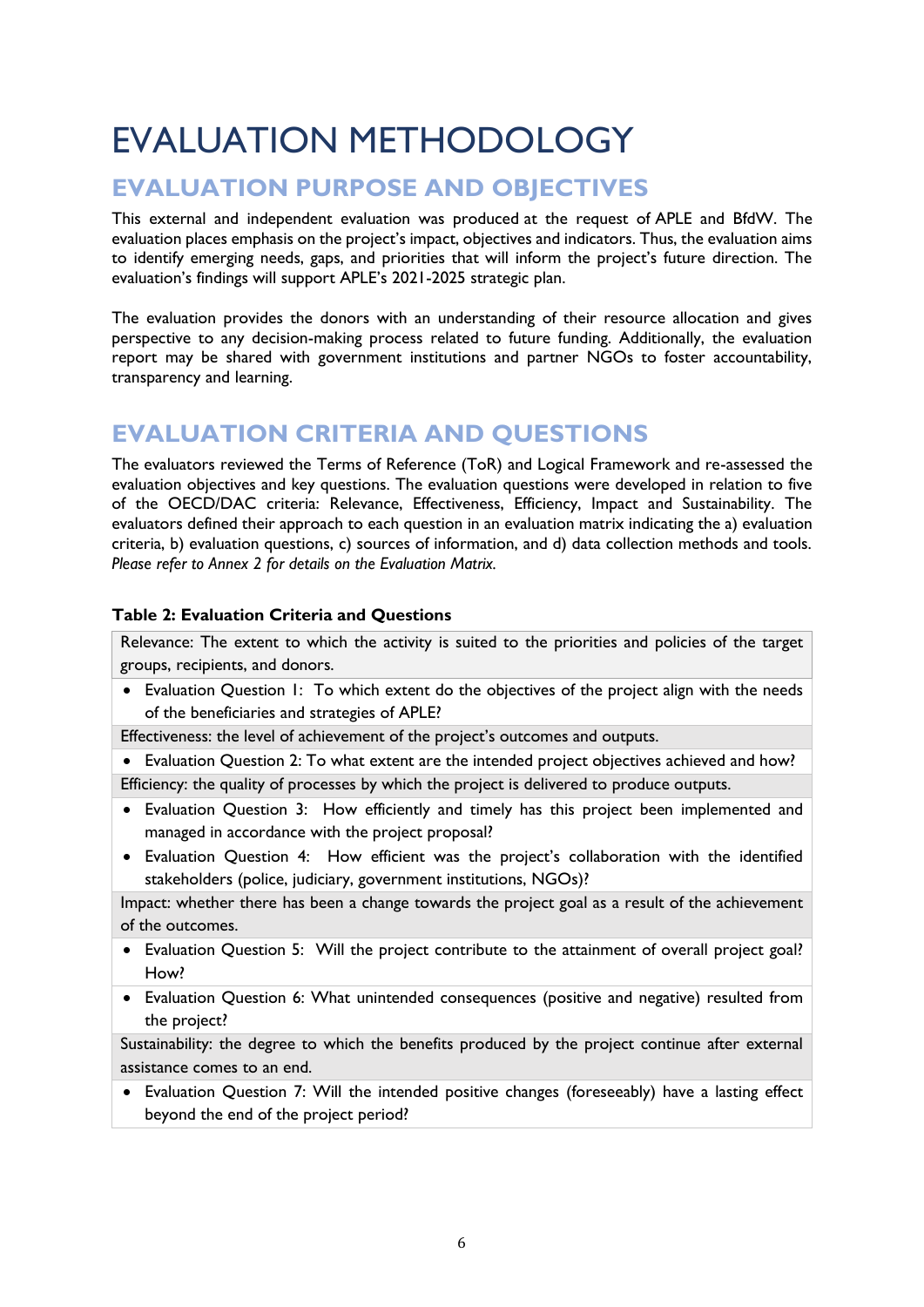# <span id="page-18-0"></span>**EVALUATION APPROACH**

In order to fully capture the project's complexities and to effectively evaluate the project's results in relation to the evaluation questions and available time and resources, the evaluators made use of a desk review, individual semi-structured interviews, focus group discussions (FGD), a SWOT analysis workshop and site visits.

Data was collected by a multi-professional, multi-national and gender-balanced team of one international evaluation consultant and two external and independent national research facilitators in collaboration with APLE's headquarters and one technical editor.

One ten-day field mission was carried out to the project's target locations in Phnom Penh and one eight-day field mission was conducted in Sieam Reap province.

Interview respondents (n=48) comprised APLE's staff, donor and NGO partner representatives, and the project's primary beneficiaries (child survivors of trafficking, witnesses, family members/caregivers, police officers, government representatives, court representatives and Cambodian lawyers).

The evaluators further conducted a SWOT analysis workshop at APLE's headquarters and three FGDs with child survivors (n=10) and their parents/caregivers (n=10) to triangulate the interview results with supplementary qualitative information.

Finally, the evaluators conducted 15 site visits in the target provinces. *Please refer to Annex 2 for details on the data collection instruments and sample groups.*

# <span id="page-18-1"></span>**EVALUATION PRINCIPLES AND QUALITY STANDARDS**

### **Impartiality and independence**

The composition of the evaluation team was carefully considered to ensure a mix of expertise and independence, to avoid conflicts of interest, to facilitate impartiality in assessments and to employ the necessary sensitivity to cultural considerations.

### **Credibility of the evaluators**

The evaluators have the methodological and technical competence, in-country experience, impartiality and independence to attain credible evaluation results.

## **Precision of data**

The evaluators aimed to communicate relevant information and results related to the evaluation objectives and questions. Strategies included the use of adequate methodologies, considering the perspectives of all relevant stakeholders, and the collection of sufficient data to ensure the validity of the evaluation.

### **Participation**

As far as possible, all stakeholders in the project – beneficiaries, implementing organizations, donor institutions, NGO partners, etc. – have been listened to and considered.

The evaluators carried out their tasks in close and continuous collaboration with APLE's staff. The evaluators ensured opportunities for reflection on the evaluation questions and methodology and continuously communicated with concerned staff to monitor the relevance, effectiveness, and efficiency of the evaluation strategy thus providing opportunities for adjusting the evaluation work.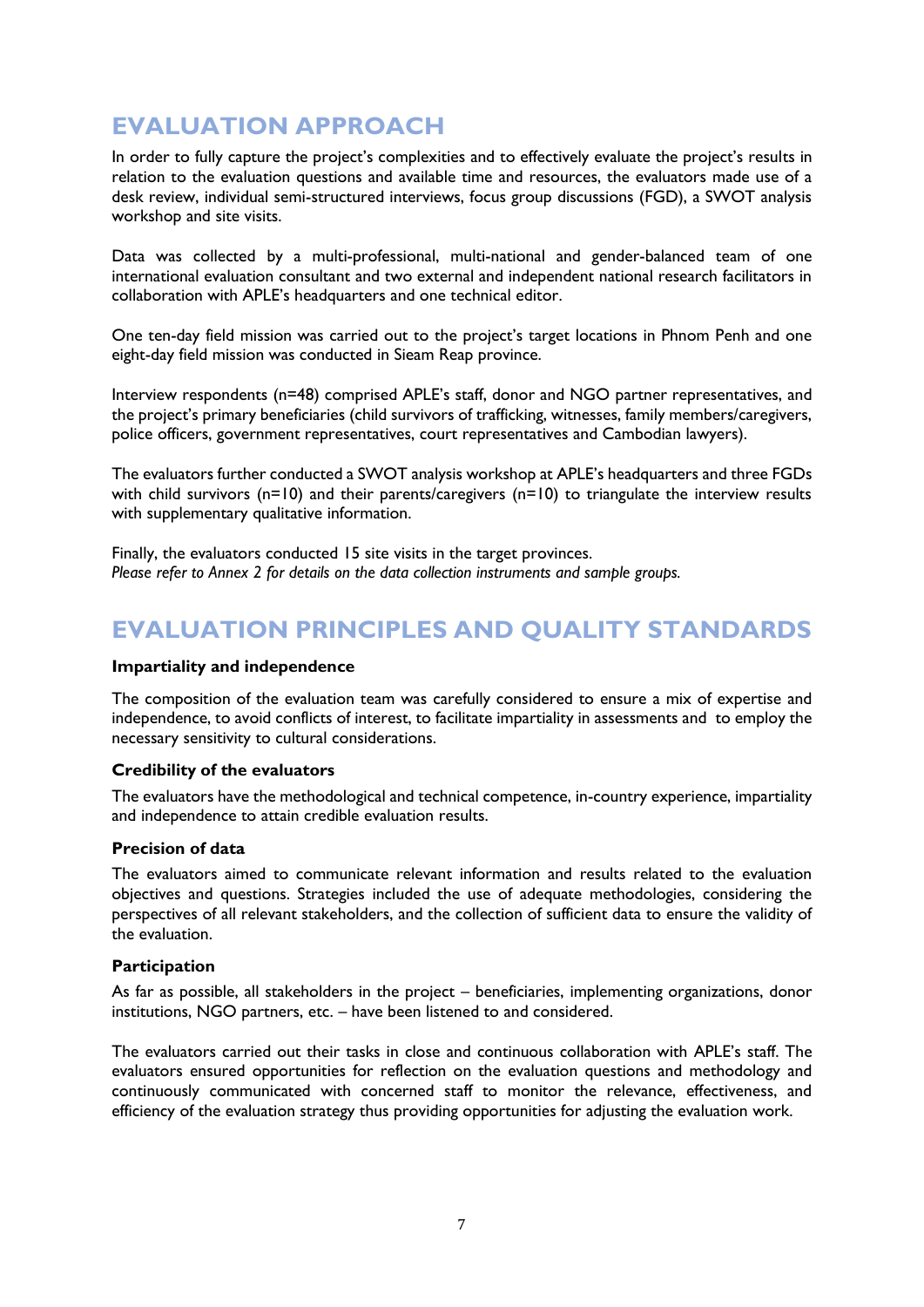## **Usefulness/Utility**

To enhance the effective use of the evaluation results, the evaluators involved APLE staff in the evaluation's planning; consistently communicated with APLE's staff on preliminary findings; and adhered to the timeliness of the evaluation report.

The evaluators further aimed to ensure the applicability of evaluation findings for APLE's use, and thus, put special emphasis on drawing conclusions and making practical recommendations.

### **Feasibility**

The evaluation was conducted in a realistic and cost-effective manner in consideration of the evaluation questions and available time and resources.

## **Safety/Security**

Throughout the evaluation, the safety, dignity and rights of all people involved were protected. *Please refer to Annex 2.5 for details on the evaluation' risk and safety measures.*

### **Cross-cutting issues**

Cross-cutting issues were taken into consideration as far as possible. For instance, the evaluation aimed to identify the specific needs of and the project's impact on female child victims.

# <span id="page-19-0"></span>**SAMPLING, DATA COLLECTION AND ANALYSIS**

## **Desk review**

As part of the inception stage, the evaluators were equipped with multiple project documents prior to the field phase including all existing and relevant strategy, policy, project proposal, and activity documents as well as performance information sources that were available.

Secondary data was collected from documentary evidence such as surveys and evaluation reports and documents from the partner's website. Particular attention was given to the project's monitoring results such as the semester reports and Results Matrix. *Please refer to Annex 3.2 and 3.3 for an overview of documents consulted.*

### **Selection of target provinces**

The ToR anticipated the collection of data not only at the national level, but also through visits to two provinces. After consulting with APLE management the evaluators selected Phnom Penh and Siem Reap as the evaluation's field destinations. These two provinces are the main target regions of the project and received all services indicated in the project's logical framework. They are key destinations for the sexual exploitation of children in travel and tourism, as well as for the trafficking of children for sexual purposes. However, several beneficiaries consulted come from more remote provinces allowing for some comparison of the project's results between sites.

### **Interview sampling**

Regarding the sampling of individual semi-structured interviews, the evaluators aimed to conduct interviews with APLE staff, NGO representatives and all primary beneficiaries with a sufficiently large sample of each group to reach saturation.

Respondents from APLE's staff were selected through purposive sampling as this enabled the evaluation team to interview staff members who could provide comprehensive information for the evaluation. These included representatives of APLE's board, senior management, team leaders, and field staff responsible for the project's legal and psycho-social services. Interview partners from the police, government, courts and NGO partners were strategically chosen for the knowledge they could contribute to the evaluation.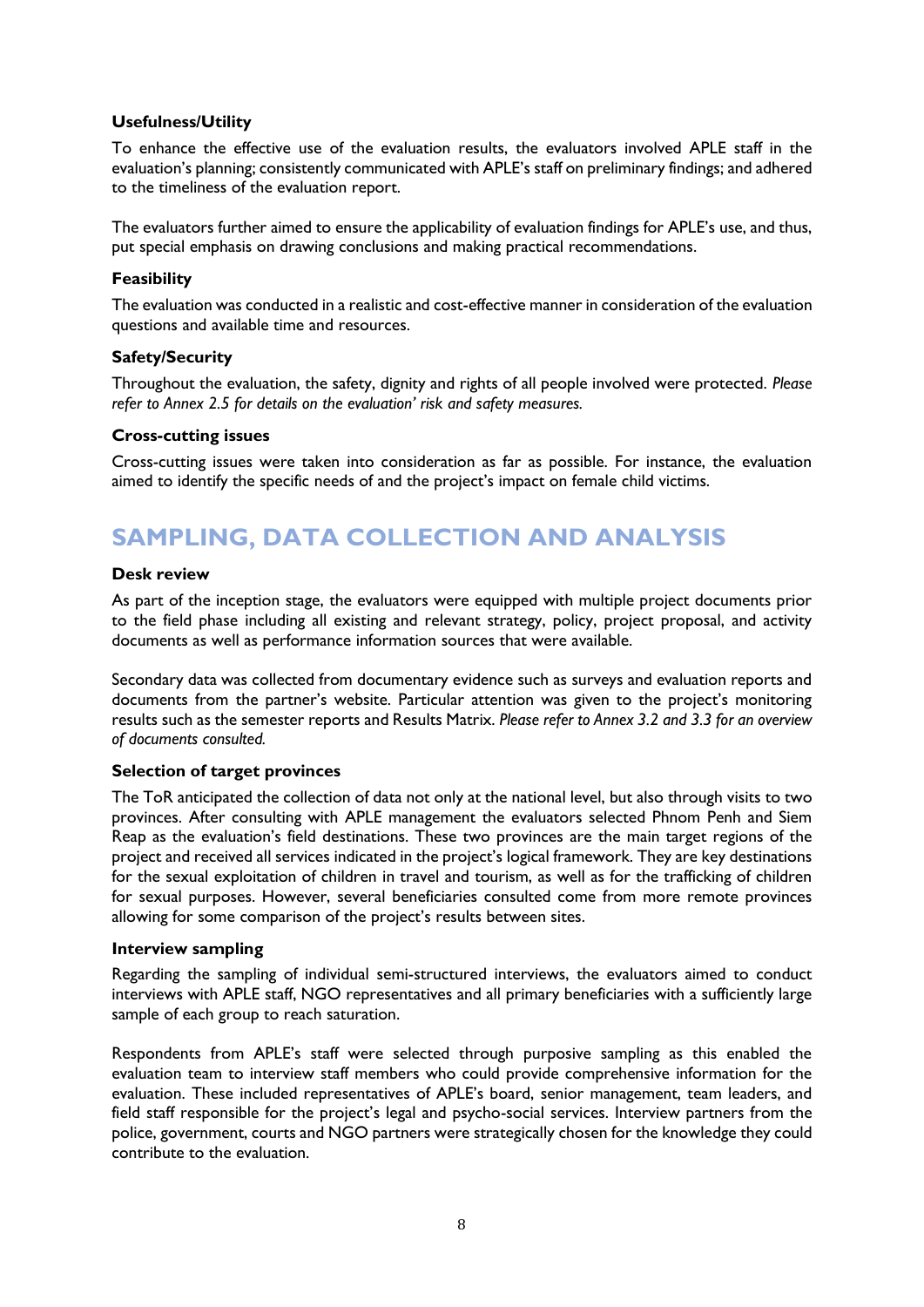With regard to the evaluation's individual semi-structured interviews with child victims, the evaluators consulted beneficiaries who became APLE's clients in 2018 or 2019 as well as clients who had received services over a period of years. Thus, the evaluators were able to assess both short-term and longterm impacts of APLE's services. The evaluators also ensured the sample's diversity which included respondents from age 11 to 22 and child victims from diverse socio-economic backgrounds.

With regard to the sample of children's relatives/caregivers, all respondents were the mothers, fathers or caregivers of the child victims consulted. This approach served to obtain parents'/caregivers' informed consent and to enhance the children's trust in the evaluation. *Please refer to Annex 3 for details on the type and number of sample groups and respondents*.

## **Focus group discussion and SWOT analysis sampling**

Regarding the use of FGDs, it was anticipated that FGDs cannot ensure the complete anonymity of participants and confidentially of all information, an important consideration in the field of CSAE. Therefore, only three FGDs were conducted in safe and anonymous locations utilizing purposive sampling meaning that those beneficiaries were selected who were available but were not at risk of high levels of discrimination. The objective was to collect the views of a wider number of child victims and to reinforce their links in safe group settings.

In addition, one SWOT analysis workshop was conducted at APLE's headquarters to identify the strengths, weaknesses, opportunities and threats of the project. This workshop served to collect the views of key staff responsible for the project implementation. *Please refer to Annex 3 for details on the type and number of sample groups.*

## <span id="page-20-0"></span>**SYNTHESIS AND REPORTING**

After data collection during field mission, the evaluators transcribed and formalized all findings, proceeded with a systematic analysis and synthesized all findings, conclusions and recommendations into a draft evaluation report. The draft report was discussed within APLE and all feedback was consolidated and commented on by APLE's senior staff. Findings and results from this draft report were discussed in a presentation with APLE's staff. After the final review and approval of the report, the evaluators clarified with APLE whether the evaluation was satisfactory in view of the ToR.

# <span id="page-20-1"></span>**ETHICAL AND SAFETY CONSIDERATIONS**

All members of the evaluation team have broad experiences in collecting sensitive information, specifically data related to mental health and violence against women and children.

The evaluators avoided questions, attitudes or comments which were judgmental, insensitive to cultural values, endangered a child, exposed a child to humiliation, or which reactivate a child's pain and grief from traumatic events.

To prevent any potential retraumatisation, for instance, interview questions to child victims primarily focused on the impact of and their experiences with the project rather than on their experiences of suffering.

Finally, the professional background of two of the evaluators in the field of mental health served to respond to post-traumatic reactions. In addition, the evaluators' participatory approach and experiences as former NGO staff members helped to enhance a feeling of ownership so that comprehensive information could be obtained.

The evaluation team made sure, whenever possible, to obtain informed written consent from each respondent – or, in the case of children, their parents or caregiver(s) – to participate in the evaluation.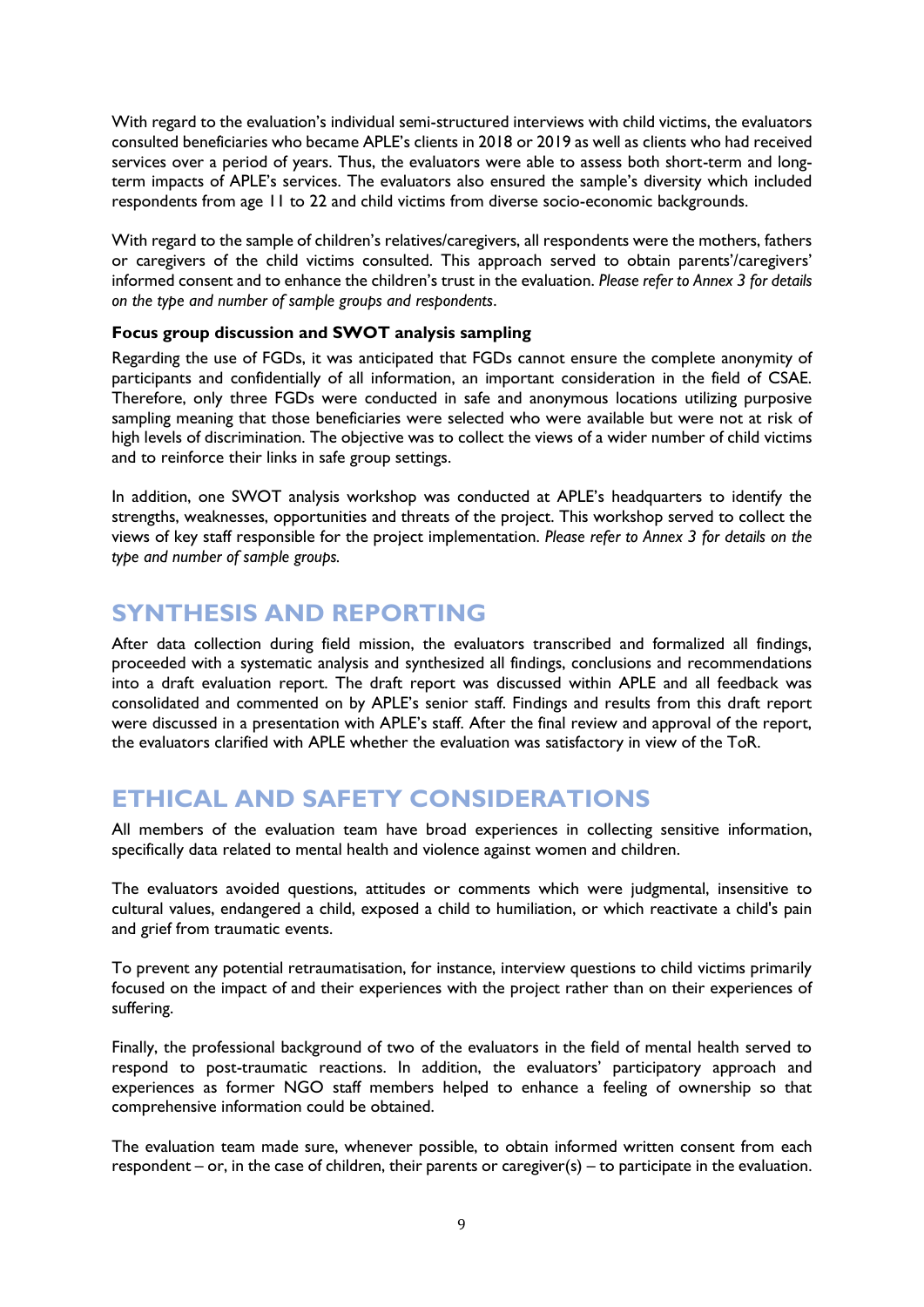However, on occasion, it was necessary to obtain verbal consent due to respondents' illiteracy and/or wariness of signing documents from a cultural, social or political perspective.

When interviewing children, the evaluators first assessed the child's developmental level to obtain informed consent in age-appropriate manner. Obtaining consent involved informing all respondents about their rights, the purpose of the evaluation, potential risks and benefits of participation, the evaluation procedures, and the confidentiality of personal identification and demographic data so that participation was entirely voluntary and based on comprehensive understanding.

Field visits were conducted at appropriate times and locations to minimize risk to respondents; and children were always interviewed in safe and private spaces.

All information concerning children, their families, APLE casework, operations or investigations was treated as strictly confidential and protected against unauthorized disclosure. In particular, the evaluators ensured that the names of individuals consulted during data collection were not included in the evaluation report. Responses were aggregated and paraphrased to avoid inadvertent identification of the respondents, and care was taken when providing context such as the role of any individual quoted.

Interview and FGD participants were compensated for travel costs and provided with snacks and face masks due to Covid-19; however, as decided with APLE, participants did not receive any other form of financial compensation.

When people encountered during the evaluation asked for help, they were referred to and/or provided with information on APLE's services and referral mechanisms.

*Please refer to Annex 2.4, 2.5 and 2.6 for the informed consent form, details on the evaluation's ethical and safety considerations, and the evaluation's risk assessment matrix.*

## <span id="page-21-0"></span>**LIMITATIONS AND CONSTRAINTS**

The evaluators aimed to achieve the maximum possible evaluation rigor within the limitations of the project context. The evaluation, by design, was short in duration (approximately six weeks) and thus focused on the outcome-level rather than the project's outputs. To further address the budget and time constraints, the evaluators clarified APLE's information needs, simplified the evaluation design, incorporated monitoring results, collected secondary data, and carefully considered the sample size. Additionally, the lead evaluator sub-contracted two research facilitators and minimized travel time to maximize data collection.

A probability sampling of the beneficiary population (e.g., simple random sampling, stratified or cluster sampling) would have required travel to additional target provinces limiting the time and resources for data collection in each location.

A quantitative survey was determined unfeasible in view of the evaluation's constraints. However, the project's post-assessments of its services produced quantitative data that allowed for a comparison with the qualitative evaluation results.

With regard to the project's efficiency, a cost-effectiveness analysis was determined unfeasible in view of the evaluation's resources constraints.

In evaluations, getting access to informants, data and information can be difficult due to safety concerns, gender- and power-related dimensions or practical matters such as public holidays. However, the evaluators were able to mitigate these risks through careful planning and close collaboration with APLE's managers.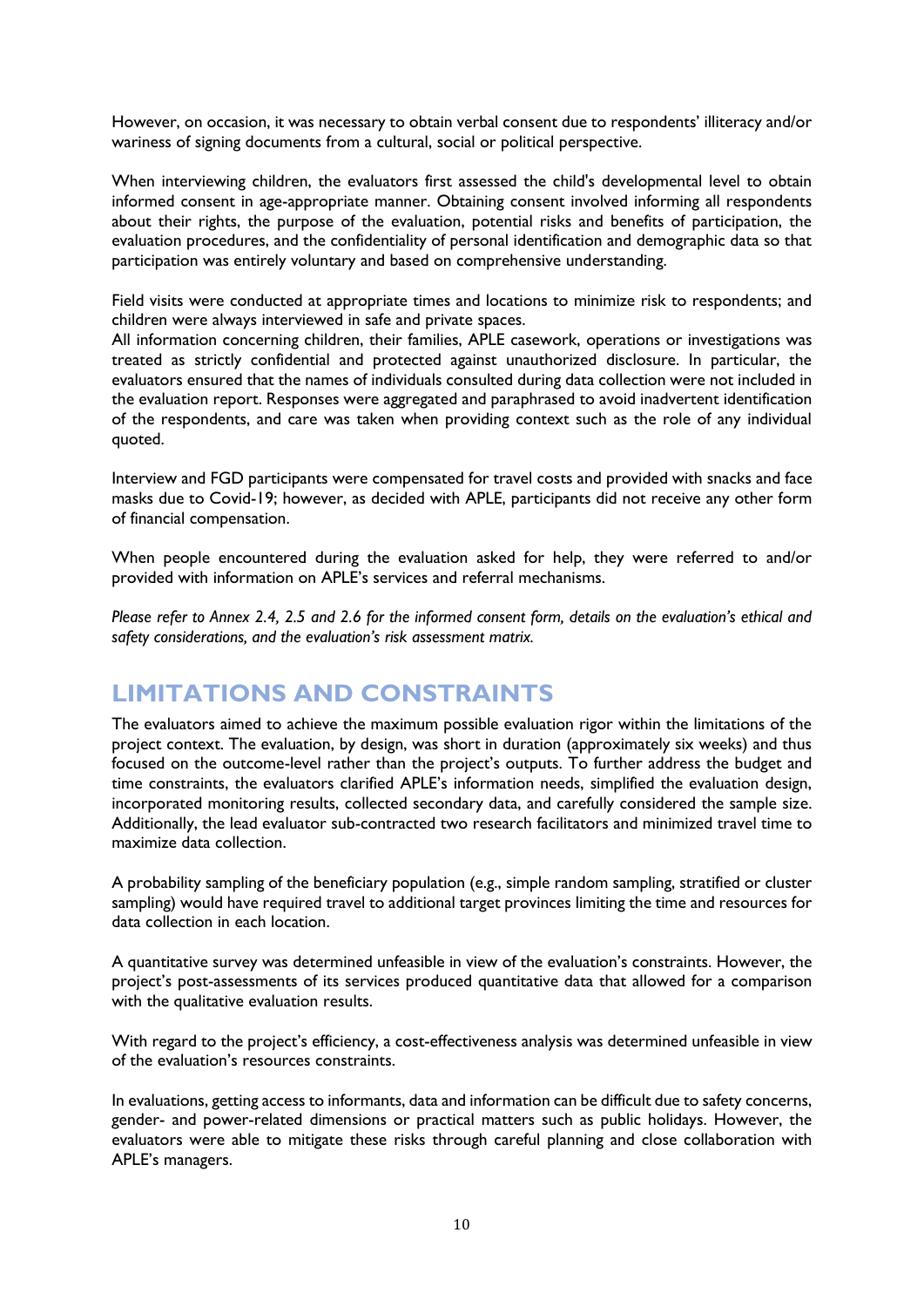# <span id="page-22-0"></span>DESCRIPTION OF EVALUATION TEAM

The evaluation team consisted of one international evaluation consultant, two national research facilitators, and one technical editor. Together, they formed a multi-professional, gender-balanced, and multi-cultural team.

Specializing in the fields of transitional justice, gender-based violence, youth development and mental health, **Julian Poluda**, MD, MSc, DTMPH (Lead Evaluator) has served as evaluation consultant and program development advisor in Cambodia and other world regions. With an interest in crossdisciplinary programs, he is passionate about participatory and utilization-focused mixed-method evaluations. His clients include the UN, EU, bilateral agencies, government ministries, international/national NGOs, and grassroot organizations. Relevant experiences in Cambodia include the evaluation of the four-year, EC-funded program "Creating a Legal and Sustainable Environment for Trafficked Human Beings from and in Cambodia" in nine provinces.

**Sineth Siv** (Research Facilitator), holds a master's degree in business administration from Build Bright University in Siem Reap. She has ten years of experience at APSARA Authority and is currently a senior project manager for eco-tourism community development and cultural preservation within Angkor Archaeological Park. She also freelances as a consultant with an emphasis on violence against women and children. Her recent evaluation work focused on transitional justice, gender, and psychosocial programs by NGOs and the Extraordinary Chambers in the Courts of Cambodia (ECCC).

**Jusbazooka Khut** (Research Facilitator) is a research facilitator and interpreter with nine years of experience. Previous experiences include her work as team coordinator in various NGOs and manager of educational projects for children at risk over a period of six years. She is currently pursuing a degree in Psychology as well as a degree in Khmer Law at the Royal University of Phnom Penh.

**Mercy Ananeh-Frempong** (Technical Editor) holds a bachelor's degree in Philosophy and English from the University of Ghana and is currently pursuing a master's degree in Communication for Development at the University of Malmö, Sweden. After her work as subeditor, copywriter, and communications coordinator, she transitioned into technical editing in development work. She´s been based in Cambodia since 2012.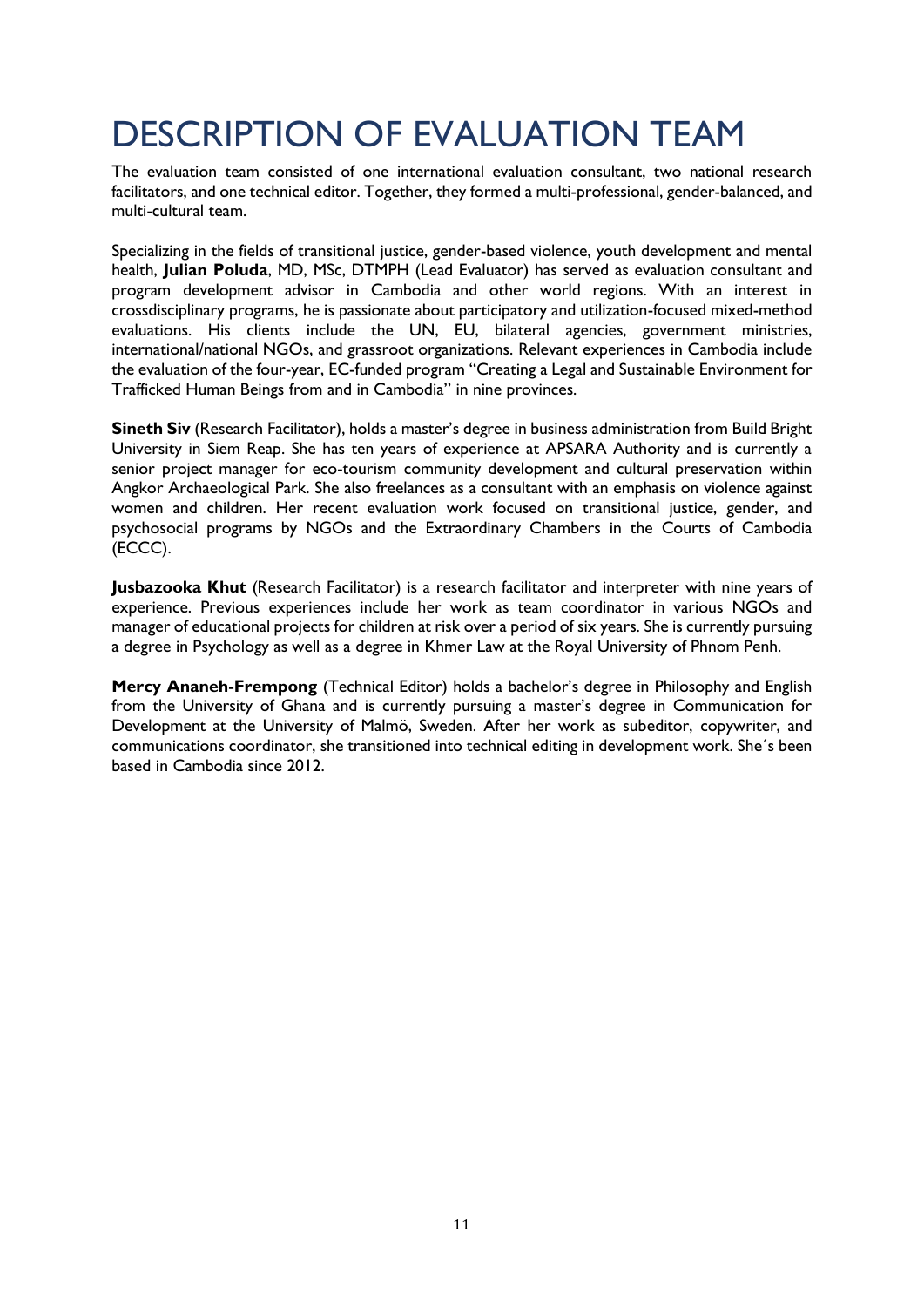# <span id="page-23-0"></span>EVALUATION FINDINGS

## <span id="page-23-1"></span>**RELEVANCE**

**Evaluation Question 1: To which extent do the objectives of the project align with the needs of the beneficiaries and strategies of APLE?**

### **Needs assessments and project design**

Regarding the project design, APLE adopted the logical framework approach, with measurable expected objectives, outputs, and performance indicators. The design was informed by the results of a comprehensive needs assessment during the development of APLE's strategic plan (2016-2020) with five workshops and through 49 stakeholder consultations.

The project was also preceded by an assessment of lessons learned in a similar project conducted by APLE in collaboration with and through funding by BfdW (2015-2018). For instance, referral mechanisms were more comprehensively embedded into the project design through collaboration with the MoSVY and complementary NGOs.

During monitoring, APLE conducts assessment of the effectiveness of its ToT program. These assessments reportedly served to collect feedback and adapt the project's training processes to emerging needs, e.g. initial one-day trainings were extended to three days and supplemented with additional participatory training elements.

Other forms of needs assessments include APLE's collaboration with the police in the design of training materials and teaching manuals as well as the development of a joint training programme.

Needs assessment also include risk assessment of child victims, witnesses and families during the crisis stage, a Case Management System and partner meetings to monitor the needs of child victims and to coordinate their effective referral to partner organizations.

APLE's legal and psycho-social experts also keep frequent contact with beneficiaries through phone calls and regular home visits.

Most respondents in this evaluation's interviews and FGDs with the project's beneficiaries stated that they were adequately consulted before and throughout the project implementation.

### **Relevance of the project for its beneficiaries**

The desk review and interviews with beneficiaries, key stakeholders and APLE staff revealed that the project has been highly relevant to the situation of CSAE in Cambodia. Of the 22 police, judiciary, government and NGO respondents interviewed, 21 reported that they thought the project was relevant and in line with the most important CSAE-related needs and challenges.

The project goal was regarded as relevant given the high rates of CSAE in Cambodia. Also, despite improvements regarding Cambodia's justice response, the Cambodian government institutions in the criminal justice system reportedly still lack resources to prevent and respond to CSAE.

Additionally, although the AHTJP police demonstrates increased willingness and skills to investigate CSAE cases, it remains obstructed by a lack of resources to conduct effective investigations.

Despite the current travel restrictions due to Covid-19, five respondents also mentioned the possibility of higher levels of CSAE due to the ASEAN integration and increased levels of migrant workers from China and other regions. Other respondents emphasized a need for additional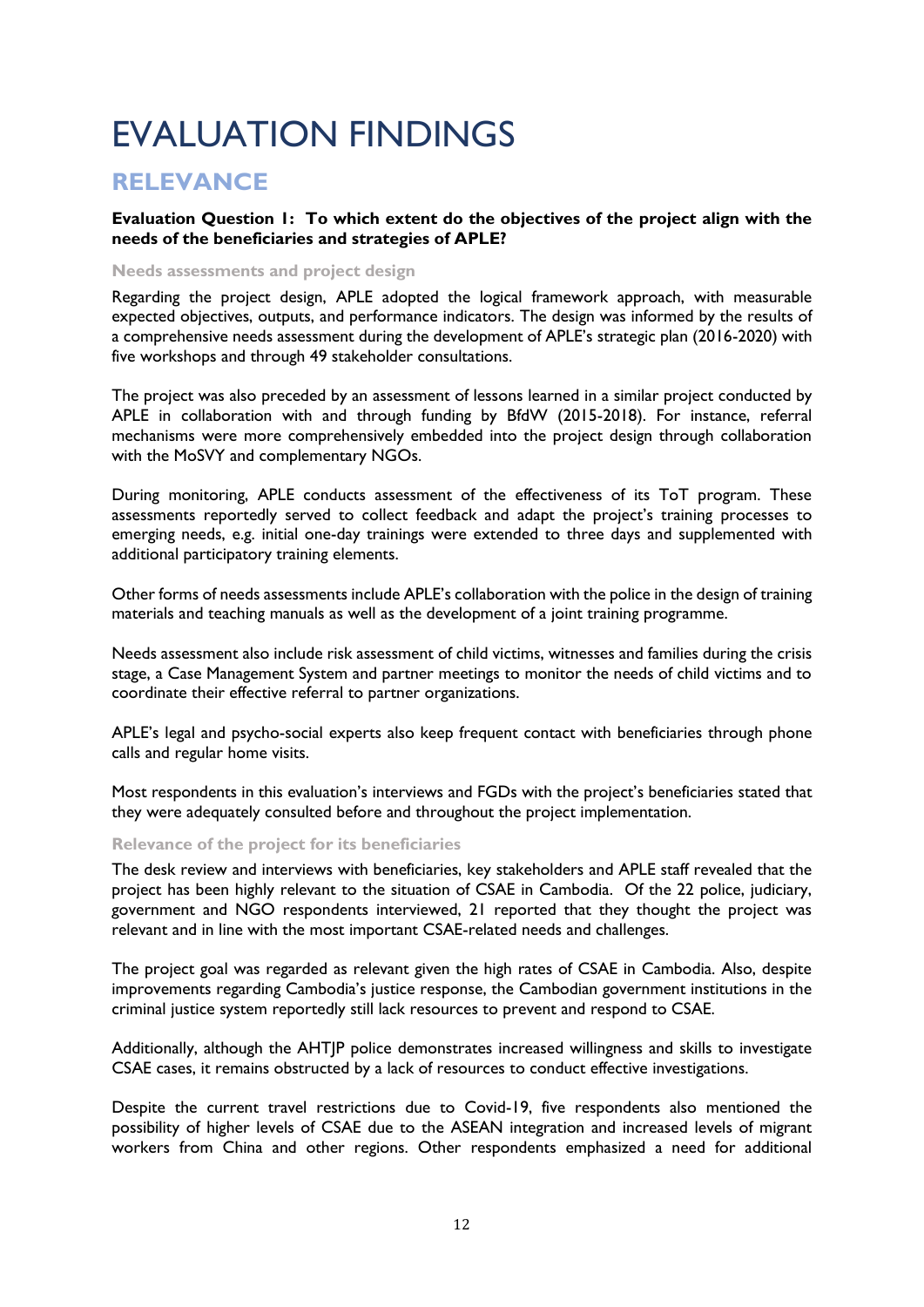protection efforts due to new grooming strategies and child sex offenders' increased activity in more rural areas.

With regard to the project's objectives, AHTJP police officers saw the project as particularly relevant to law enforcement, especially with regard to investigative techniques and intelligence gathering. They mentioned the need for additional training on child protection at the AHTJP police's headquarters and for police officers at the sub-national level. Five of the six police respondents emphasized the high level of OCSE and their limited capacities to investigate in such cases.

Government representatives also emphasized the relevance of APLE's project and its support to the NCCT, CNCC, PAC, as well as the MoSVY with its DOSVYs; however, they also highlighted the need for additional skills and human, technical and financial resources to fulfill their roles. Other needs mentioned included coordination within and among the ministries with mandates for child protection at the national, provincial and district levels

Court representatives consider the project's workshops and APLE's advocacy for child-sensitivity as relevant; however, they were most likely to recognize the project's relevance in relation to providing free and specialized legal services through APLE's lawyers. They emphasized that child protection legal frameworks and mechanisms are mostly in place; however, they also described gaps in the current system, both at national and sub-national level that continue to hinder the full and effective provision of justice to child victims. For instance, respondents emphasized the LSHTSE's (2008) gaps regarding OCSE or mentioned that Cambodian law does not have provisions defining or explicitly criminalizing CSAE in travel and tourism. In addition, lengthy trials and the lack of financial compensation reportedly remain a problem especially in remote provinces.

NGO partners viewed the project's relevance in relation to the improvement of referral services and case management. However, they also mentioned the need for capacity building to ensure the functioning of the MoSVY and its provincial DoSVYs. Others suggested increased attention to support for the Commune Committees for Women and Children (CCWC) which exist across the country to ensure child protection at the local level. Most CCWCs have inadequate resources to fulfil their mandate, and many remain unclear on their roles and responsibilities, such as the integration of child protection issues into the Commune Investment Plans, and the identification of vulnerable children in their commune.

Interviews and FGD findings from child victims and their families further confirm the relevance of APLE's combination of services. Regarding Objective 1 *(*Government institutions relevant to the criminal justice system improve national and legal mechanisms for the protection of child sexual abuse and exploitation), beneficiaries expressed fear in approaching the police; however, most emphasized positive experiences when reporting their cases, confirming the relevance of the project's training on child-friendly interview techniques as well as APLE's attendance during police interviews.

With regard to Objective 2 (One and a half years after the first crisis intervention support, children affected by sexual abuse and exploitation have stable lives and received legal justice), most children and their families consulted in this evaluation highlighted lack of trust in the criminal justice system; the need for free legal services; and APLE's logistic and emotional support when attending their trials. They also confirmed the relevance of APLE's referrals to complementary partner organizations and expressed gratitude for APLE's direct services such as crisis intervention, the provision of study material and welfare packages.

## **Alignment of the project with APLE's strategies**

The project's goal (More children at risk of or affected by child sexual abuse and exploitation are protected by comprehensive legal and social mechanisms) mirrors APLE's mission "To strengthen national social and legal mechanisms for the protection of children at risk of or affected by child sexual abuse or exploitation."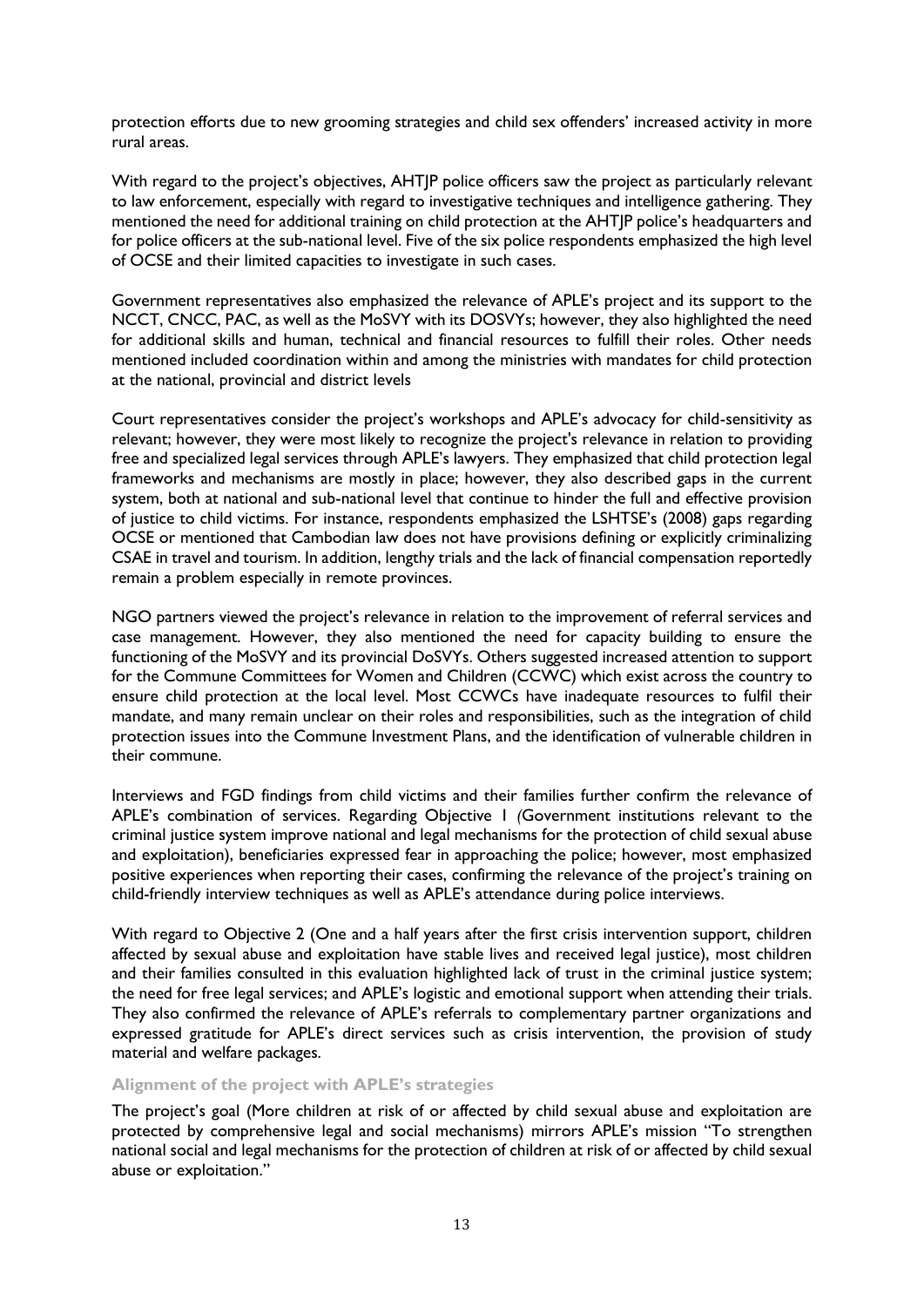As detailed in this report's description of the project, to achieve its mission, APLE works through four programs namely, Criminal Justice Development, Court Support, Community Engagement, and Research and Advocacy. Each program is a crucial component of strengthening national, social and legal mechanisms for the protection of children. The programs are relatively prioritized; the Criminal Justice Development component is considered the most important in achieving change.

This project's capacity building measures for the AHTJP police, NCCT, CNCC, PAC, as well as the MoSVY under Objective 1 are directly in line with APLE's Criminal Justice Development strategy. This strategy is governed by the belief that strengthening government institutions in the criminal justice system is crucial to achieving long-term sustainable change. The program directly targets existing formal social and legal protection mechanisms and enables stakeholders to better protect children at risk of or affected by CSAE.

APLE's phone and internet hotlines under Objective 1 are also linked to APLE's Community Engagement program, which foresees hotlines where the public can report anonymously and confidentially.

Legal and psycho-social support services as well as the project's referral and case management system under Objective 2 are directly linked to APLE's Court Support strategy which aims to provide high quality and timely legal and social support services to enable victims of CSAE to pursue justice and to involve the DoSVYs and NGOs in the provision of rehabilitation services.

Finally, the project's ToT and workshops under Objective 1 as well as collaboration with and referrals to partner NGOs and the MoSVY clearly contribute to APLE's Research and Advocacy program, which aims to advocate for positive changes in laws and the criminal justice process.

## <span id="page-25-0"></span>**EFFECTIVENESS**

**Evaluation Question 2: To what extent are the intended project objectives achieved and how?**

Objective 1: Government institutions relevant to the criminal justice system improve national and legal mechanisms for the protection of child sexual abuse and exploitation

**Indicator 1: 75 % of Anti-Human Trafficking and Juvenile Protection Police Officers who received training applied child-friendly investigative skills**

### **AHTJP police**

Concerning Objective 1, APLE conducted a ToT program for AHTJP police officers improving their child-friendly investigative skills both at the national and sub-national level. APLE developed training materials and teaching manuals; developed a joint training programme and budgetary plan; conducted ToT for provincial deputy commissioners and chiefs of AHTJP police units; and supported the implementation and monitoring of training. Finally, APLE conducted international learning visits for national police champions to regional agencies specialized in the field of CSAE.

According to APLE's monitoring results, 78.04 % of the AHTJP police officers who received training between October 2018 and March 2020 applied child-friendly investigative skills (Indicator 1) exceeding the target of 75 %.

Additionally, 91.23% of the 53 police officers who participated in an assessment in the project's third and fourth semester reported their attention to children's rights and principles related to CSAE. 78.05% of the same police officers reported having followed the PEACE method, a non-accusatory, information gathering approach to investigative interviewing.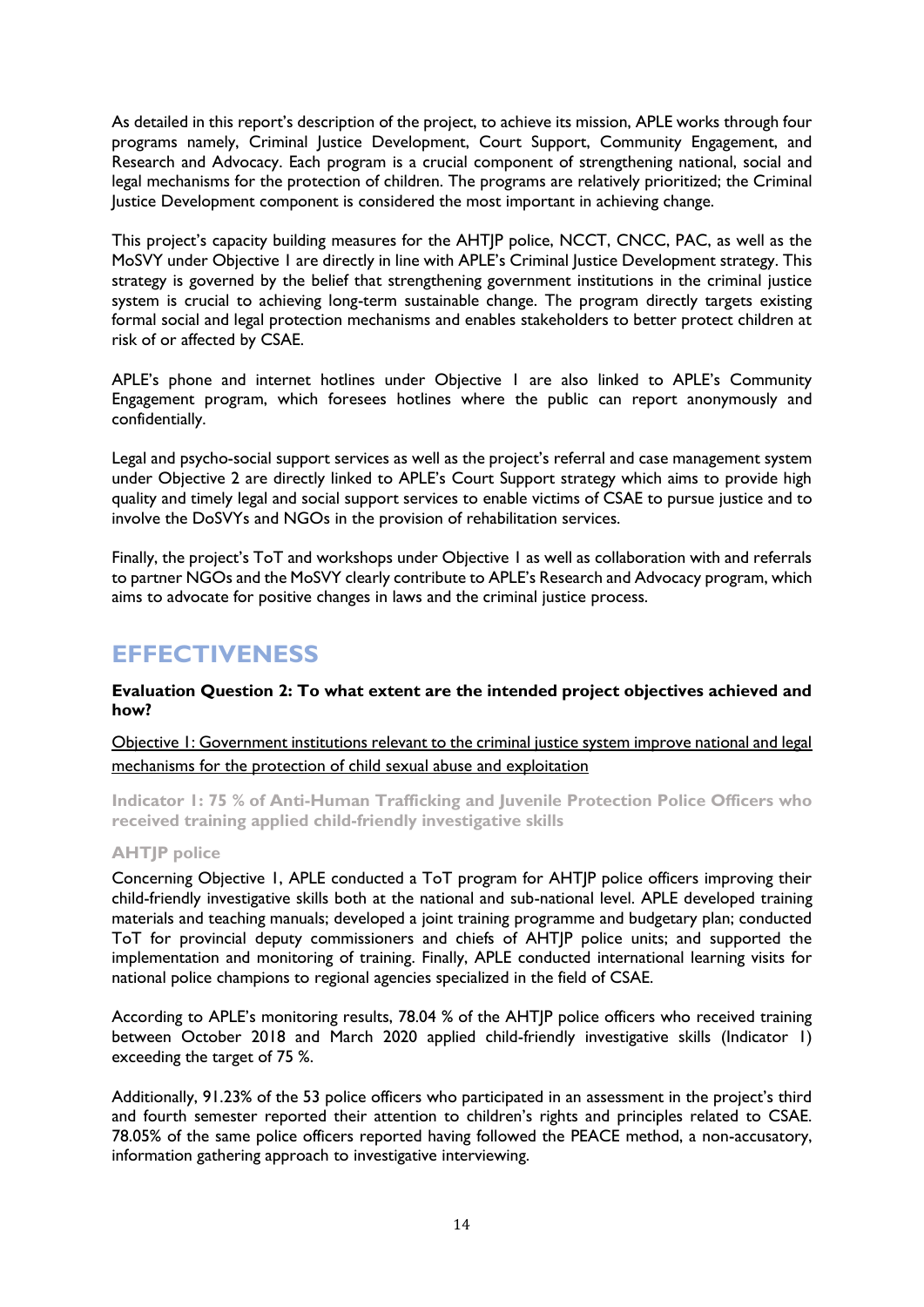More specifically, 83.77% prepared their interviews by considering the nature of each case and children's background and by ensuring a child-friendly interview space. 75.09% are reported to have collaborated with an assistant in the interview process. 77.25% used open-ended questions during the interview and 76.07% provided attention to children with special needs (e.g. children with disabilities, infants, etc.)

Lastly, most police officers reported their cooperation with MoSVY/ DoSVY staff (85.28%), medical staff (86.79%), and psycho-social/legal counsellors (84.61%) during their interviews with child victims.

| Objective I:<br>Government                                                                                                                                                   | Indicators                                                                                                                                                                                              | Rate                                      | Monitoring<br>Period              |
|------------------------------------------------------------------------------------------------------------------------------------------------------------------------------|---------------------------------------------------------------------------------------------------------------------------------------------------------------------------------------------------------|-------------------------------------------|-----------------------------------|
| institutions<br>relevant to the<br>criminal justice<br>system improve<br>national and legal<br>mechanisms for<br>the protection of<br>child sexual abuse<br>and exploitation | % of AHTJP police officers who applied child-<br>friendly investigative skills after training                                                                                                           | 78.04 %                                   | October 2018<br>- March 2020      |
|                                                                                                                                                                              | % of AHTJP police officers who gave increased<br>attention to children's rights and principles<br>related to CSAE                                                                                       | 91.23%                                    | April 2019 -<br><b>March 2020</b> |
|                                                                                                                                                                              | % of AHTJP police officers who prepared their<br>interviews by considering the nature of each<br>case and children's background, and by<br>ensuring a child-friendly interview space                    | 83.77%                                    |                                   |
|                                                                                                                                                                              | % of AHTJP police officers who reported to<br>have collaborated with an assistant in the<br>interview process                                                                                           | 75.09%                                    |                                   |
|                                                                                                                                                                              | % of AHTJP police officers who used open-<br>ended questions during interviews with child<br>victims                                                                                                    | 77.25%                                    |                                   |
|                                                                                                                                                                              | % of AHTJP police officers who provided<br>attention to children with special needs (e.g.<br>children with disabilities, infants, etc.)                                                                 | 76.07%                                    |                                   |
|                                                                                                                                                                              | % of AHTJP police officers who reported their<br>cooperation with MoSVY/DoSVY staff (1),<br>medical staff (2), and psycho-social/legal<br>counsellors (3) during their interviews with<br>child victims | 85.28% (1)<br>86.79% (2)<br>$84.61\%$ (3) |                                   |

**Table 3: Monitoring Results Objective 1**

These monitoring results indicate strong improvement in terms of child sensitivity with regard to AHTJP police officers' services. Contributing factors as identified through a SWOT analysis workshop include APLE's well developed training and investigation skills; APLE's close collaboration with and onthe-job training for the police; the use of check-lists to ensure child-friendly investigations; the use of child-friendly interview rooms in police stations and one DoSVY in six provinces; and good collaboration in trainings with international law enforcement agencies.

Challenges included APLE's high staff turnover in 2020; the review and adjustment of the ToT manuals for the PAC; and limited space for the establishment of child-friendly interview rooms at the police stations. Additionally, the question of whether the limited number of training in each target location can sustain the above-mentioned results.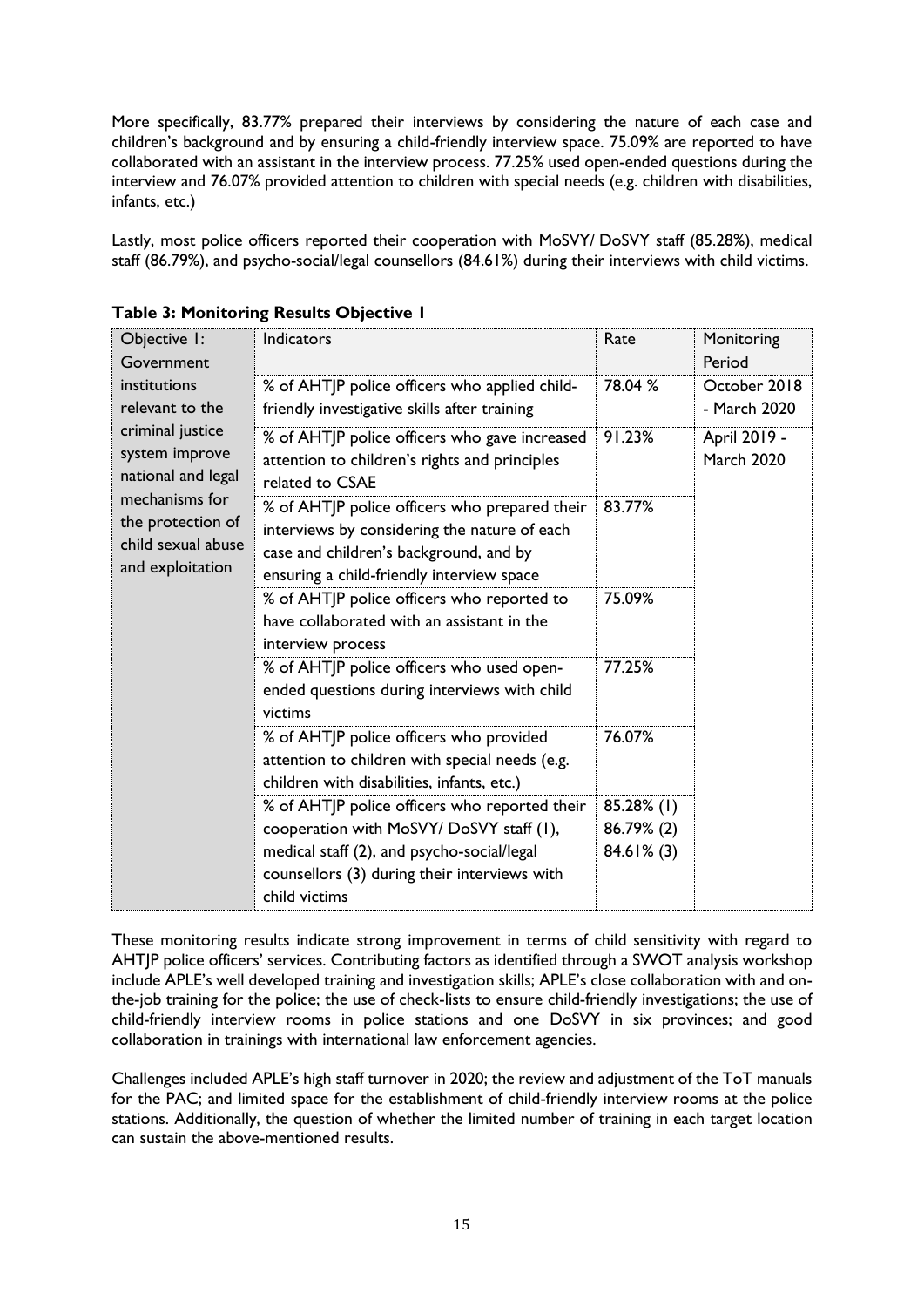As identified through five interviews with the AHTJP police, training participants appreciate the content and participatory approach of all training and indicated their regular use of APLE's manuals. Other strengths reportedly include APLE's comprehensive training needs assessment resulting in the provision of more practical and detailed knowledge as compared to training efforts by other NGOs. In particular, AHTJP police respondents seem to appreciate APLE's information on up-to-date investigative techniques and child-sensitive interviewing practices. They also reported the systematic use of child-friendly interview rooms in the police stations and increased attention to confidentiality when publishing or disseminating information.

AHTJP police officers also appreciate APLE's support in designing their investigation strategies and regular phone contact for follow up on each case.

Finally, they reported their appreciation of training by foreign law enforcement which was described as effective in enhancing web-based investigative techniques.

In this project, APLE deliberately introduced a comprehensive ToT program to strengthen training capacities in the police. However, it is too early to assess whether trained staff will use their newly acquired skills to independently conduct trainings for their subordinates or in other departments.

Some NGO respondents highlighted the multitude of training efforts from Civil Society and expressed doubts that the AHTJP police will conduct independent trainings without NGO support, especially in view of the AHTJP police limited human and financial resources.

Additional capacity building activities by APLE not foreseen in the original project design include the ToT of and the development of a training curriculum for the PAC. Workshops and trainings were described as helpful and of good quality; however, it has been suggested that APLE review the training curriculum for its systematic use in the future. PAC would be interested in providing training in provincial police departments and would appreciate APLE's support in the design of a training plan and facilitation through APLE's experts.

NGO respondents reported increased child-friendly practices by the police as compared to previous years as well as more commitment by AHTJP police leaders both in Phnom Penh and Siem Reap. However, four respondents were concerned about the limited number of female police officers.

During interviews and FGDs with 18 child survivors and 12 family members/caregivers, child survivors reported police's friendly behaviour and the presence of DoSVY and/or NGO staff during their interviews.

Despite these achievements, both national as well as sub-national respondents among the AHTJP police requested additional and more long-term training. To this end, it was emphasized to extend trainings to the other six offices of the AHTJP police headquarters in Phnom Penh, which also have specific child protection responsibilities. Additionally, three respondents from AHTJP police reported challenges in investigating cases in remote districts due to limited financial and human resources.

## **Other institutions relevant to the criminal justice system**

In addition to the project's training efforts to strengthen capacities at the AHTJP police, APLE conducted workshops for stakeholders such as court officials, lawyers, doctors, NGO personnel and ministry representatives. These workshops reportedly fostered communication and built connections between the participants.

Interview respondents from both the NCCT and the CNCC highly appreciate APLE's workshops and reported improved understanding of CSAE-related challenges in the justice sector as well as new knowledge on the government's CSAE-related responsibilities in each ministry.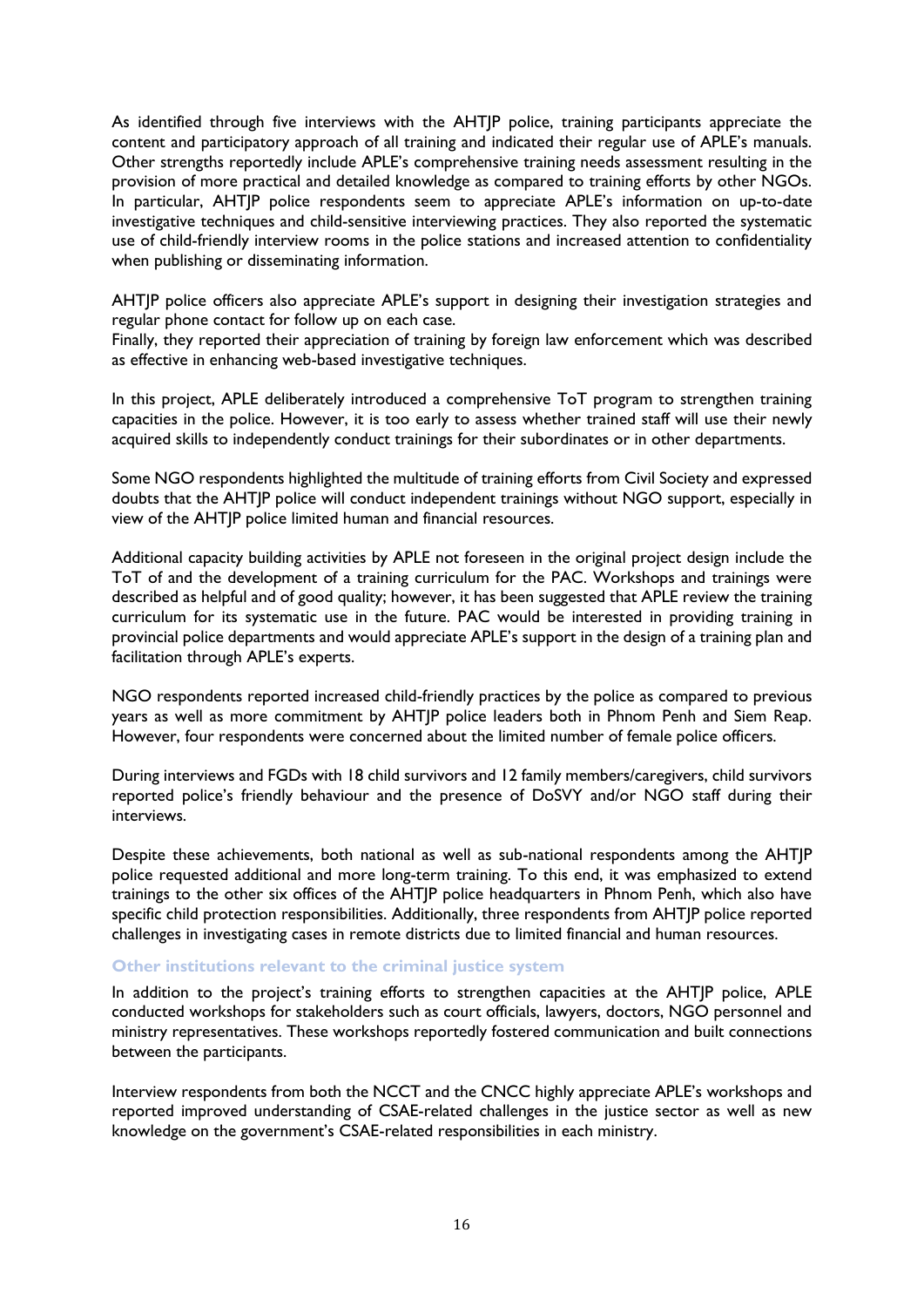The CNCC in particular requested additional and more comprehensive training in its departments and the NCCT suggested the collaborative identification of national and sub-national capacity building strategies.

Additionally, there appears to be room to further strengthen capacity building efforts for the MoSVY and DoSVYs. As identified through interviews with DoSVY representatives, APLE staff and NGO partners, DoSVYs have grown in status and have improved in providing services for victims of CSAE especially in areas such as residential and foster care due to APLE's ToT and programs by UNICEF and Save the Children. However, according to most interview respondents, the DoSVYs generally remain weak with limited human and financial resources, especially DoSVYs in remote regions.

To some extent, court officials and Cambodian lawyers were also engaged in the workshops; however, APLE reportedly faced challenges in ensuring the participation of senior court officials or those responsible for CSAE.

### **Hotline**

Complementary services under Objective 1 include APLE's 24/7 free internet and phone hotlines where victims and the public can report anonymously and confidentially. The hotlines offer victims a way of receiving competent advice whenever they need it. APLE's hotline analyst provides children and their families with confidential support and if needed can help to find appropriate referral options in their area. Consultations by APLE's analyst are always anonymous and take into account all data protection requirements.

APLE's internet hotline is the first hotline in Cambodia dedicated to fighting Child Sexual Abuse Material on the internet. It's a member of INHOPE's global association of internet hotlines consisting of 46 hotlines in 42 countries.

APLE's hotlines have been described as responsive, friendly and supportive; however, some respondents were unsure if they can consult the hotline with questions that are not directly related to CSAE or when there is no emergency. Most importantly, APLE's hotlines reportedly serve to facilitate reporting by child victims to the police as many would not approach the police without support by NGO representatives.

Objective 2: One and a half years after the first crisis intervention support, children affected by sexual abuse and exploitation have stable lives and received legal justice.

**Indicator 2.3.: Court proceedings in which the rights of child victims represented by APLE lawyers were respected**

#### **Legal support**

With regard to Objective 2, APLE aims to ensure legal support, crisis intervention and the systematic referral of victims to partner organizations for complementary services.

Legal support entails legal counseling and court representation by APLE's expert lawyers through all trial stages as well as advocacy for child-friendly court practices. To ensure financial compensation for child victims of foreign offenders, APLE also collaborates with international pro-bono law firms and law enforcement agencies.

APLE's monitoring results provide evidence for the effectiveness of its legal support services. From April 2018 to March 2019, 90% of APLE's clients expressed satisfaction with access to free and impartial legal assistance provided by APLE significantly exceeding the target of 70 %. Additionally, 85% of respondents among child victims confirmed that they experienced the court processes as friendly.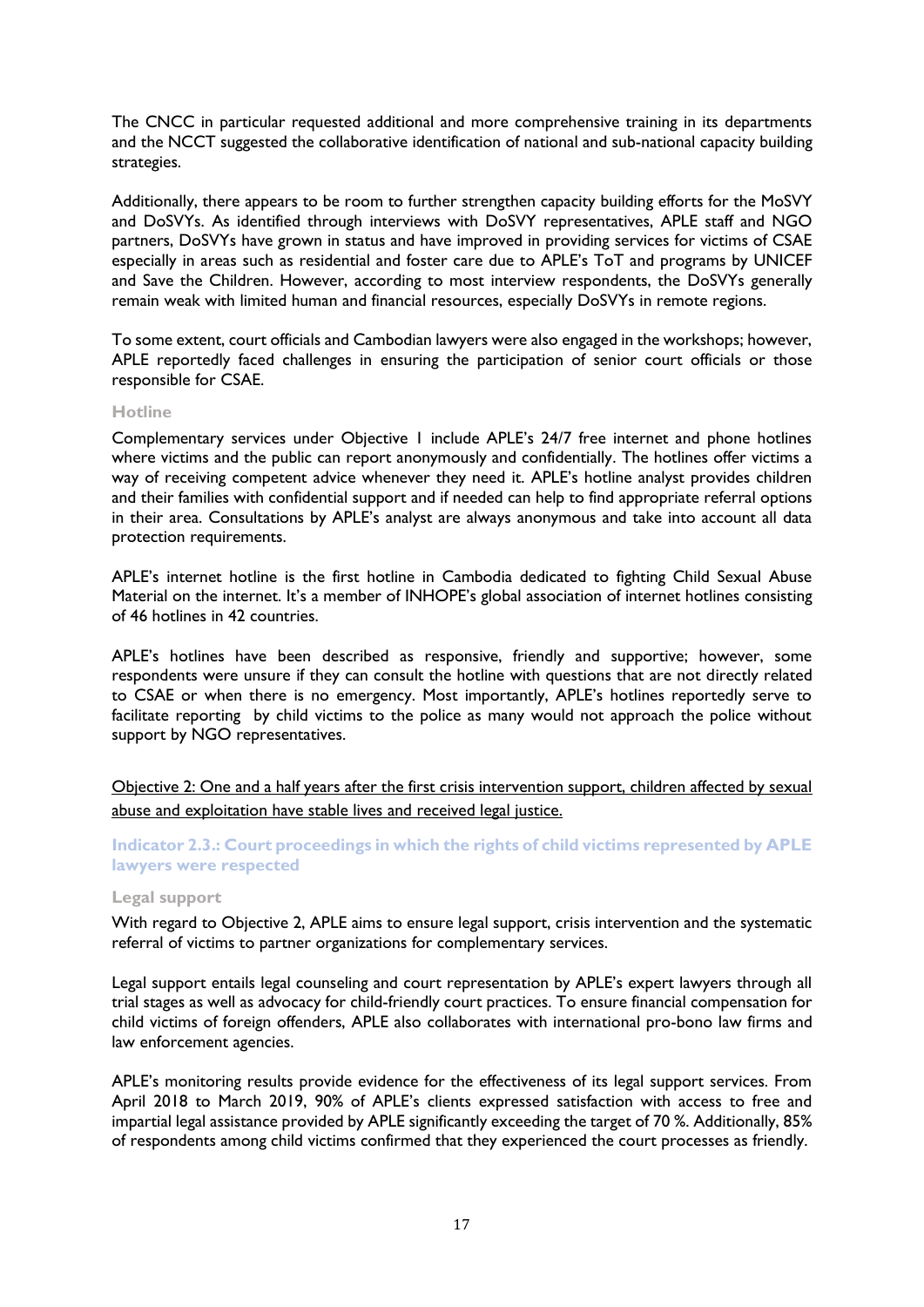In the same project period, 61% of the beneficiaries consulted, including child victims and families, expressed satisfaction with legal services provided by international pro-bono law firms exceeding the target of 60%. From April 2019 to March 2020, in 90.17% of the court proceedings, the rights of child victims represented by APLE lawyers were respected exceeding the target of 60%.

| Objective 2: One<br>and a half years               | <b>Indicators</b>                                                                                                                     | Rate   | Monitoring<br>Period              |
|----------------------------------------------------|---------------------------------------------------------------------------------------------------------------------------------------|--------|-----------------------------------|
| after the first<br>crisis intervention             | % of APLE's clients who express their satisfaction<br>with access to free and impartial legal assistance                              | 90%    | April 2018 -<br><b>March 2019</b> |
| support, children<br>affected by sexual            | % of child victims who confirm that they<br>experienced the court processes as friendly                                               | 85%    |                                   |
| abuse and<br>exploitation have<br>stable lives and | % of child victims and families who express their<br>satisfaction with legal services provided by<br>international pro-bono law firms | 61%    |                                   |
| received legal<br>justice                          | % of court proceedings respecting the rights of<br>child victims represented by APLE lawyers                                          | 90.17% | April 2019 -<br><b>March 2020</b> |

## **Table 4: Monitoring Results Objective 2 (Legal Support)**

These monitoring results point to the effectiveness of APLE's legal services. Additionally, strengths of APLE's legal services as identified through a SWOT analysis include the strong expertise and childsensitivity of APLE's lawyers and legal assistants; their continuous legal support through all stages of the court process; emotional support through psycho-social staff during court hearings; effective advocacy efforts resulting in more child-sensitive court practices; strong support by international pro bono-law firms; comprehensive internal guidelines on the legal process; and the submission of request letters to the Ministry of Justice and MoSVY in case of lengthy trials or when there is evidence for out-of-court settlements.

The main challenge identified in the SWOT analysis is APLE's limited number of lawyers and legal assistants despite an increasing number of clients with even more cases from remote regions.

Contributing factors include the limited availability of lawyers for a full-time position and few female lawyers who are able to spend much time in remote provinces. These challenges resulted in high staff turn-over and consequently in training needs of newly employed legal staff.

Additional challenges regarding legal counseling and representation include a lack of private locations to meet APLE's clients and offenders' threats against lawyers.

Opportunities as identified during the SWOT analysis include APLE's engagement in drafting the child protection law and advocacy for the establishment of the new provincial appeal courts.

In line with these largely positive monitoring and SWOT analysis results, the evaluation's interview results also reveal many positive effects of APLE's legal services. As identified through interviews with APLE's lawyers and legal support staff as well as with court representatives, the provision of services by APLE's lawyers is of utmost importance as many lawyers from the Cambodian Bar Association have limited experiences related to CSAE or do not take on the challenging task to defend child victims.

Without assistance from APLE or other NGOs, most child victims would not receive any legal counselling throughout the legal process and would meet their lawyers for the first time on the steps of the court. APLE's lawyers effectively provide free legal counseling and court representation throughout the legal process with high conviction rates (approx. 80%) compared to other legal service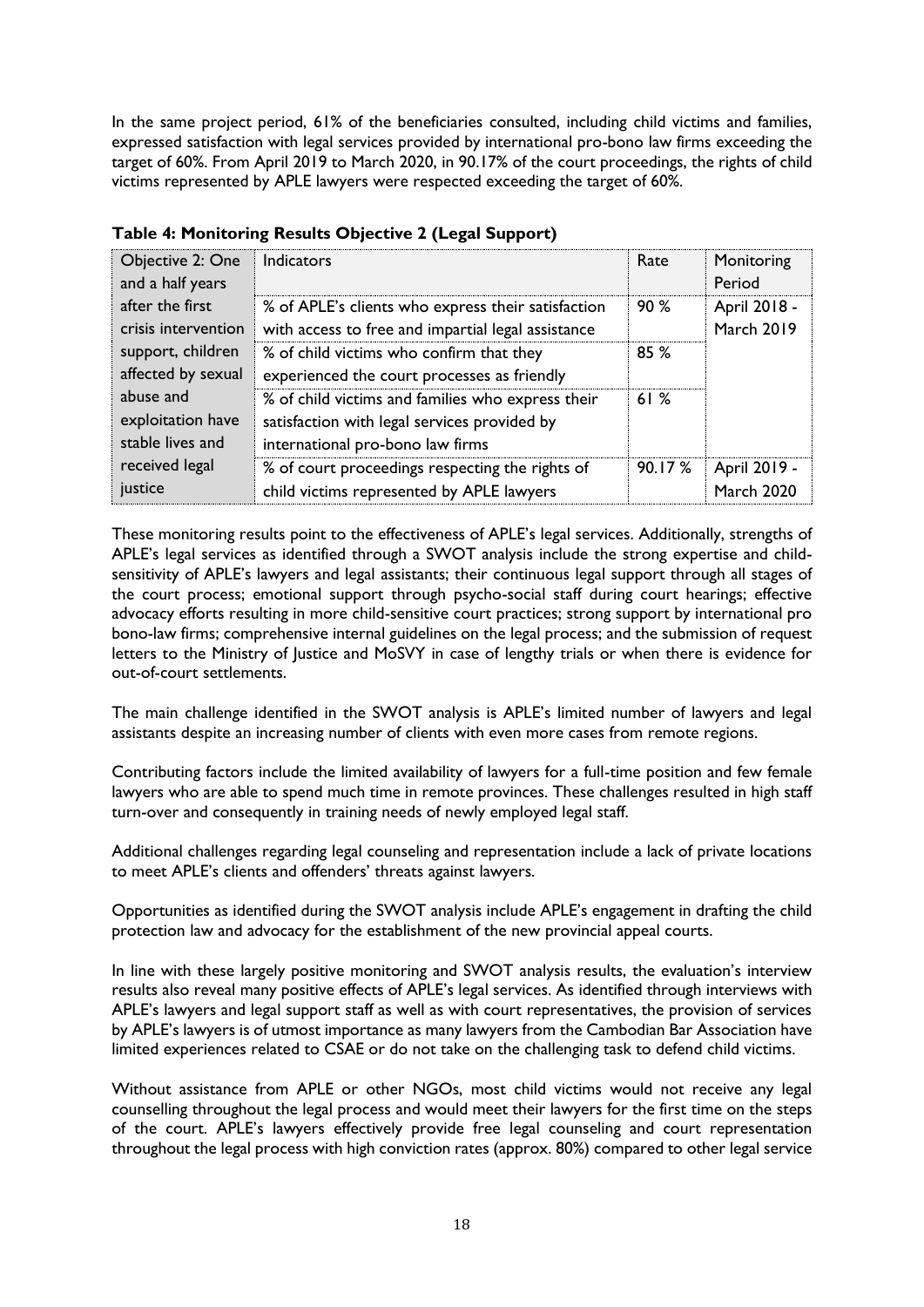providers. They have been widely described as committed and responsive with good communication skills when dealing with children.

As identified through interviews with APLE staff, collaborating with international pro-bono law firms was highly effective in pursuing criminal actions against serial child sex offenders outside Cambodia and ensuring children's rights in seeking compensation.

Additional strengths of APLE's legal services include the provision of training and guidelines on child friendly practices for court officials effectively enhancing child-sensitivity among judges and prosecutors. Most significantly, APLE was also successful in introducing the use of TV-linked testimonies in child-friendly conference rooms and/or the establishment of separation screens in the court room to prevent any contact between child victims and their offenders.

Finally, all child victims consulted in this evaluation were accompanied by APLE's legal and psychosocial staff to their hearings, and many received basic assistance such as accomodation, transportation and food during their court visits either through APLE or its NGO partners.

From the above findings, it appears that APLE's project effectively ensured legal justice for many child victims. The project also effectively improved child sensitivity in the Cambodian justice system; however, courts are not yet fully equipped to respond to the needs of child victims.

As identified through interviews and in FGDs, some prosecutors still accuse child victims of misbehavior or of fabricating false complaints in order to extort money from foreign offenders. This accusation is also used by child sex offenders to discredit a child's testimony or to taint APLE's reputation.

Additionally, convicted foreign offenders are not always deported because deportation is not mandatory. Corruption and extrajudicial out-of-court settlements may also contribute to the limited number of positive court outcomes such as charges dropped, lenient sentencing, and victims' low financial compensation. If financial compensation is awarded, there are no effective mechanisms to enforce payment, and therefore, no guarantee that child victims receive their entitlements.

As identified in interviews with child victims and their families, lengthy trials, threats from offenders, and shame or discrimination also have a deterrent effect and discourage children from pursuing their cases.

For the above-mentioned reasons, many Cambodians do not trust the justice system and rather choose to accept out-of-court settlements, a common decision even among some of APLE's clients.

Additional challenges include the frequent change of the courts' schedules resulting in many unnecessary court visits. Finally, one particular challenge is the lack of legal guardians who take on the duty to care for and represent street children.

**Psycho-social support and referrals**

**Indicator 2.1.: Child victims, their families and witnesses make use of psycho-social support after their victimization is confirmed or during their participation in all stages of the criminal justice process.**

## **Indicator 2.2.: Child victims who have progressed towards fulfilling a stable life criterion.**

With regard to its psycho-social services, APLE provides crisis intervention; conducts risk and needs assessments for each victim; and ensures referrals to shelters and NGOs for protection and rehabilitation. To this end, APLE developed a comprehensive CMS to monitor and manage coordinated rehabilitation services. Quality assurance methods include a CMS user guide and regular meetings with partner organizations to ensure the CMS implementation. Complementary activities include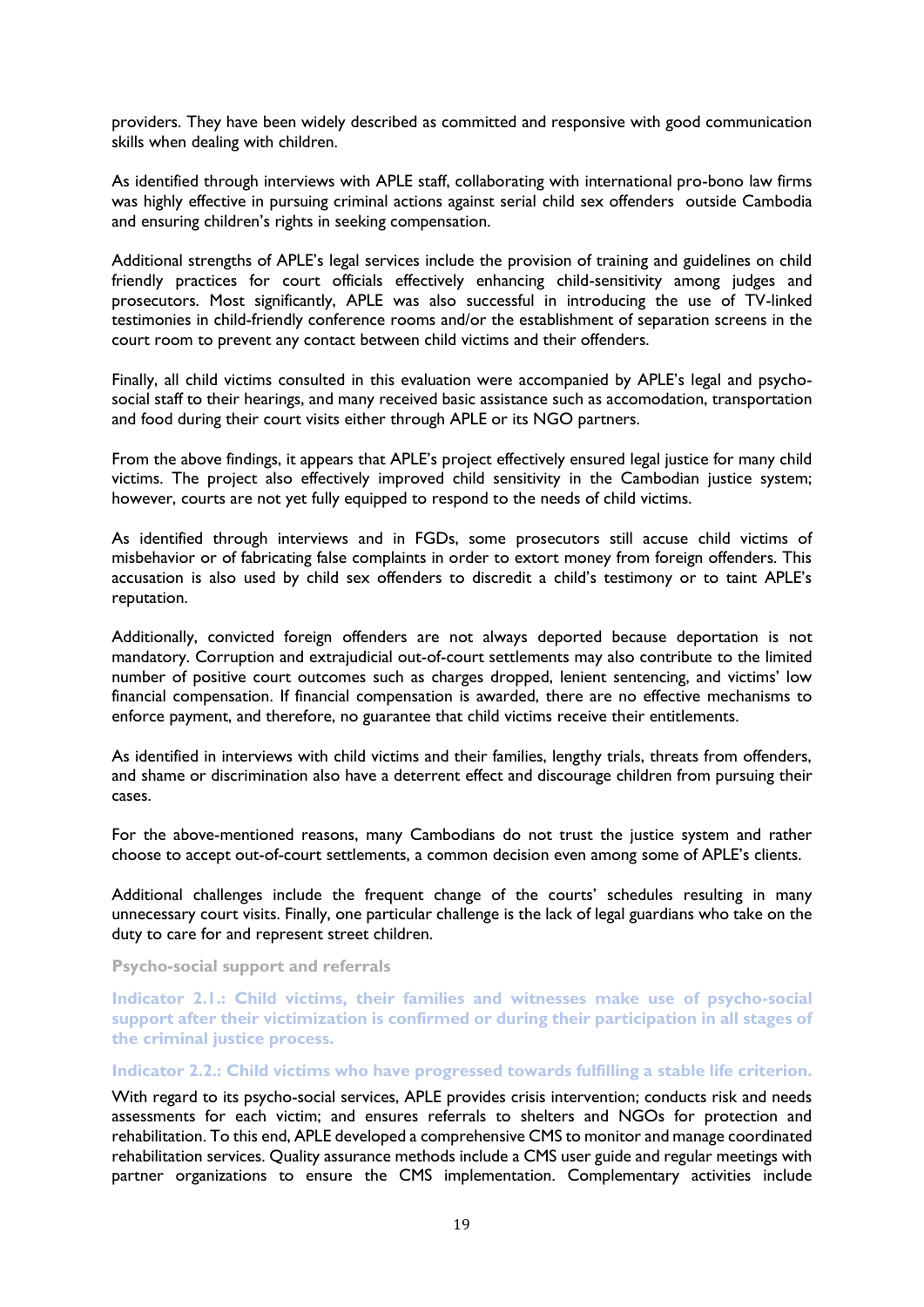excursions and stress management meetings for child victims and the provision of study material and welfare packages.

APLE's monitoring results provide some evidence for the effectiveness of its psycho-social support and referral services. From April 2018 to March 2020, 89% of the beneficiaries (child victims, their families and witnesses) made use of APLE's psycho-social support services exceeding the target of 80%.

Additionally, from April 2019 to March 2020, 88% of all child victims supported by APLE progressed towards fulfilling APLE's stable lives criteria. APLE's assessment shows that most (91%) of these child victims received social services such as counselling, healthcare, general education, vocational training, and safe housing.

| Objective 2: One<br>and a half years                                                                  | Indicators                                                                                                                                                | Rate | Monitoring<br>Period              |
|-------------------------------------------------------------------------------------------------------|-----------------------------------------------------------------------------------------------------------------------------------------------------------|------|-----------------------------------|
| after the first<br>crisis intervention<br>support, children                                           | % of child victims supported by APLE who<br>progressed towards fulfilling APLE's stable<br>lives criteria                                                 | 88 % | April 2019 -<br><b>March 2020</b> |
| affected by sexual<br>abuse and<br>exploitation have<br>stable lives and<br>received legal<br>justice | % of child victims who received social services<br>such as counselling, health treatment, general<br>education, vocational training, and safe<br>housing. | 91%  |                                   |

**Table 5: Monitoring Results Objective 2 (Psycho-Social Support)**

These monitoring results demonstrate the effectiveness of APLE's psycho-social services. Additionally, particular strengths as identified through a SWOT analysis workshop include APLE's crisis intervention; emotional support for child victims during their interviews with the police; the effective referral of child victims to partner NGOs; and strong follow-up and monitoring of each client through APLE's CMS. Contributing factors as identified through the SWOT analysis include the expertise of APLE's psychologist and social worker; comprehensive needs and risk assessment tools and guidelines; a mapping of partner NGOs for referrals; case conferences with partner NGOs; and APLE's effective collaboration with the MoSVY and DOSVYs.

Challenges were mostly related to APLE's limited number of psycho-social staff members despite an increasing number of clients. Additionally, partner NGOs are not present in each province, lack funding to provide services to APLE's clients or focus only on their specific target beneficiaries.

Other challenges include the lack of emergency shelters for boys and high levels of stress due to economic difficulties during the Covid-19 pandemic.

The evaluation's interview results also demonstrate the effectiveness of APLE's psycho-social services. As identified through interviews with partner representatives, the immediate provision of crisis intervention is fundamentally important as few NGOs can provide such fast responses. Other strengths include APLE's rapid needs assessment and the systematic referral of victims and coordination between partner organizations, a significant challenge for many NGOs.

When there is a need to send child victims to short or long-term shelters, APLE collaborates with and ensures the official approval by the MoSVY. However, APLE typically aims not to refer child victims to shelters and rather to provide decentralized services to allow children to remain with their families.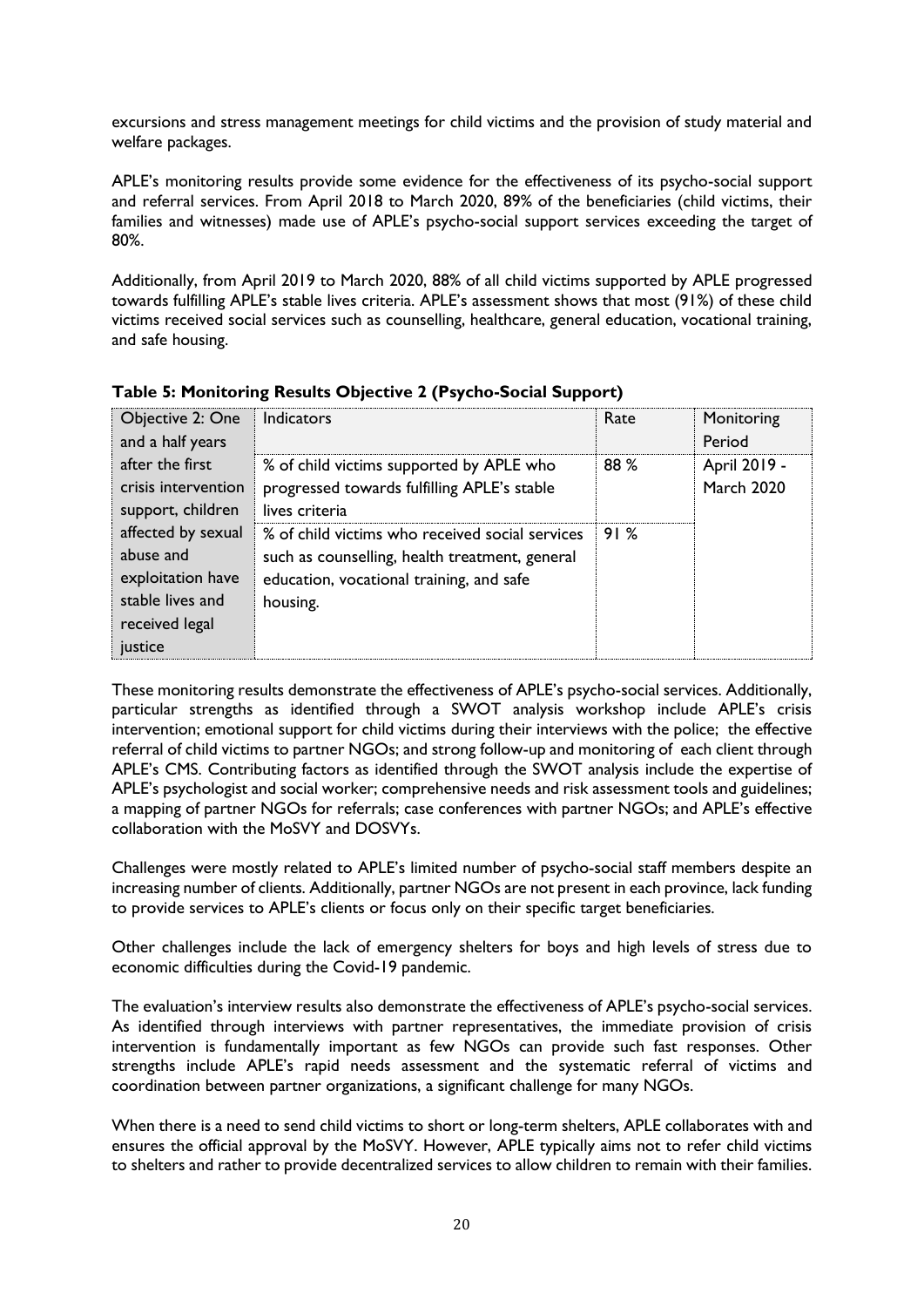Indeed, as identified in interviews with child victims, APLE's CMS appears to ensure a relatively comprehensive set of services in Phnom Penh and Siem Reap; however, the situation is very different in remote provinces.

One typical problem regarding the provision of services is the limited availability of skills and vocational training for child victims outside the shelters. Many child victims consulted in this evaluation described their inability to earn an income and requested vocational training and/or basic support to ensure their living. Most victims reported that they had to support their parents in practical and financial matters, whilst some parents described their distress in caring for numerous children and grandchildren.

Additionally, most children consulted expressed concerns regarding their education and job development opportunities, and some described their inability to gain higher education due to school fees and limited access to education technology.

These problems appear to lead to challenging, frustrating, and painful interactions in families. Distressing family dynamics interfere with the functioning of every family member, and place children at higher risk of CSAE and (re-)traumatization.

Another typical problem is limited access to free psychological services. Most NGO partners provide some form of psycho-social counselling; however, few have trained psychological staff and the skills to provide specialized mental health care in areas such as family therapy and trauma treatment.

In particular, there appears to be a lack of understanding for boy victims of CSAE and their emotional needs, especially from authorities, and few NGOs supporting males.

Finally, one particular problem is the provision of services for children who use drugs as there are few NGOs with the specialized skills to provide support for this group.

# <span id="page-32-0"></span>**EFFICIENCY**

**Evaluation Question 3: How efficiently and timely has this project been implemented and managed in accordance with the project proposal?**

#### **Completeness and timeliness of the project implementation**

Based on information from a review of four semester reports as well as interviews with key informants, the evaluation concludes, that most project activities were delivered according to plan with some activities implemented in numbers beyond the proposal.

The project was generally managed on track; however, several activities were not implemented in a timely manner. The implementation of police training events in February and March 2020, for instance, was delayed due to the Covid-19 pandemic. Also, there were delays due to the slow responsiveness of the AHTJP police and government partners during the time of the Cambodian elections. However, delays have been addressed and didn't compromise the quality of the projects' results.

#### **Management and planning practices**

With regard to APLE's planning practices, key strengths include a comprehensive strategic plan (2016 – 2020) and clear policies designed by APLE's senior management in collaboration with the organization's international board.

With regard to management practices, the project benefited from the professional management and administration by APLE's staff. The project management structure is clear, and the division of tasks and responsibilities appears to be well organized. Strong leadership and senior management within APLE reportedly contributed to the project's efficient and timely implementation. Also, staff capacities are evaluated through six-monthly assessments of their performance.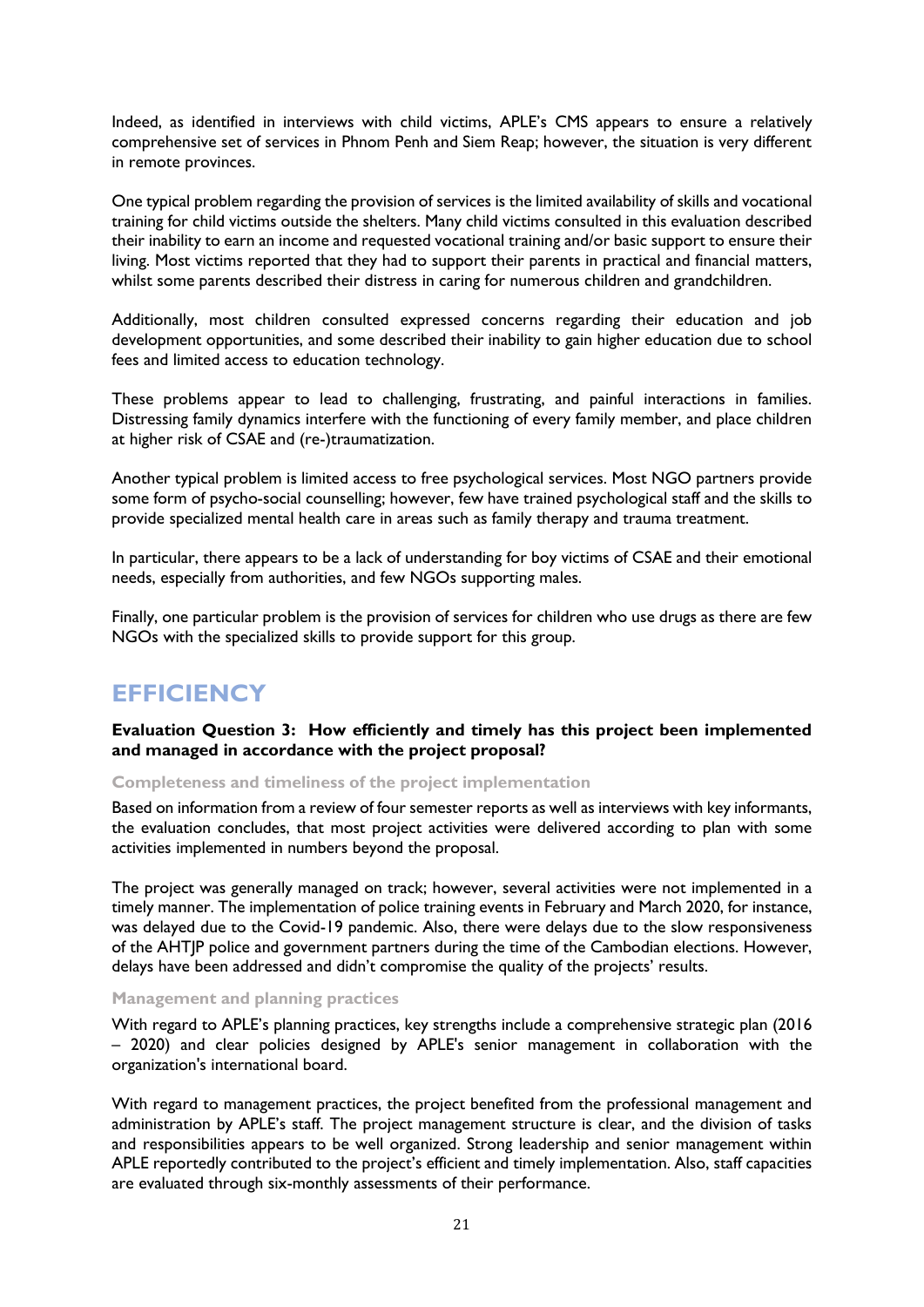APLE's team leaders and international advisors reportedly play a key role in the management and coordination of the project, and many achievements are due to their hard work. Additional strengths identified in interviews and during a SWOT analysis include effective teamwork, monthly review and management meetings, and APLE's experienced and highly qualified staff.

Many positive results also appear to be due to staff's strong identification with the project and the organization in general. Individual interviews revealed that staff feel that their work is recognized and appreciated, communication is open and respectful, staff members are comfortable talking about challenges, and creativity and different viewpoints are encouraged.

### **Documentation and reporting**

The project is well documented with six-monthly audit and semester reports. Sources of verification are regularly collected and presented to BfdW through email, phone meetings and reports. Consistent indicator-based monitoring takes place at all levels of the project; however, APLE does not have a Monitoring & Evaluation unit resulting in additional workload for the project's team leaders.

Frequent contact with BfdW by phone and during BfdW's half-yearly country visits as well as through regular meetings with TdH substantially facilitated the project's implementation.

### **Staffing procedures and staff welfare**

Considering the project's increasing number of clients from remote regions, human resources were stretched thin, especially with regard to the project's legal and psycho-social services. Other challenges include staff's long travel times to the project's target provinces especially after the closure of APLE's provincial offices in in Siem Reap and Sihanoukville in late 2018.

These challenges contributed to periods of staff changes with regard to APLE's lawyers. Despite APLE's employment of two women lawyers throughout most of the project, the limited availability of female Cambodian lawyers is of growing concern.

With regard to staff welfare, senior management provides regular presentations on coping and selfcare strategies; however, two respondents expressed the wish to have access to individual counselling by trained psychologists.

Most staff members are also worried about their short-term employment contracts, a common problem in NGOs that are entirely dependent on external funding and donors' funding cycles.

Finally, an additional concern related to staff welfare is the limited office space in APLE's current premises; however, APLE regularly changes the location of its headquarters due to safety concerns.

### **Organisational development and capacity building practices**

Within the project period, APLE collaborated with ECPAT Sweden and Radio Aid to conduct an organizational assessment focusing on APLE's (1) accounting system, (2) planning and budgeting, (3) reporting and monitoring, (4) staff and board, (5) donor and grant management, and (6) financial sustainability. APLE's achievement rates in this assessment were very high with a total score of 74.25 of 84 (88%) and only few recommendations.

Other capacity building efforts include APLE's participation in an assessment by Save the Children in February 2020 to: (1) select a project partner, (2) identify partner's capacities and needs to ensure successful project implementation, and (3) develop and shape the partner's scope of work and to jointly produce a capacity strengthening plan.

As identified in interviews with APLE's senior staff, each year APLE conducts at least two trainings of its staff through internal and external experts, including training on administrative and financial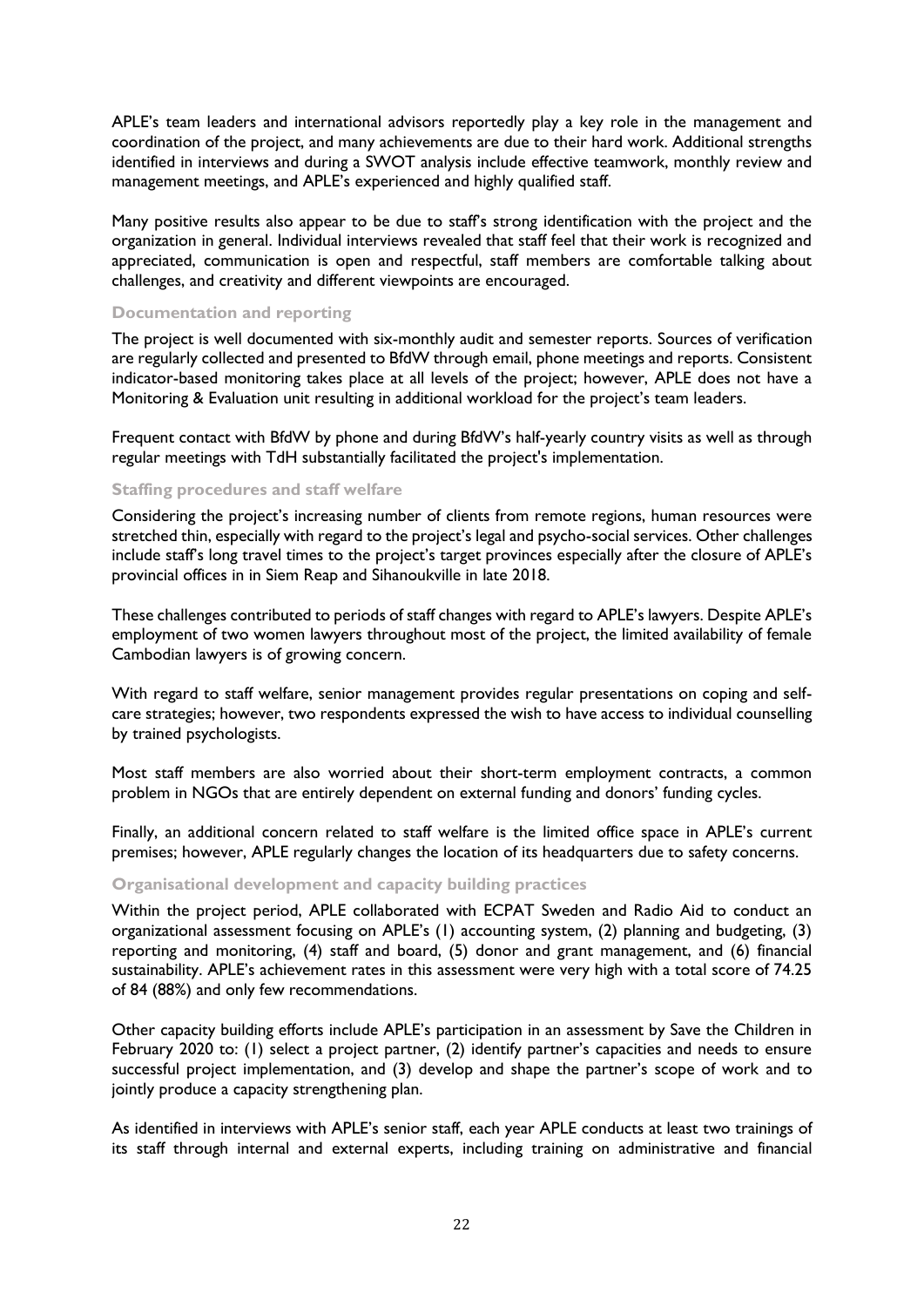management practices. APLE's staff appreciates APLE's comprehensive capacity building initiatives; however, some asked for additional time for self-studying.

## **Evaluation Question 4: How efficient was the project's collaboration with the identified stakeholders (police, judiciary, government, NGOs)?**

APLE engages in a number of mechanisms to coordinate its efforts. First, APLE keeps close contact with the AHTJP police organizing investigation and training efforts. This collaboration was built into the project design and is efficient in implementing all related activities.

The collaboration is enforced by a comprehensive Memorandum of Understanding (MoU) with the Ministry of Interior (MoI). Both parties agreed to sign the MoU with the purpose of strengthening cooperation in the prevention, suppression, rescue, protection and prosecution of all forms of human trafficking and CSAE, and to strengthen the responsiveness of government institutions in the field of criminal justice, especially the offices and departments of the AHTJP police.

The recent collaboration with and training of the PAC holds much promise and is highly appreciated by its representatives; however, it has been suggested to coordinate with other training providers to avoid any duplication of efforts.

Secondly, APLE engages in the interministerial working group on law enforcement of the NCCT and invites NCCT representatives to its trainings. Through this collaboration, APLE provides significant input into the NCCT's development of strategies and policies. However, some respondents indicated a continued lack of attention of the NCCT to CSAE in trafficking.

Third, APLE collaborates with the MoSVY under an official MoU although much of APLE's training and networking activities appear to focus on the provincial DoSVYs. Despite MoSVY's appreciation of APLE and its understanding of this project's focus, it is clear that MoSVY would welcome additional training opportunities.

Interview respondents from the DoSVYs indicate strong support by APLE e.g. through case management meetings and coordination in the provision of referrals. However, two respondents from APLE's NGO partners indicated DOSVYs' hesitance to appear in court trials related to CSAE.

APLE also collaborates with the CNCC, the national coordination mechanism for the implementation, monitoring and evaluation of all policies and programmes related to Cambodian children. As per the project design, this collaboration was initially limited to meetings and invitation of the CNCC to APLE's workshops. CNCC would appreciate additional opportunities to receive training from APLE emphasizing the council's needs for capacity building. APLE is well aware of this request and has already become an official member of the CNCC's technical working group on OCSE.

APLE's lawyers keep contact with the provincial courts and engage in trainings and advocacy efforts to strengthen their child-friendly practices. As detailed in this report's effectiveness chapter, court representatives generally appreciate APLE's support and there is clear evidence for enhanced childsensitivity at the courts; however, it has been challenging to ensure court officials' presence in the project's workshops.

Finally, APLE collaborates with a comprehensive network of shelters, NGOs and hospitals to provide its clients with referrals to protection and rehabilitation services. According to interview results with NGO stakeholders, APLE emphasizes joint learning based on regular case management and network meetings. NGO partners consulted in this evaluation appreciate this approach and most report good contact to and communication with APLE.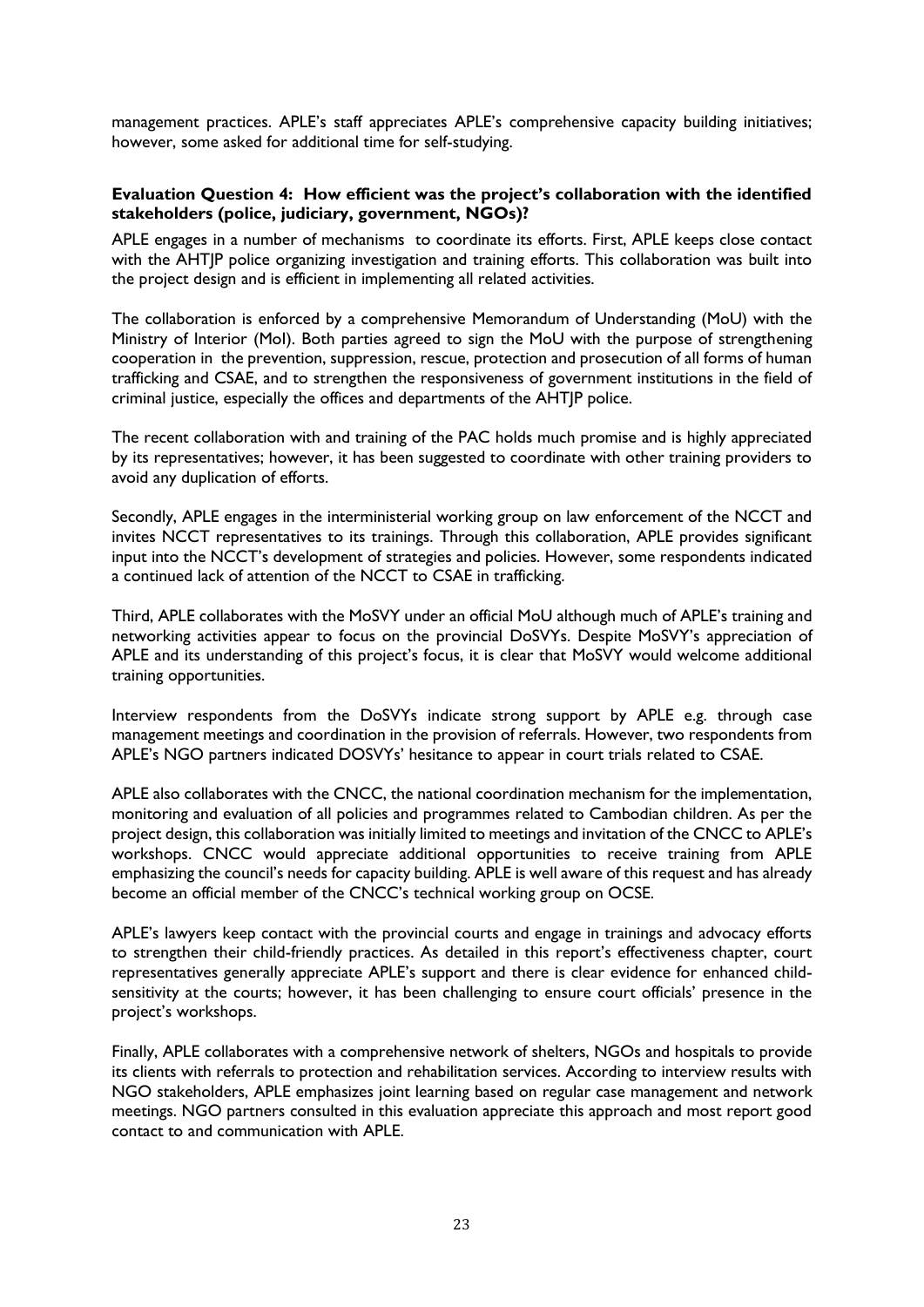At the international level, in September 2019, APLE became a member of ECPAT International, the global network of organizations working to end CSAE. Other international collaborations include the partnerships with TrustLaw, the global pro bono legal network of Thomson Reuters Foundation, and INHOPE, a network of 46 hotlines in 42 countries to fight against Child Sexual Abuse Material (CSAM) online.

Finally, APLE is a trusted partner of Facebook (FB) to strengthen FB's content policies by bringing local knowledge and feedback into the safety development process, and to advocate for NGOs' priorities and concerns regarding content and accounts on FB's platforms.

## <span id="page-35-0"></span>**IMPACT**

### **Evaluation Question 5: Will the project contribute to the attainment of the project goal? How?**

There is no universally accepted definition of the term "child protection"; however, UNICEF uses this term to refer to preventing and responding to violence, exploitation and abuse against children including sexual abuse and exploitation.

The project goal mentions two aspects of child protection that are widely considered essential elements of a child protection strategy: the provision of (1) legal and (2) social services. These two aspects are mirrored in the project's objectives:

Activities under Objective 1 are related to the improvement of law enforcement and government institutions responsible for the protection of children, and thereby contribute to 'legal mechanisms'. Activities under Objective 2 of this project are related to court support, psycho-social support and referral mechanisms for rehabilitation, and thereby contribute to both 'legal and social mechanisms.'

The project's contributions related to these two areas have been comprehensively addressed in the effectiveness chapter of this report. Therefore, the following section will focus on an overview of the project's main impact. In summary, the evaluation findings indicate substantial contributions to the protection of children at risk of or affected by CSAE.

At the national level, the project strengthened capacities to provide trainings and to better coordinate efforts to respond to CSAE. APLE engaged in the NCCT's law enforcement workgroup and contributed to the development of national strategies and action plans. These achievements will contribute to the consistency, accountability and efficiency of the work of the Ministries and thus, enforce their effective design, coordination and implementation of prevention and response strategies for the benefit of victims of CSAE.

Access to justice and legal aid is the foundation for the enjoyment of human rights such as the right to a fair trial, and to protection against violence. Regarding the project's impact on the judiciary, APLE enforced capacities to bring justice to child victims of CSAE and established mechanisms to improve child-sensitivity and thereby protect child victims from any harmful effects evoked by the courts' activities. The punishment of child sex offenders does not only provide some form of justice to child victims, but also protects children from additional violence. It further has a deterrent effect on child sex offenders thus contributing to the prevention of CSAE.

Capacity building efforts to strengthen law enforcement promotes the safety of children and upholds the rule of law. Enhanced child sensitivity of the police will improve trust and accountability between law enforcement and communities and ensure children's right to have their voices heard when they are in contact with the justice system.

Psycho-social services in this project and the establishment of a referral system ensured services across all social sectors, especially security, justice, health and education, and thus helped to support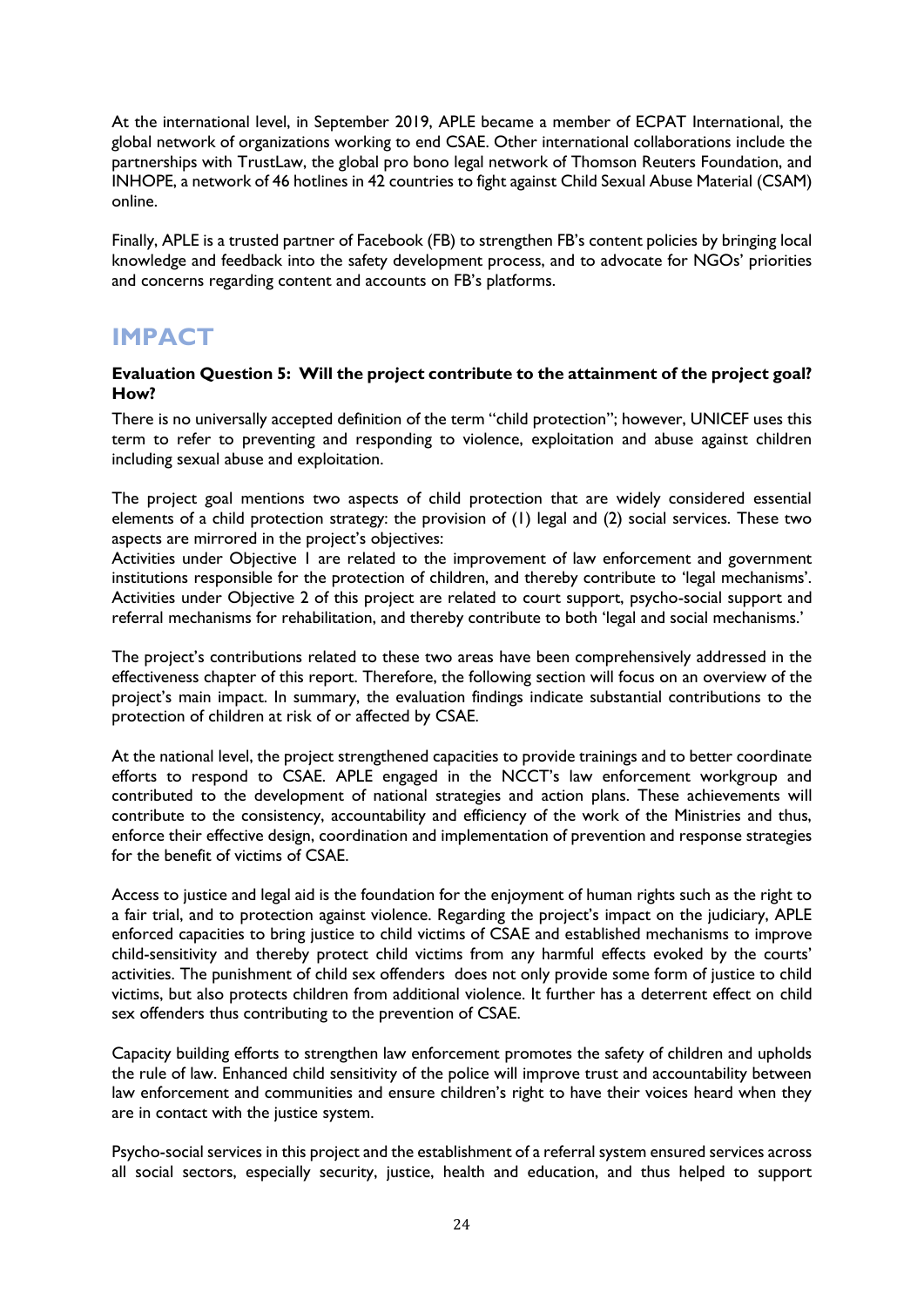prevention and response to CSAE. APLE's referral approach is a substantial achievement in enhancing coordination between sectors and service providers delivered by national and local authorities as well as non-governmental actors.

#### **Evaluation Question 6: What unintended consequences (positive and negative) resulted from the project?**

The evaluation could not provide evidence for any unintended (!) positive consequences of this project primarily due to the project's holistic strategy and the establishment of a comprehensive referral network. Through these strategies, this project addressed most dimensions of child protection work. Thus, its positive impacts were intended and can be attributed to the project design.

Through APLE's pioneering work in the investigation of CSAE, it filled an important gap in Cambodia's criminal justice response; however, it also allowed the police to hand over some of its responsibilities. APLE is clearly aware of this problem and understands its activities as complementary to the work of the police rather than as replacement of its services.

Additionally, since 2014, APLE adjusted its strategies towards enhanced capacity building of government stakeholders and the police, an important step to gradually hand over responsibilities such as investigations or the coordination of referral services by MoSVY.

As detailed in the effectiveness chapter of this report, the evaluation's results do not provide evidence for any increased dependency on government stakeholders or the police service and rather point to the effectiveness of APLE's capacity building strategy.

Two respondents in this evaluation expressed concern that APLE's activities could lead to the increased discrimination of child victims and their families. Indeed, child victims who receive for instance, home visits by APLE or partner NGOs may face questions from neighbors and might be pushed to explain if they received any financial benefits. However, only two of this evaluation's respondents from the target group of family members made similar experiences whereas other respondents indicated even more support and understanding in their communities due to APLE's engagement.

Despite the comprehensiveness and effectiveness of this large-scale project, its services could not satisfy the needs of all primary beneficiaries. This reportedly led to dissatisfaction among some respondents from the target groups who feel that they did not benefit enough from the project. For instance, some respondents suspected that APLE favors other departments when inviting representatives to national workshops or international study visits. The respondents emphasized their key responsibilities in the protection of children and suggested more attention to the relevance of their services.

# **SUSTAINABILITY**

## **Evaluation Question 7: Will the intended positive changes (foreseeably) have a lasting effect beyond the end of the project period?**

The main factor that is likely to ensure sustainability is the project's holistic and inclusive approach. The project responds to the most significant criminal justice and rehabilitation needs and enhanced the collaboration of diverse actors for the benefit of survivors. This approach has ensured that child victims received an extensive set of services including crisis information and counselling, legal and psychosocial support, access to health services and assistance toward economic recovery and education.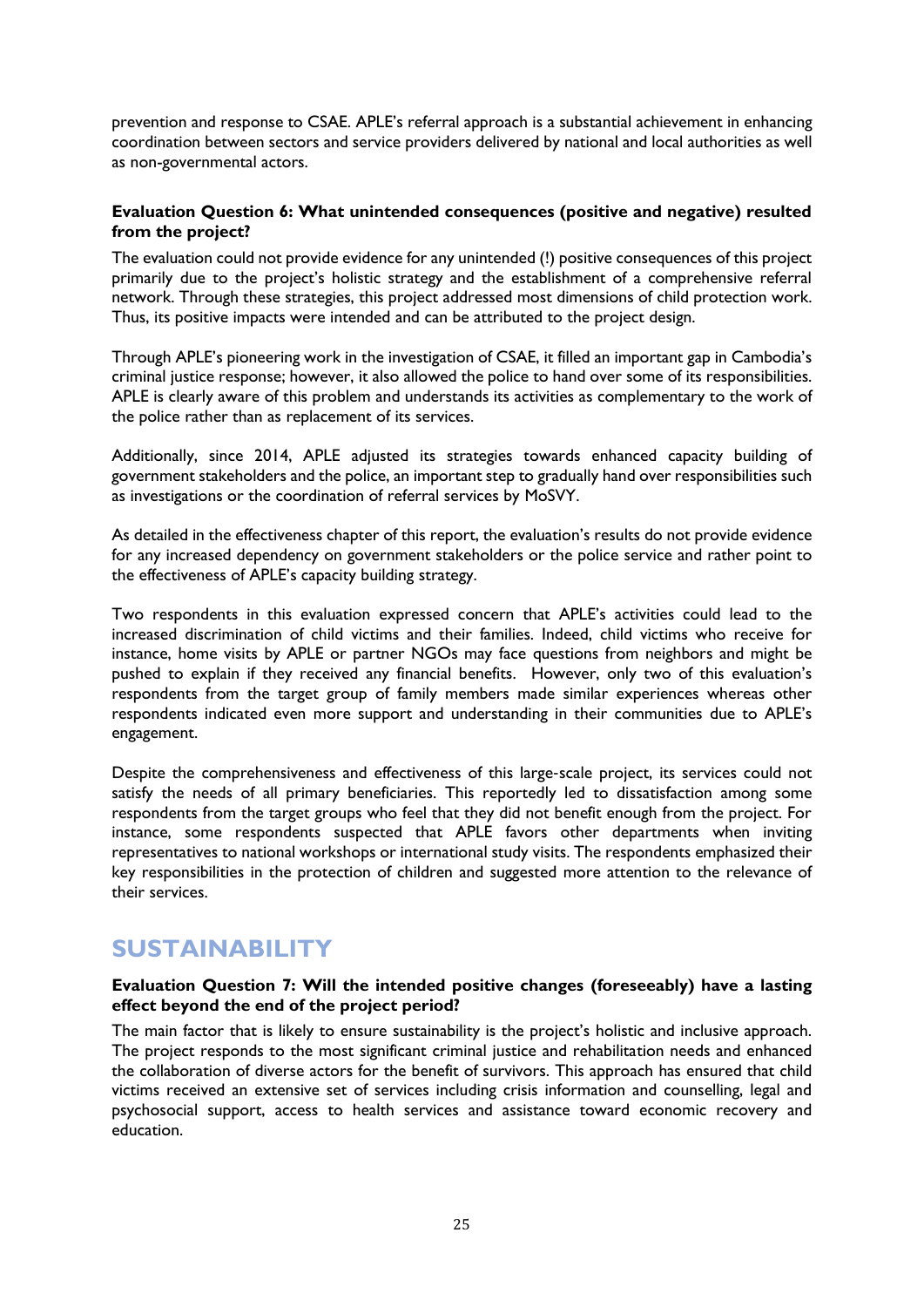ToT of the AHTJP police and capacity building of government stakeholders and service providers was built into the project, a key strategy to ensure sustainability of development work. Indeed, knowledge improvement through this project has been substantial as detailed in the effectiveness chapter of this report. Additionally, the most common response of interview respondents on questions on sustainability was that the AHTJP police and – to some extent – court officials, governmental and nongovernmental stakeholders benefited from the project's training measures. Interview respondents among the AHTJP police, in particular, expressed confidence that their newly acquired knowledge and skills will have a positive effect on their work and training efforts.

APLE staff have also developed additional skills which will enable the organization to respond more effectively to the needs of child victims. For instance, APLE has continued to develop its CMS and referral system. These skills and experiences will contribute to the sustained use of similar action in APLE´s future projects.

Networking, training and advocacy activities conducted in this project reportedly enhanced the commitment of the AHTJP police. The project also placed emphasis on the engagement of the provincial DoSVYs. Through training or their participation in the project's CMS meetings, APLE managed to foster the collaboration between the DoSVYs and civil society.

To some extent, the project has also helped to enhance commitment from the CNCC, NCCT, MoSVY and court officials, although some respondents commented that additional support will be required to sustain this result. Through collaboration and training, the project contributed, for instance, to the establishment of child-friendly interview rooms in police stations and one DoSVY. The evaluation results point to their systematic use, a significant positive change that could have a lasting effect with regard to child-sensitivity in criminal justice.

The project also contributed to APLE's further engagement in working groups of the NCCT and the CNCC, an important factor which will contribute to the integration of child protection in their strategic plans and policies. This engagement is likely to enhance government action for the benefit of child victims.

Finally, the project has engaged extensively in networking and partnership building with other NGOs, which can be expected to have a lasting effect on the improvement of referral services. Training activities and the project's numerous CMS meetings were instrumental in enhancing knowledge exchange and collaboration. Some NGOs now reportedly pay more attention to child-sensitivity in the criminal justice system, a project result that will foreseeably contribute to better monitoring.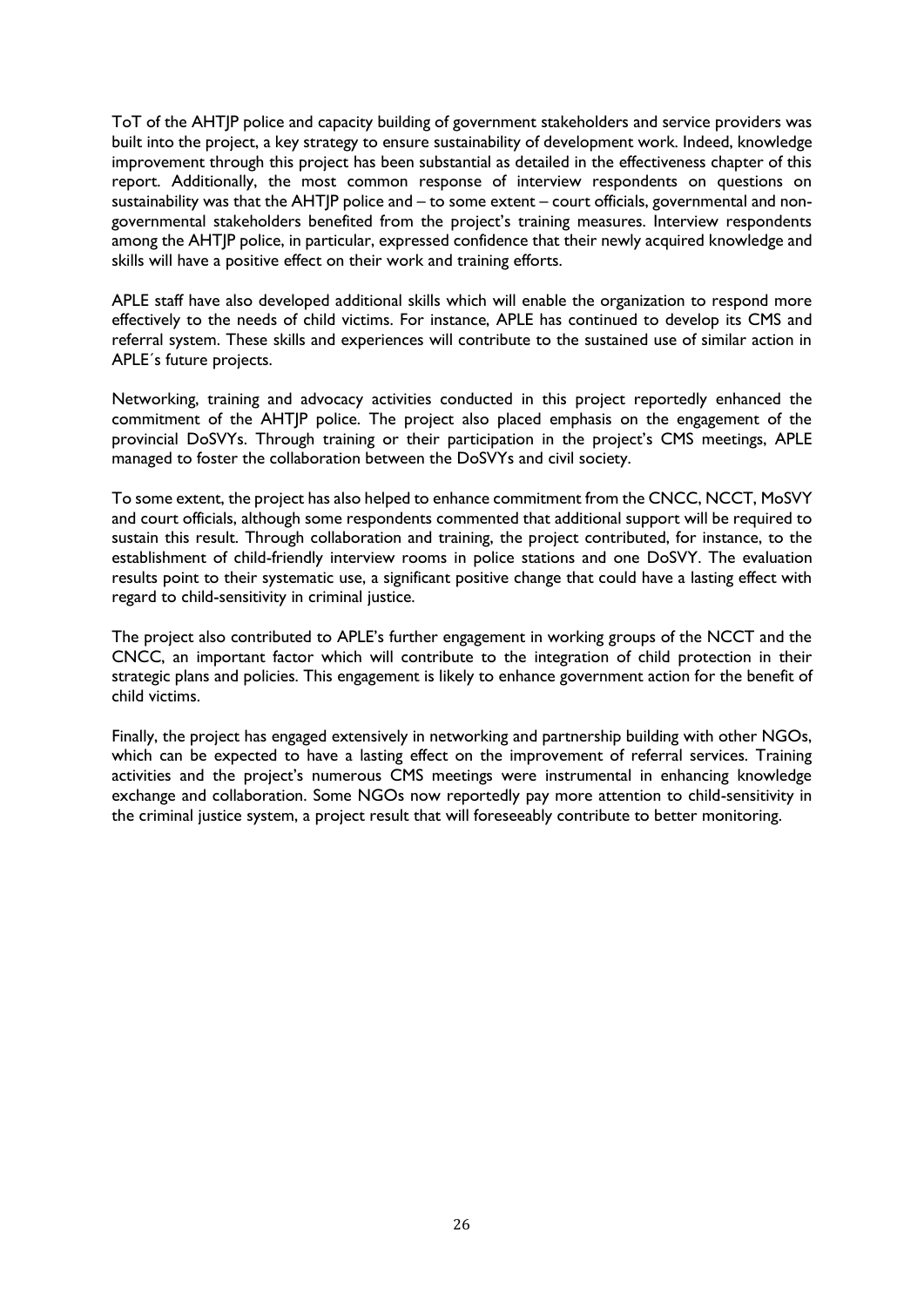# **CONCLUSIONS**

| <b>Evaluation</b><br>Criteria | <b>Conclusions</b>                                                                                                                                                                                                                                                                                                                                                                                                                                                                                           |
|-------------------------------|--------------------------------------------------------------------------------------------------------------------------------------------------------------------------------------------------------------------------------------------------------------------------------------------------------------------------------------------------------------------------------------------------------------------------------------------------------------------------------------------------------------|
| <b>Relevance</b>              | The project design was grounded on robust primary and secondary data<br>collection and evidence on the situation of child victims in Cambodia.                                                                                                                                                                                                                                                                                                                                                               |
|                               | The project design correctly identified the need for a holistic and coordinated<br>multi-stakeholder approach recognizing that child protection work requires<br>that both justice and rehabilitation needs are addressed.                                                                                                                                                                                                                                                                                   |
|                               | The project's focus on capacity building of the AHTJP police, courts and key<br>government stakeholders is relevant to ensuring their commitment,<br>collaboration and increased capacities in the prevention of and response to<br>CSAE.                                                                                                                                                                                                                                                                    |
|                               | APLE's free legal counselling and representation in court is relevant in<br>providing child victims with justice and preventing CSAE.                                                                                                                                                                                                                                                                                                                                                                        |
|                               | The crisis intervention strategy and the establishment of a referral and case<br>management system are highly relevant in providing child victims with a<br>comprehensive set of services including protection, legal, psychosocial, and<br>medical support, educational aid, and assistance towards economic recovery.                                                                                                                                                                                      |
|                               | The project's objectives and outputs are clearly in line with APLE's strategic<br>plan.                                                                                                                                                                                                                                                                                                                                                                                                                      |
|                               | The evaluation concludes that the objectives and expected results of the<br>project were very relevant (and still remain so) to beneficiaries' needs and the<br>situation of CSAE in general.                                                                                                                                                                                                                                                                                                                |
| <b>Effectiveness</b>          | Objective I: Government institutions relevant to the criminal justice system<br>improve national and legal mechanisms for the protection of child sexual abuse<br>and exploitation.                                                                                                                                                                                                                                                                                                                          |
|                               | The project effectively used a variety of capacity building mechanisms (ToT,<br>on-the-job training, check lists, etc.) to enhance knowledge and practice<br>related to CSAE. These have proven effective in contributing to a more child-<br>sensitive response and technical skills related to CSAE by the AHTJP police,<br>PAC, government and court officials; however, representatives request<br>additional training in more specialized areas and the extension of training to<br>additional offices. |
|                               | APLE effectively maintained links with the AHTJP police, government and<br>NGO stakeholders at various levels. This approach served to foster<br>collaboration and to improve their commitment to enhancing service<br>provision.                                                                                                                                                                                                                                                                            |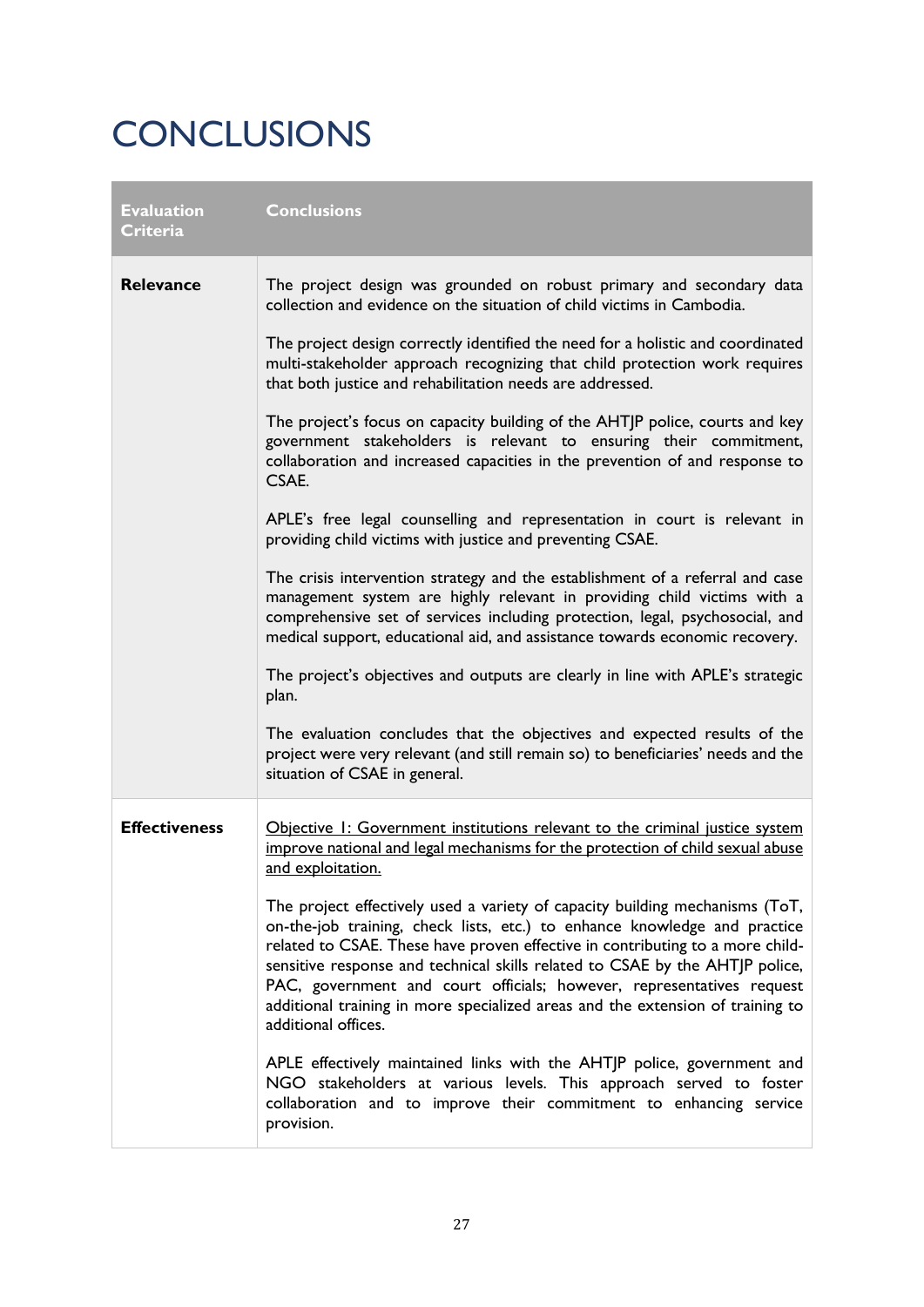|                   | APLE's 24/7 free internet and phone hotlines play an important role in directing<br>victims, relatives of victims, witnesses and professionals to the police and<br>appropriate sources of support.<br>Objective 2: One and a half years after the first crisis intervention support,<br>children affected by sexual abuse and exploitation have stable lives and<br>received legal justice.<br>The project effectively enhanced child victims' access to justice and<br>rehabilitation.<br>Free legal services by APLE's lawyers fill an important gap and effectively<br>ensure legal counselling and court representation for child victims.<br>Collaborating with international pro-bono law firms served to enhance APLE's<br>training and ensured victims' financial compensation by foreign child sex<br>offenders.<br>APLE<br>identified<br>developed partnerships with complementary<br>and<br>governmental and non-governmental organizations to ensure service provision<br>in the legal, medical and psychosocial fields; however, there appears to be a<br>need for additional partnerships to provide more specialized services.                                                                                                                                                                                                                                                                                                                                                                                                                                                                                                                                                                        |
|-------------------|-----------------------------------------------------------------------------------------------------------------------------------------------------------------------------------------------------------------------------------------------------------------------------------------------------------------------------------------------------------------------------------------------------------------------------------------------------------------------------------------------------------------------------------------------------------------------------------------------------------------------------------------------------------------------------------------------------------------------------------------------------------------------------------------------------------------------------------------------------------------------------------------------------------------------------------------------------------------------------------------------------------------------------------------------------------------------------------------------------------------------------------------------------------------------------------------------------------------------------------------------------------------------------------------------------------------------------------------------------------------------------------------------------------------------------------------------------------------------------------------------------------------------------------------------------------------------------------------------------------------------------------------------------------------------------------------------------------------------|
|                   |                                                                                                                                                                                                                                                                                                                                                                                                                                                                                                                                                                                                                                                                                                                                                                                                                                                                                                                                                                                                                                                                                                                                                                                                                                                                                                                                                                                                                                                                                                                                                                                                                                                                                                                       |
| <b>Efficiency</b> | The project was implemented in accordance with the project design and<br>budget, and most activities were completed according to the workplan. Delays<br>were mostly due to factors outside the project's control and neither<br>compromised the costs of the project nor the quality of results.<br>Project management and administrative procedures were of good quality and<br>highly effective in ensuring the project's efficient and timely implementation.<br>The project is well documented and indicator-based monitoring takes place<br>consistently at all levels; however, APLE does not have a Monitoring &<br>Evaluation unit resulting in additional workload for APLE's project managers.<br>High client numbers and APLE's long travel times to its target locations<br>contributed to periods of staff changes, in particular among APLE's lawyers. It<br>appears that the strategy did not entirely consider the volume and challenges<br>of the workload.<br>Staff generally identify with the organization and feel that their work is<br>recognized; however, most staff are worried about their short-term<br>employment contracts and some would appreciate access to psychological<br>counselling.<br>Systematic external reviews of APLE's processes, work environment, and<br>structure indicate excellent performance and organizational capacities.<br>APLE's collaboration with police and government stakeholders was effective<br>in strengthening the stakeholders' responsiveness to the prevention of and<br>response to CSAE.<br>NGO partners highly appreciate APLE's collaborative approach and report<br>good contact to and communication with APLE. The coordination between |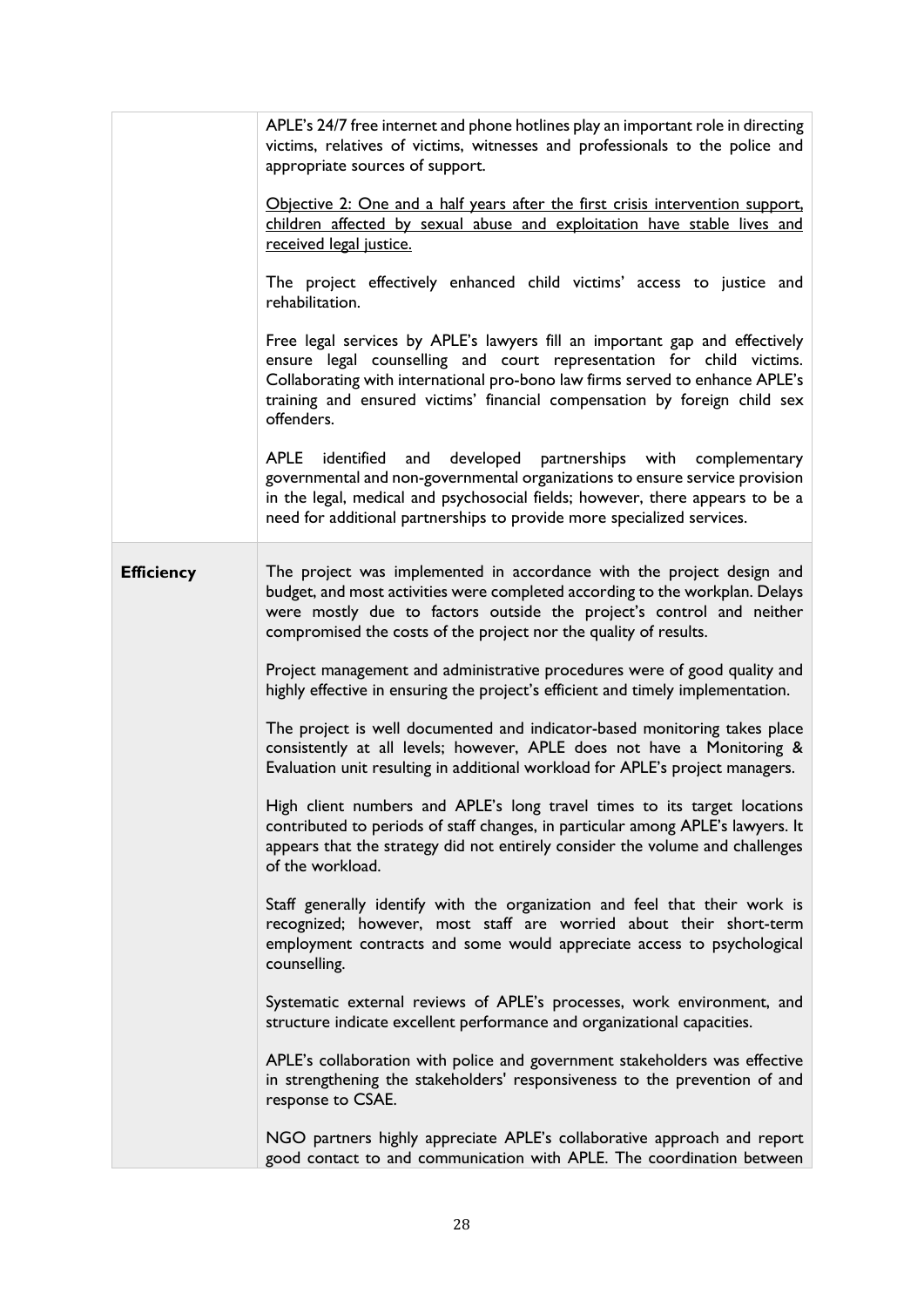|                       | the partner organizations was essential in ensuring the project's holistic<br>combination of services.<br>APLE's collaborations with and membership in international organizations,<br>such as ECPAT International, TrustLaw of Thomson Reuters Foundation,                                                                                                        |
|-----------------------|--------------------------------------------------------------------------------------------------------------------------------------------------------------------------------------------------------------------------------------------------------------------------------------------------------------------------------------------------------------------|
|                       | InHope, and Facebook (FB) strengthen APLE's capacities and resources in<br>providing its training, legal counselling and advocacy services.                                                                                                                                                                                                                        |
| Impact                | Goal: More children at risk of or affected by child sexual abuse and exploitation<br>are protected by comprehensive legal and social mechanisms                                                                                                                                                                                                                    |
|                       | At the national level, the project developed capacities and engaged in working<br>groups enhancing the effective design, coordination and implementation of<br>CSAE prevention and response strategies.                                                                                                                                                            |
|                       | Capacity building for the AHTJP police promoted the safety of children and<br>rule of law, and improved child sensitivity and police accountability.                                                                                                                                                                                                               |
|                       | Training of court officials and advocacy efforts brought justice to victims of<br>CSAE and improved child-sensitivity practices. APLE's legal services effectively<br>improved the conviction of offenders and thereby enhanced the prevention of<br>CSAE.                                                                                                         |
|                       | Establishing a referral system improved service provision across all social<br>sectors especially security, justice, health, and education.                                                                                                                                                                                                                        |
|                       | APLE developed its staff capacity and did not rely on government stakeholders<br>or the police service.                                                                                                                                                                                                                                                            |
|                       | The project appears to contribute to the destigmatization of child victims and<br>families rather than increased discrimination.                                                                                                                                                                                                                                   |
|                       | The project could not fully satisfy the needs of all target beneficiaries causing<br>dissatisfaction among some who felt neglected.                                                                                                                                                                                                                                |
| <b>Sustainability</b> | The main factor that is likely to ensure sustainability is the project's holistic<br>and inclusive approach with strong emphasis on ToT and other forms of<br>capacity building. This complex and multifaceted vision of child protection is<br>likely to ensure long lasting benefits for child victims and thus, the sustainability<br>of the project's results. |
|                       | APLE has established comprehensive ties to the AHTJP police and clearly<br>enhanced its commitment. This close partnership, a unique feature in<br>Cambodia, is likely to ensure the ATHJP police's sustained child protection<br>efforts and their willingness to engage in future collaborations with APLE.                                                      |
|                       | Multi-agency trainings for government departments and Cambodian courts<br>enhanced networking and knowledge exchange, factors that will contribute to<br>their collaboration in the future.                                                                                                                                                                        |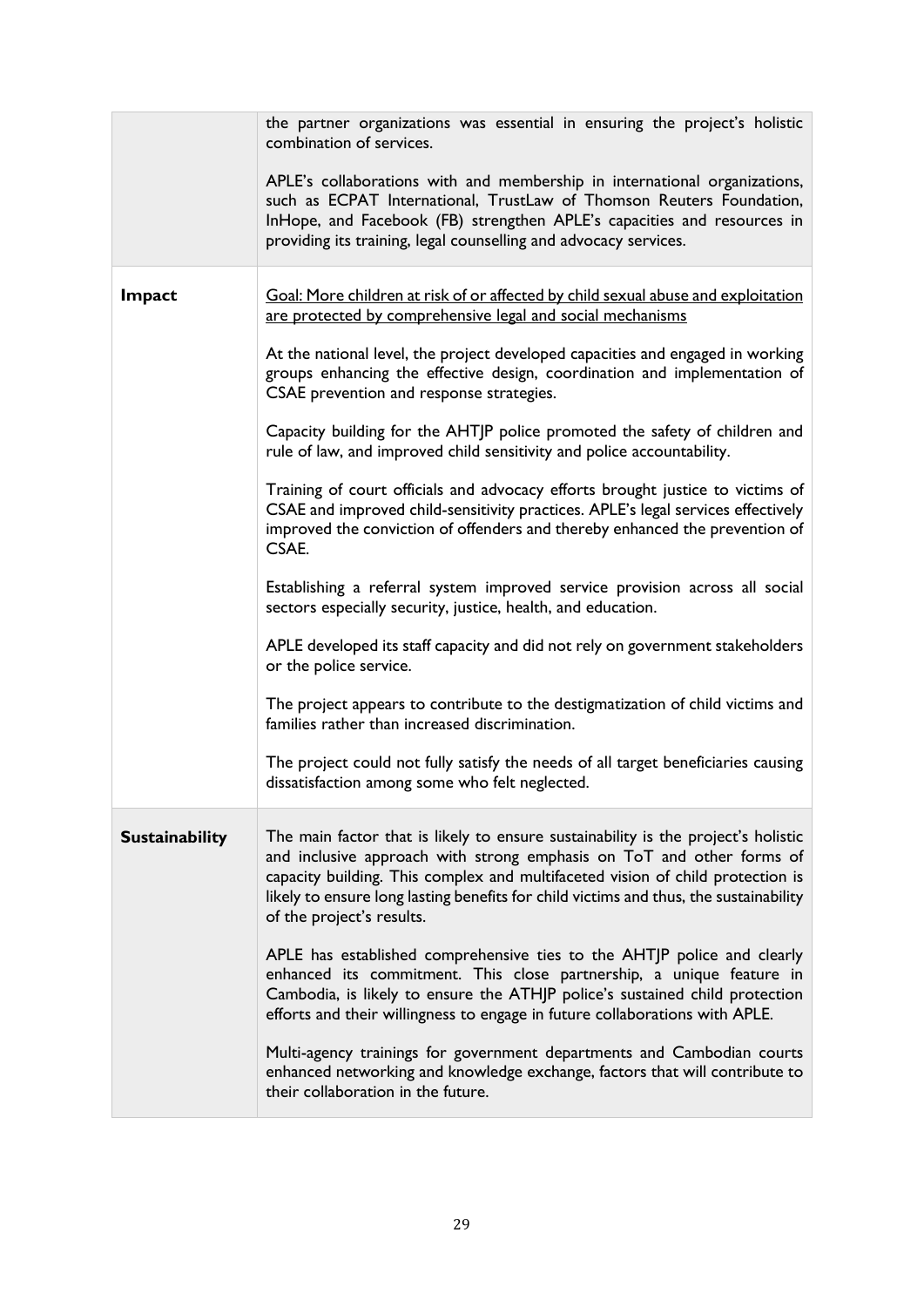ToT beneficiaries are confident in using their newly acquired child protection skills in their work. It appears however that additional support is required to sustain this result. APLE has developed exceptional skills in the provision of ToT, which is likely to ensure their sustained use in APLE´s future projects. Through coordination and training, the project strengthened partnerships and referrals between NGOs and public social service providers, a significant achievement in streamlining resources.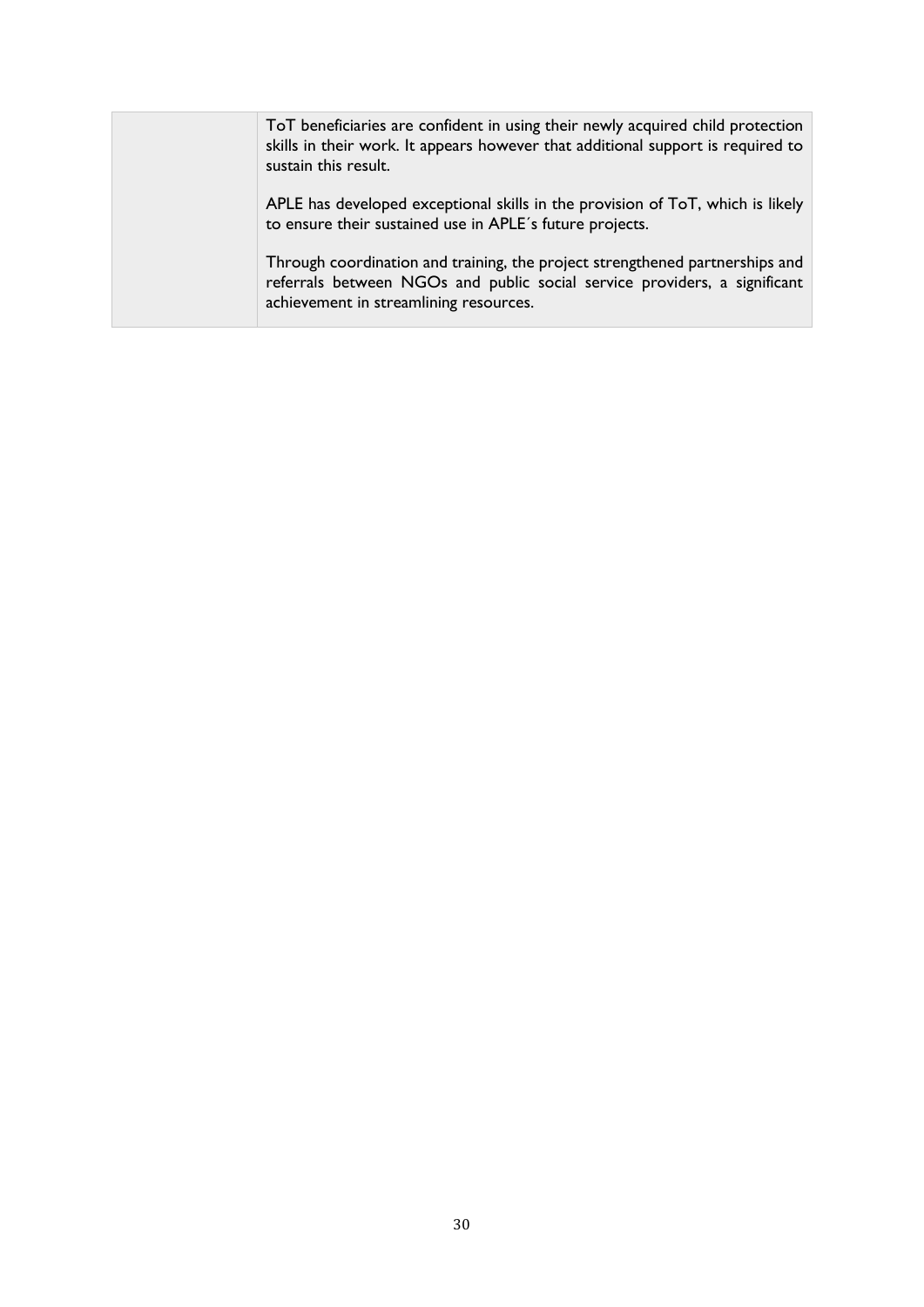# RECOMMENDATIONS

Given the service gap, no organization can cover all required areas alone. The following recommendations may help to broaden APLE's future interventions; however, they should be applied flexibly as the situation demands.

| <b>Evaluation</b><br><b>Criteria</b> | <b>Recommendations</b>                                                                                                                                                                                                                                                                                                                                                                                                                                                                                                                                                                                                                                                                                                                                                                                                                                                                                                                                                                                                                                                                                                                                                                                                                                                                                                                                                                                                                                                                                                                                                                                                                                                                                                                                                                                                                                                                                                                                                                                                                                                                                                                                                                                                                                                                                             |
|--------------------------------------|--------------------------------------------------------------------------------------------------------------------------------------------------------------------------------------------------------------------------------------------------------------------------------------------------------------------------------------------------------------------------------------------------------------------------------------------------------------------------------------------------------------------------------------------------------------------------------------------------------------------------------------------------------------------------------------------------------------------------------------------------------------------------------------------------------------------------------------------------------------------------------------------------------------------------------------------------------------------------------------------------------------------------------------------------------------------------------------------------------------------------------------------------------------------------------------------------------------------------------------------------------------------------------------------------------------------------------------------------------------------------------------------------------------------------------------------------------------------------------------------------------------------------------------------------------------------------------------------------------------------------------------------------------------------------------------------------------------------------------------------------------------------------------------------------------------------------------------------------------------------------------------------------------------------------------------------------------------------------------------------------------------------------------------------------------------------------------------------------------------------------------------------------------------------------------------------------------------------------------------------------------------------------------------------------------------------|
| <b>Relevance</b>                     | The approach of conducting comprehensive needs assessments and consulting<br>beneficiaries throughout the project cycle ensured the project's relevance and<br>should be used as a best practice in the future.                                                                                                                                                                                                                                                                                                                                                                                                                                                                                                                                                                                                                                                                                                                                                                                                                                                                                                                                                                                                                                                                                                                                                                                                                                                                                                                                                                                                                                                                                                                                                                                                                                                                                                                                                                                                                                                                                                                                                                                                                                                                                                    |
| <b>Effectiveness</b>                 | Objective I: Government institutions in the criminal justice system improve<br>national and legal mechanisms for the protection of child sexual abuse and<br>exploitation.<br>To build up on and make use of its unique experiences and close collaboration with<br>the ATHJP police, APLE is advised to extend its training to the additional six offices<br>of the ATHJP police's headquarters as well as sub-national offices.<br>To ensure the implementation of training and child-sensitive practices by the<br>ATHJP police, APLE is advised to establish or strengthen management systems and<br>processes that track the ATHJP police's effectiveness of trainings and staff<br>performance.<br>Additionally, APLE could facilitate the design and/or review of the ATHJP police's<br>standard operating procedures tailored for child protection.<br>To enhance gender-sensitivity at the ATHJP police, APLE could lobby for a regular<br>gender review of appointments, promotions and trainings.<br>To further address the capacity building needs required by the CNCC, NCCT and<br>MoSVY and to ensure their sustained collaboration, APLE is advised to continue its<br>multi-agency child protection training to facilitate cross-learning and to provide<br>skills for implementing child-focused principles and policies in practice. More<br>attention could be given to the identification of the specific needs of each<br>committee, council and ministry.<br>Objective 2: One and a half years after the first crisis intervention support, children<br>affected by sexual abuse and exploitation have stable lives and received legal justice.<br>Both criminal justice development and rehabilitation services are vital components<br>of a child protection project. To further extend its referral services, APLE is advised<br>to conduct an additional mapping of service providers to establish partnerships for<br>the provision of supplementary and more specialized services such as trauma<br>treatment, psychological family counseling, reproductive health, drug addiction<br>treatment, vocational training, and (higher) education. Other collaborations could<br>be established with arts associations and youth clubs to empower youth through<br>their social benefits. |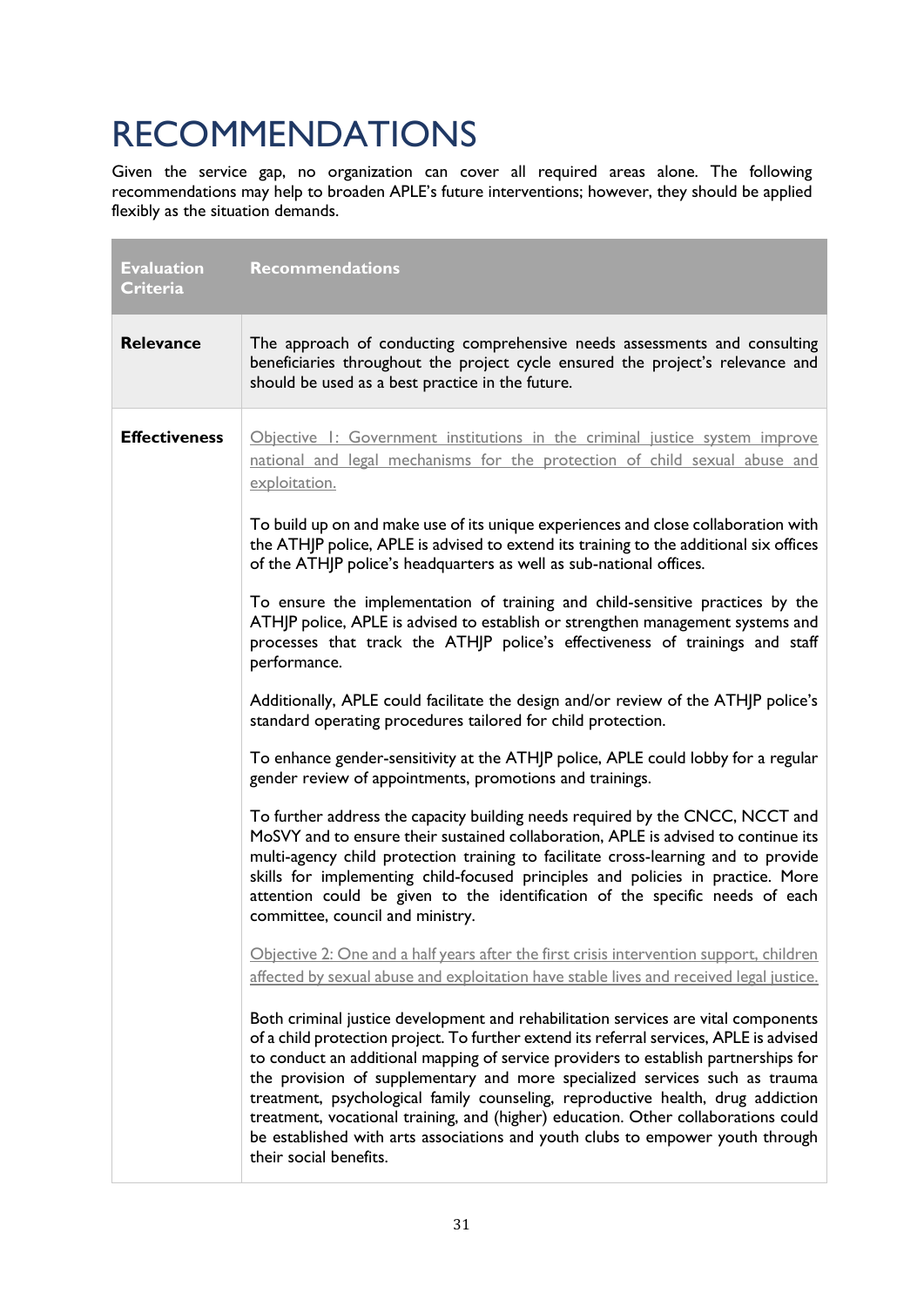|                   | APLE is further advised to continue its close collaboration with the DoSVYs to<br>enhance public service provision. Such a strategy would be timely in view of the<br>current restructuring process of district-based social assistance and increased<br>funding for community-based services.                                                                                                                                                                                                                                                                                                                                                                                                                                                        |
|-------------------|-------------------------------------------------------------------------------------------------------------------------------------------------------------------------------------------------------------------------------------------------------------------------------------------------------------------------------------------------------------------------------------------------------------------------------------------------------------------------------------------------------------------------------------------------------------------------------------------------------------------------------------------------------------------------------------------------------------------------------------------------------|
|                   | To ensure continued crisis intervention and effective referrals as well as legal<br>counselling and court representation, there is a clear need to employ additional<br>psycho-social staff, lawyers and legal assistants.                                                                                                                                                                                                                                                                                                                                                                                                                                                                                                                            |
|                   | With additional staff, their tasks could include complementary responsibilities, such<br>as meetings with schools and youth associations for feedback on APLE's services<br>and youth's engagement in project design and monitoring.                                                                                                                                                                                                                                                                                                                                                                                                                                                                                                                  |
| <b>Efficiency</b> | APLE is advised to establish a Monitoring & Evaluation unit to strengthen the<br>systematic and long-term performance assessment of its projects and to facilitate<br>reporting to donors. Donors are advised to provide funding for M&E staff and<br>capacity development in this important area.                                                                                                                                                                                                                                                                                                                                                                                                                                                    |
|                   | In any similar project, APLE is advised to plan in terms of realistic human resources<br>and to conduct a more comprehensive assessment of necessary inputs. Future<br>projects could foresee additional psycho-social staff, (female) lawyers and legal<br>assistants and/or focus on a smaller number of clients.                                                                                                                                                                                                                                                                                                                                                                                                                                   |
|                   | Restrictions imposed on funding, along with the uncertainty of funding over time<br>make it difficult for APLE to conduct long-term planning, and this leads to<br>unnecessary staff turnover.                                                                                                                                                                                                                                                                                                                                                                                                                                                                                                                                                        |
|                   | To respond to funding constraints, APLE is advised to invest time and relevant<br>resources in its fundraising design and implementation, core funding strategies and<br>in identifying additional donors.                                                                                                                                                                                                                                                                                                                                                                                                                                                                                                                                            |
|                   | While APLE's staff are generally satisfied with the work environment and<br>organizational culture, additional employee wellbeing and welfare strategies could<br>include access to psychological counselling and more office space in APLE's next<br>headquarters.                                                                                                                                                                                                                                                                                                                                                                                                                                                                                   |
| Impact            | Goal: More children at risk of or affected by child sexual abuse and exploitation                                                                                                                                                                                                                                                                                                                                                                                                                                                                                                                                                                                                                                                                     |
|                   | are protected by comprehensive legal and social mechanisms                                                                                                                                                                                                                                                                                                                                                                                                                                                                                                                                                                                                                                                                                            |
|                   | Despite APLE's efforts to enhance the child protection capacity of the ATHJP police<br>and the PAC through training, there's still a need for developing child protection<br>skills among lower rank police officers, especially in remote provinces. To this end,<br>APLE could consider the design of innovative tools (e.g. a law enforcement<br>smartphone app) to bring child protection skills to district police. Child protection<br>skills are also required among district and commune level government authorities;<br>and the provision of these skills could be an additional focus of future interventions.<br>For example, the Commune Committees for Women and Children (CCWC) could<br>be included in APLE's multi-agency trainings. |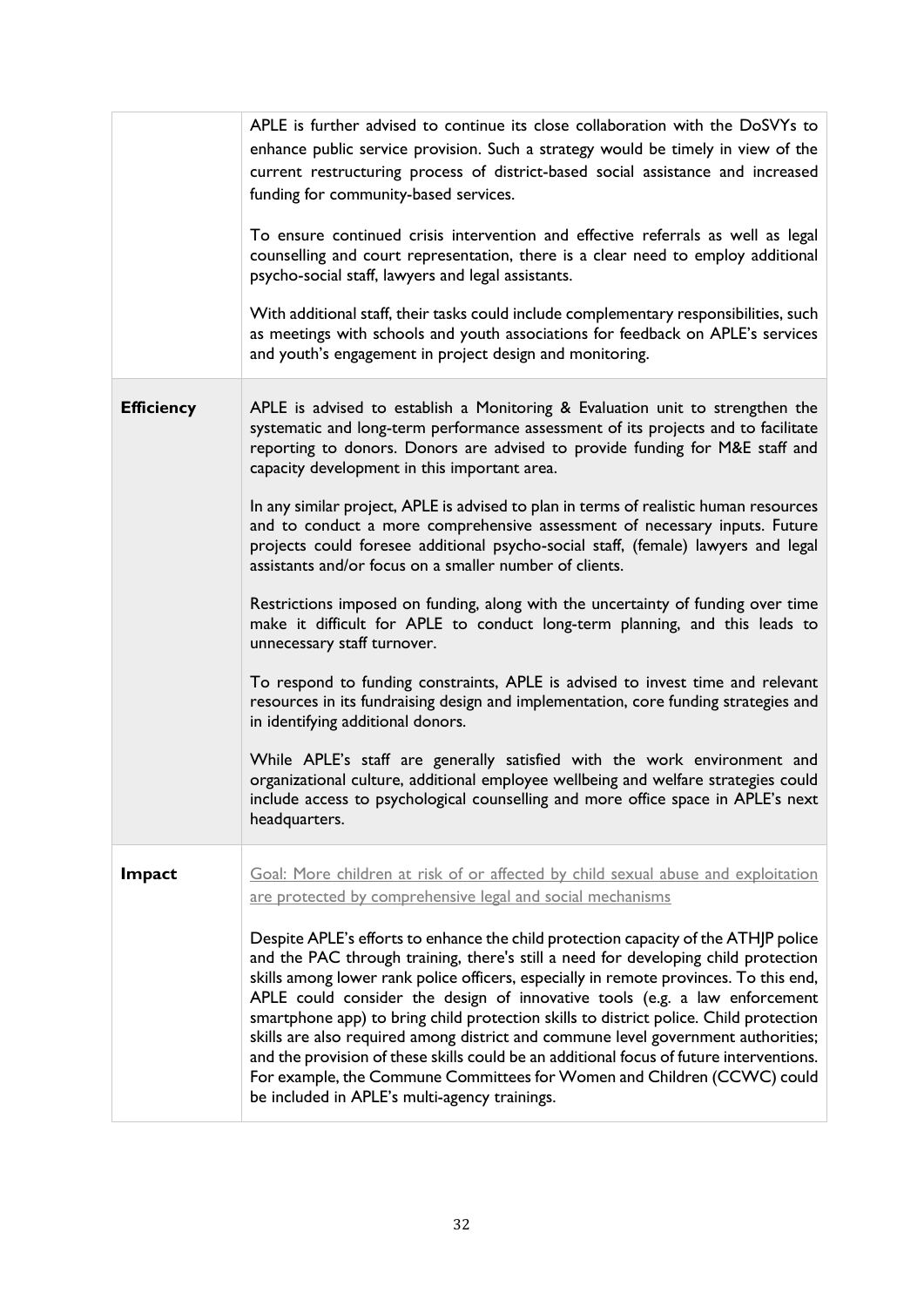| <b>Sustainability</b> | To sustain the project's capacity building efforts, APLE is advised to invest in and<br>expand capacity building for the AHTJP police departments and government bodies<br>with particular attention given to key stakeholders such as the CNCC.                                                                                                                                                                   |
|-----------------------|--------------------------------------------------------------------------------------------------------------------------------------------------------------------------------------------------------------------------------------------------------------------------------------------------------------------------------------------------------------------------------------------------------------------|
|                       | Planning for disengagement and exit should be an important part of future<br>programming to hand over all responsibilities to the AHTJP police and its<br>government partners. To this end, any similar project could foresee a gradual<br>reduction of APLE's facilitation of the police's training activities and the<br>strengthening of management systems that track the ATHJP police's staff<br>performance. |
|                       | Future strategies should also ensure the continued engagement of court officials in<br>APLE's multi-agency trainings. To further sustain their child-sensitivity and<br>collaboration with non-governmental agencies, APLE could develop additional<br>awareness raising tools such as tailored information packages (using visual media)<br>for court officials.                                                  |
|                       | In any similar project, APLE could engage in networking and partnership<br>development to sustain its collaboration with the DoSVYs and civil society actors.                                                                                                                                                                                                                                                      |

Г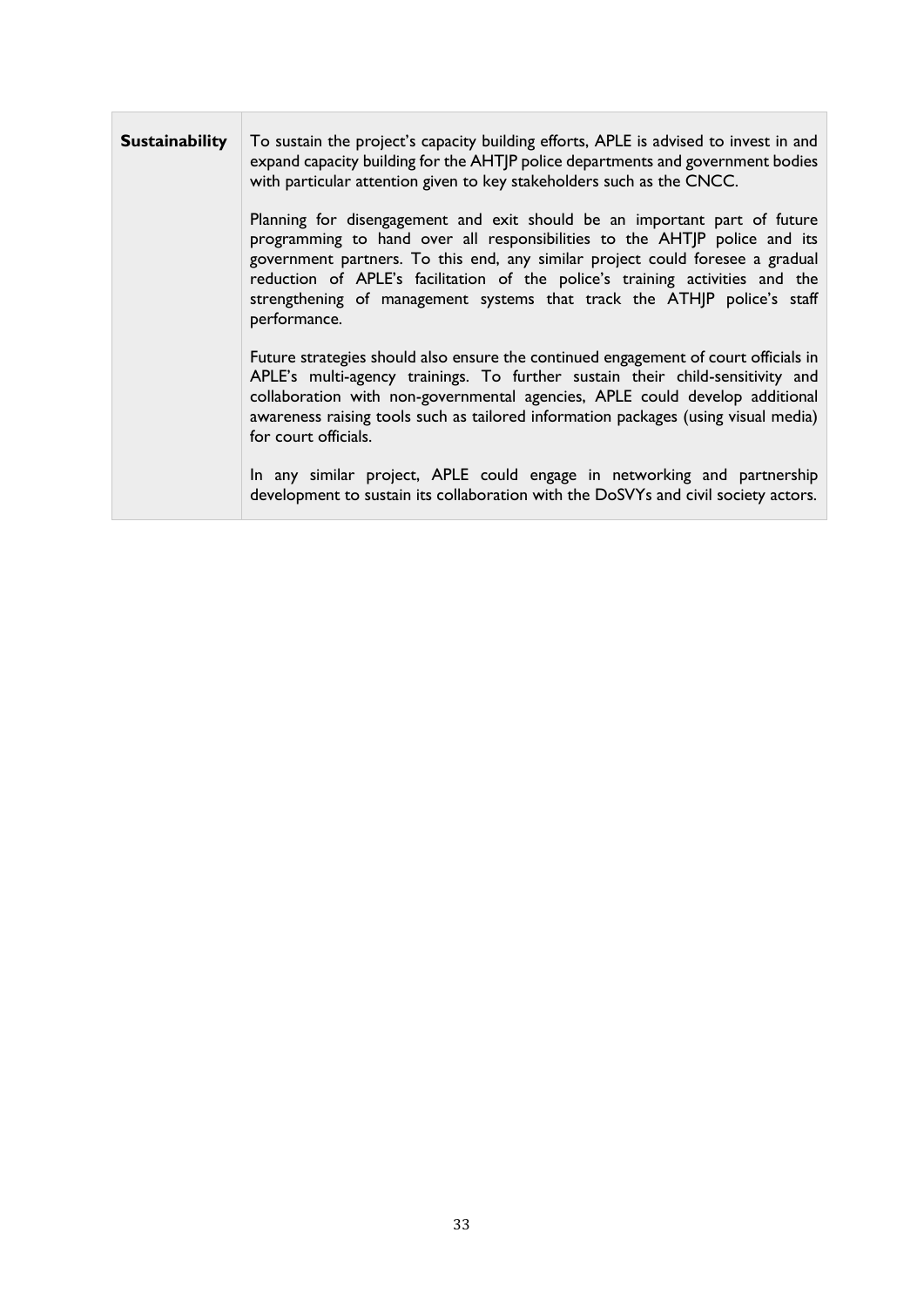# ANNEXES

# **ANNEX 1: TERMS OF REFERENCE**

# **Term of Reference**

# Project End Evaluation

*"Building Comprehensive Social and Legal Mechanisms for the Protection of Children at Risk or Affected by Child Sexual Abuse and Exploitation"*

## **About APLE Cambodia:**

Established in 2003, Action Pour Les Enfants (APLE), is a leading child-protection actor in Cambodia, with the mission to strengthen national social and legal mechanisms for the protection of children at risk of or affected by child sexual abuse and exploitation.

## **Project's Background:**

#### *Criminal Justice*

According to UNICEF in Cambodia, 5,6% of boys and 4,4% of girls are estimated to have experienced sexual abuse before the age of 18. Among children who live and work on the street the estimated prevalence is as much as 40%.

Despite the Law on Suppression of Human Trafficking and Sexual Exploitation (2008) [LSHTSE] having a greater impact to address sexual abuse and exploitation of children in Cambodia, its implementation is still fragile and it can be argued that the law on its own is inadequate. While the legal framework in general is improving, the judicial system continues to be relatively corrupt. A new law on juvenile justice has been enacted, but purposefully deals with children suspected or accused of crime.

A lack of resources and technical skills leads to lack of adherence to international child-centric standards in the investigation of cases related to child sexual abuse and exploitation, leading to common re-traumatization in the investigation process and court proceedings as well as the likelihood of abuses unreported. Additionally, the need to improve collaboration between international/national law enforcement and sharing of information and/or evidence is significant.

With the Criminal Justice Development program, APLE will address the capacity building needs of Cambodian government institutions that have key responsibilities to combat child sexual abuse and exploitation through a wide range of trainings, workshops and study visit activities aiming for longlasting impact to enhance the police's skills in conducting child-centric investigations, including the establishment of child-friendly interview rooms within their headquarters in Phnom Penh, Preah Sihanouk and Siem Reap. Once these units are strengthened, APLE aims to replicate the same model in other locations.

#### *Gaps in legal service provision*

The majority of victims come from poor, low-education backgrounds and find the justice seeking process intimidating, lengthy, confusing and, as previously mentioned, retraumatizing. A culture of impunity is still found in the judicial system. Often, perpetrators receive a lenient verdict and very rarely victims get compensated for their physical, psychological and emotional damage, thus finding going through the legal process an unworthy endeavour. If they do get compensated, it is often an insufficient amount unable to give them the opportunities to rebuild their lives and pursue a brighter future.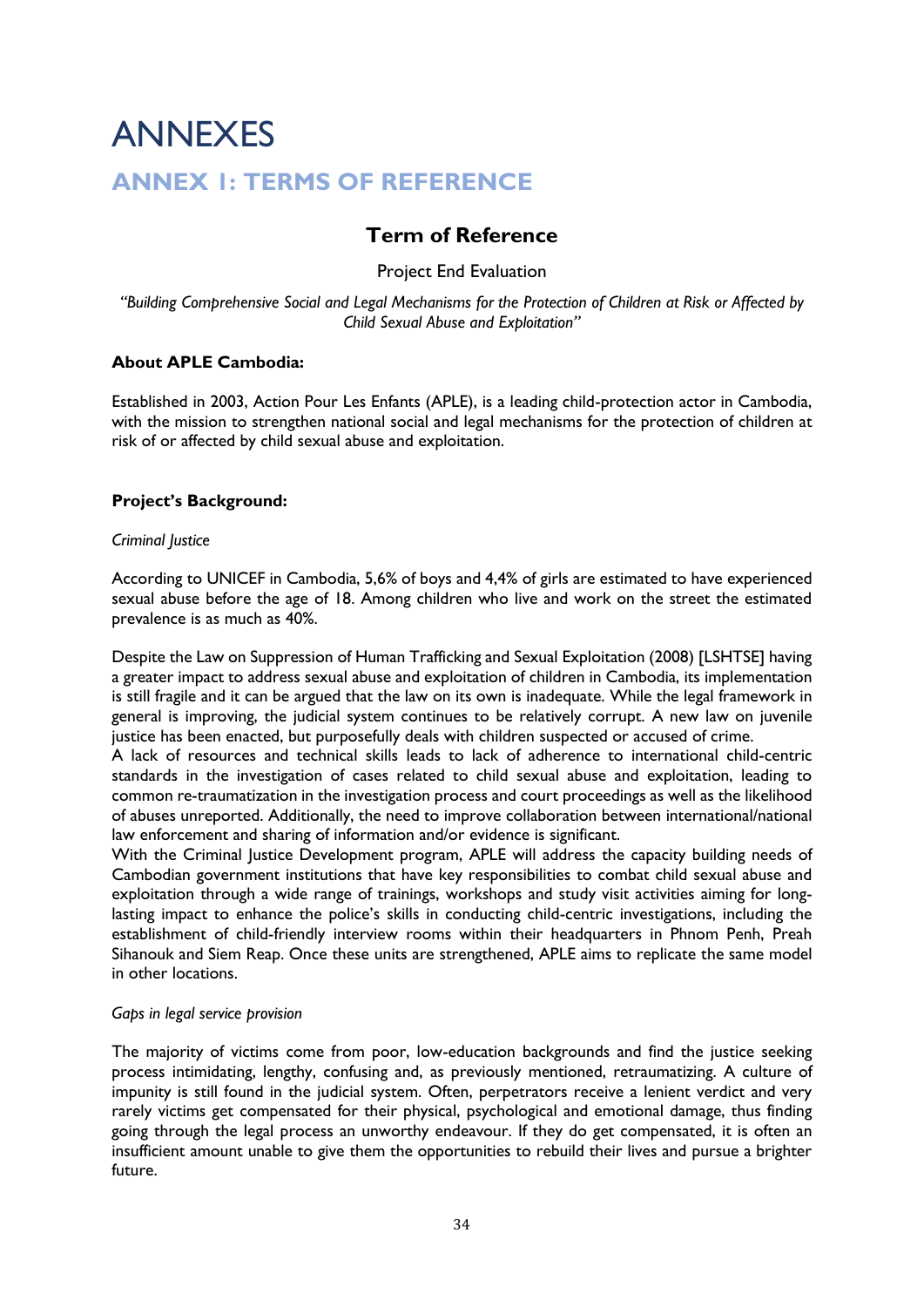Legal protection, including free of charge legal representation and child-centric procedures in court are either not available or not fully meeting the required levels of sensitivity. To fill the government's gap in this regard, NGOs are playing a significant role in providing victims with the necessary assistance to participate in the legal process.

In some cases, perpetrators can still evade conviction by bribing victims or their families to drop complaints, which may influence the likelihood of prosecuting the crime. Additionally, grooming methods aim to build trust and dependence between the offender and the victim, their family, and/or their community, which can contribute to hesitancy to pursue justice.

APLE's court support program has been relentlessly working towards the adherence to international standards of child-friendly court proceedings, as well as for victims to get compensated as a first step to the reconstruction of their lives.

The program provides free legal advice and representation to victims of CSAE throughout the entire legal process. APLE's lawyers are present in the court proceedings enforcing respect of child victims' rights and their best interests among court officials. This aim is complemented by APLE's Criminal Justice Development program, which trains police officers to conduct child-centric investigations and lobbies for the national procedures to meet international standards. The Court Support's lawyers not only provide legal advice, representation and advocate on behalf of the victim's best interests, but also keep the victims and caregivers informed about their rights and the status of their case in a sensitive, compassionate manner that our female-led legal team intuitively yet professionally knows how to provide.

#### *Emotional recovery*

Support services for victims of sexual abuse and exploitation such as psycho-social rehabilitation is mostly concentrated in the main cities and provided by NGOs who rely on limited funding and narrow scope of operations.

APLE's Court Support's social team provides crisis intervention at the rescue stage (immediately after the victimization is confirmed) and conducts a needs assessment to identify the specific requirements of the victim that our partner organizations can provide in regard to long-term psycho-social recovery.

This project's activities are complemented outside this funding's window with a prevention strategy implemented by APLE's Community Engagement Program, which identifies at-risk communities and build capacity of their members to identify, prevent and report cases of/suspicion of child sexual abuse and exploitation. The team does this by identifying vigilant individuals that serve as civil reporters to immediately take the appropriate action and report to our 24/7 hotlines any case that rises concern.

This project is implemented in Phnom Penh, Preah Sihanouk and Siem Reap. Some of the pressing issues characterising the rural areas of these locations are:

- Poverty as a driving force for children and families to move onto the street for begging or doing street-based work.
- Lack of access to education due to poverty and supportive family environment.
- Increased visiting travellers who have unsupervised access to children, including those in care facilities, and groom them for abuse.
- High numbers of unregulated or unregistered orphanages and childcare institutions without proper child safeguarding/protection policies and staff background check requirements.
- General inaction of the public in reporting suspicion of abuse due to limited knowledge or distrust in the justice system.
- Lack of resources for police to pro-actively investigate child sexual crimes.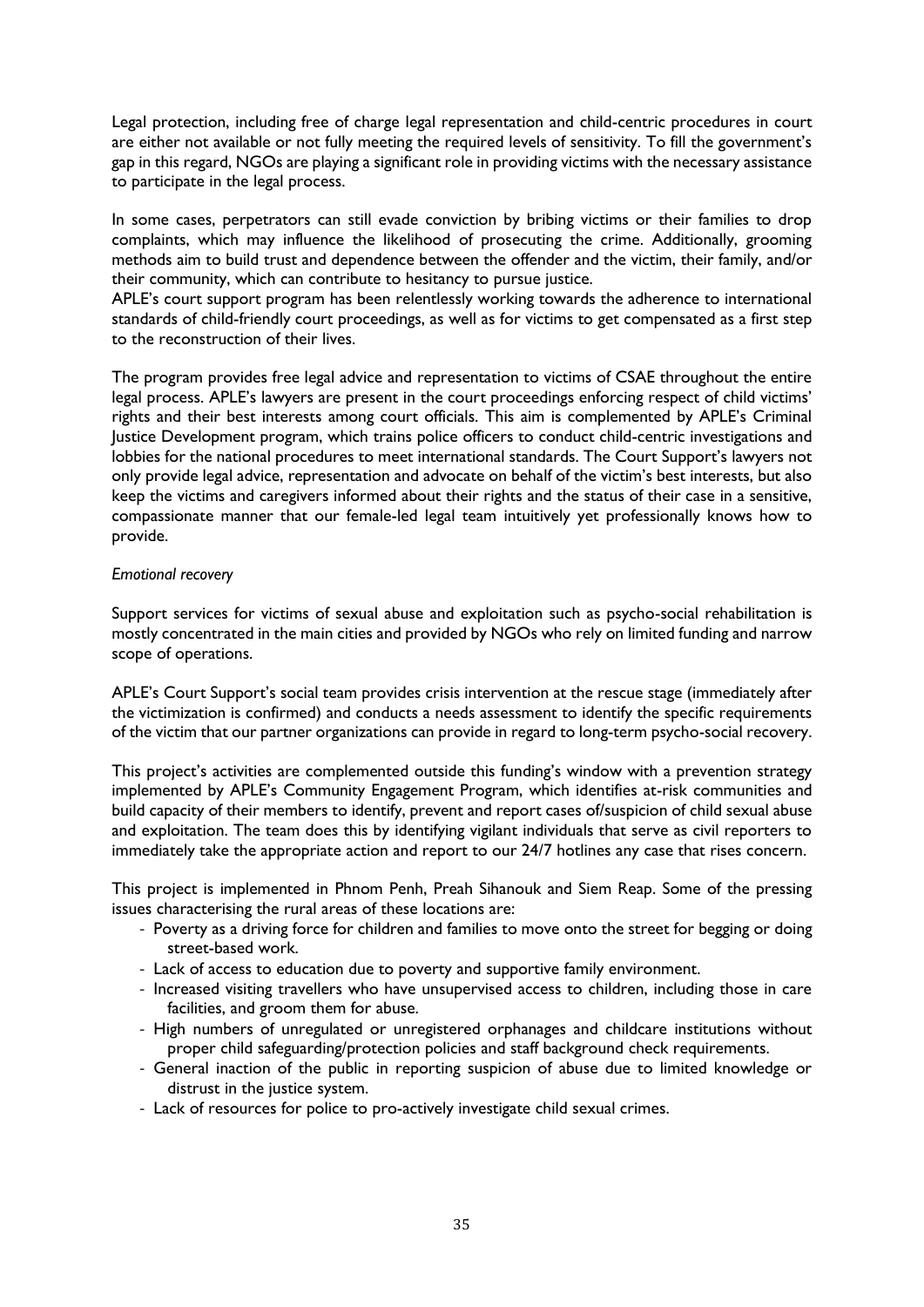## **PURPOSE OF THE EVALUATION**

The project is implemented for three years (April 2018-March 2021), having the overall objective of ensuring that *more children at risk of or affected by child sexual abuse and exploitation are protected by comprehensive legal and social mechanisms;* through the implementation of two programs: Criminal Justice Development and Court Support.

To achieve the overall objective, the project is guided by the specific objectives and indicators listed below:

- 1. Government institutions relevant to the criminal justice system improve national and legal mechanisms for the protection of child sexual abuse and exploitation:
	- a. Anti-Human Trafficking and Juvenile Protection Police Officers who received training applied child-friendly investigative skills.
- 2. One and a half years after the first crisis intervention support, children affected by sexual abuse and exploitation have stable lives and received legal justice:
	- a. Child victims, their families and witnesses make use of psycho-social support after their victimization is confirmed or during their participation in all stages of the criminal justice process
	- b. Child victims who have progressed towards fulfilling a stable life criterion.
	- c. Court proceedings in which the rights of child victims represented by APLE lawyers were respected.

The evaluation of the project is crucial not only for the strategic purposes of APLE Cambodia, but to the child protection community in Cambodia with whom the results and lessons learned shall be shared with, mainly government institutions and partner NGOs, especially those under Family Care First – REACT. Therefore, the evaluation report will be shared with BfdW, the government partners involved and NGOs who have engaged with the program implementation. With BfdW's approval, we also intend to publish the report on APLE website.

The results will inform the program successes, gaps, lessons learnt and key recommendations to be utilized for justifying high-level change and developing similar interventions in the future. It will also help with the management's decision whether or not to continue the same activities with/without change. In addition, findings will support APLE's 2021-2025 strategic planning. Lastly, the evaluation will provide the donor with an understanding of their resource allocation, giving perspective to any decision-making process related to which kind of activities to fund in the future.

As any other piece of research APLE has conducted or participated in, the evaluation will be an instrument of reference for national and regional child protection agencies.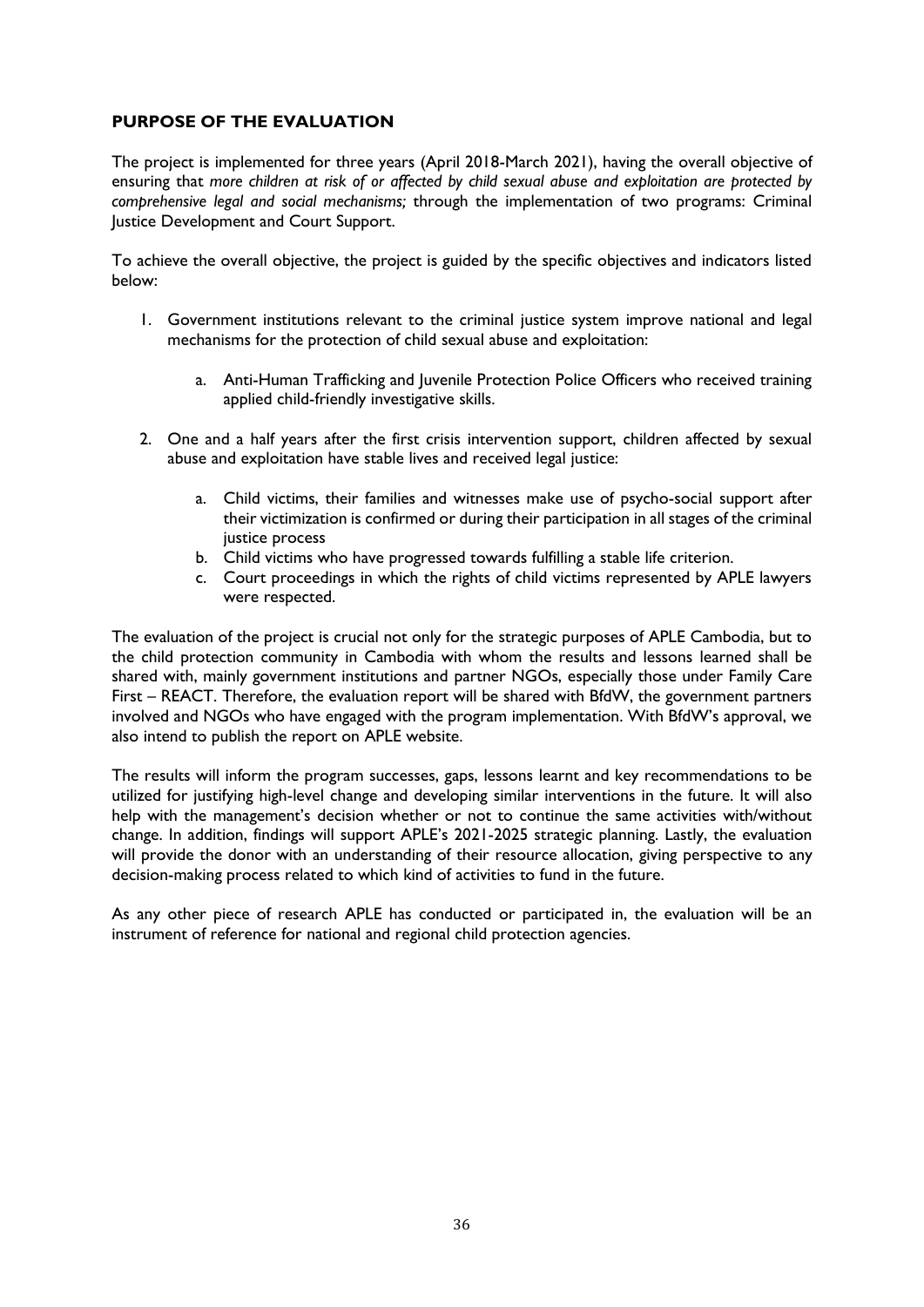# **EVALUATION FOCUSES**

# **1. Impact:**

- Questionnaires will need to be developed with a wider perspective of the management team and the help of the consultant.
- Some of the guiding questions might include
	- To what extent has the project achieved its overall goals/objectives?
	- To what extent were the results (impacts, outcomes and outputs) achieved both quantitively and qualitatively?

## **2. Relevance: Assess design and focus of the project**

- Were the inputs and strategies identifiable? Were they realistic, appropriate and adequate to achieve the intended results?
- Was the project relevant to the identified needs?
- **3. Effectiveness: the management process and their appropriateness in supporting the delivery**
	- Was the project effective in delivering the desired/planned results?
	- To what extent did the project M&E mechanisms contribute to the reach of the project goals and objectives?
	- How effective were the strategies and tools used in the implementation of the project?
	- How effective has the project been in responding to the diverse needs of the beneficiaries? What results were achieved?
	- What would the future intervention strategies be like?

# **4. Efficiency:**

- How efficient was the project's collaboration with the identified stakeholders (E.g. other NGOs, police, judiciary and other government institutions?
- What were the strengths, weaknesses, opportunities and threats of the project implementation process?

## **5. Sustainability:**

- To what extent are the achievements of the project likely to be sustained after its completion?
- What are the keys factors that will require attention in order to improve prospects of sustainability of the project and the potential for replication of the approach?
- What are the main lessons that have emerged?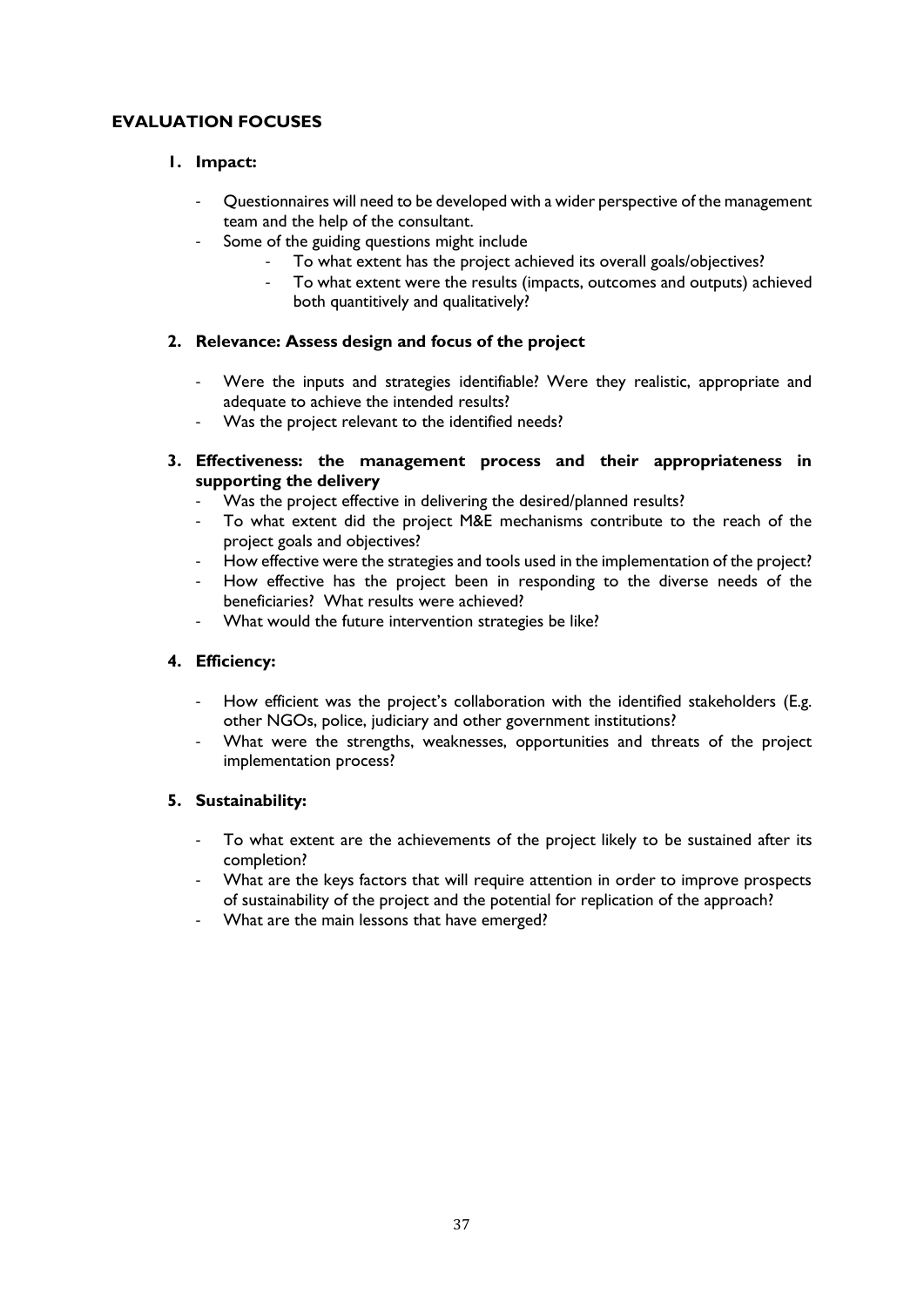# **METHODOLOGY**

- 1. Desk review
- 2. Data collection
	- a. Semi-structured interviews
	- b. Focused group in-depth interviews

# **KEY STAKEHOLDERS**

This project originally aimed to reach a total of 90 affected children, 55 families and 81 police officers from the following target groups and stakeholders, which the evaluation shall engage:

Government (Ministry of Interior's NCCT and PCCT (Siem Reap, Sihanoukville); CCWC, MoSVY, DoSVY (Phnom Penh, Siem Reap, Sihanoukville, Kandal).

- 1. Law Enforcement
	- a. National (Anti-Human Trafficking and Juvenile Protection Police)
	- b. Foreign Law Enforcement Agencies
	- c. Court officials: prosecutors, investigating judges and trial judges.
	- 2. NGOs providing psycho-social services to victims of sexual abuse and exploitation and their families.
	- 3. Victims and family members.

## **EXPECTED DELIVERABLES**

The following deliverables are expected:

- 1. An inception report outlining the key scopes of the work, intended work plan of the evaluation, questionnaires and evaluation report structure/format.
- 2. A workplan for desk review and field data collection
- 3. A draft comprehensive report that will inform:
	- a. Board of Director of APLE
		- b. Executive Committee of APLE

Produced in English and providing options for strategy, as well as recommendations.

- 4. The Final Report shall structure with, but not limited to the followings:
	- a. Executive summary
	- b. Introduction
	- c. Description of the evaluation methodology
	- d. Situational analysis with regard to outcome, output and partnership strategy
	- e. Analysis of opportunities to provide guidance for future programming
	- f. Key findings, including best practices and lessons learned
	- g. Conclusion and recommendations.
- 5. The final report shall annex all relevant materials, including the consent forms from interviewed stakeholders.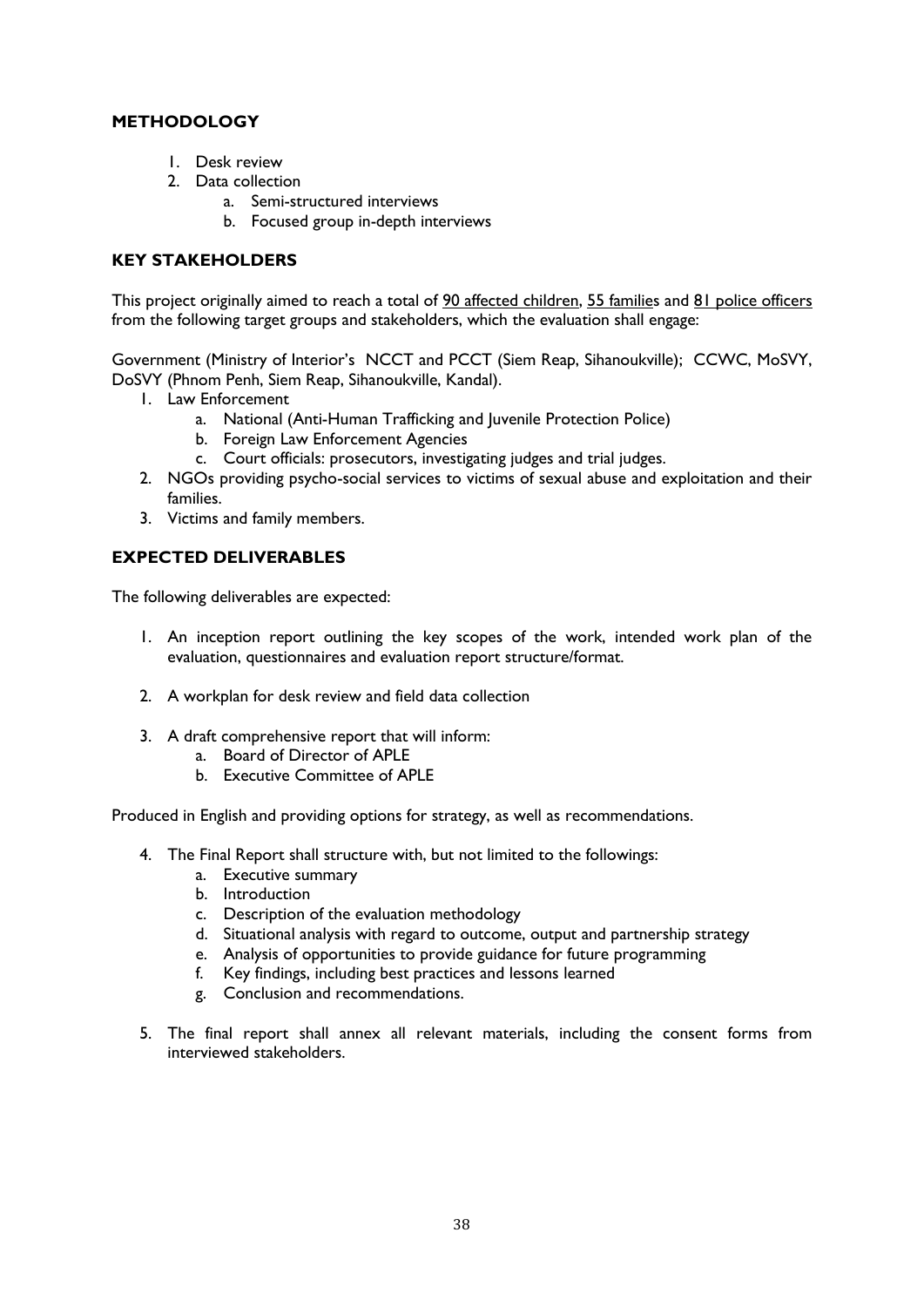# **REQUIRED EXPERTISE AND QUALIFICATION**

- Master's degree in Public Policy, International Development, Development Economics/Planning, International Relations/Diplomacy or any other relevant university degree
- Extensive expertise, knowledge and experience in the field of aid effectiveness
- Knowledge and understanding of international and country level implementation of aid effectiveness agenda
- Experience of project formulation and evaluation
- Excellent written and verbal communication skills
- Possess a recent police clearance certificate, certifying of free-from-all offenses

#### **TIMEFRAME**

- August 2020: Selection of consultant and inception report
- September 2020: Data collection (desk review and interview with selected stakeholders and beneficiaries)
- Early October 2020: First draft report
- Late October 2020: Final project evaluation report

#### **PROJECT FINANCING PARTNER**

The project is being financed by Bread for the World.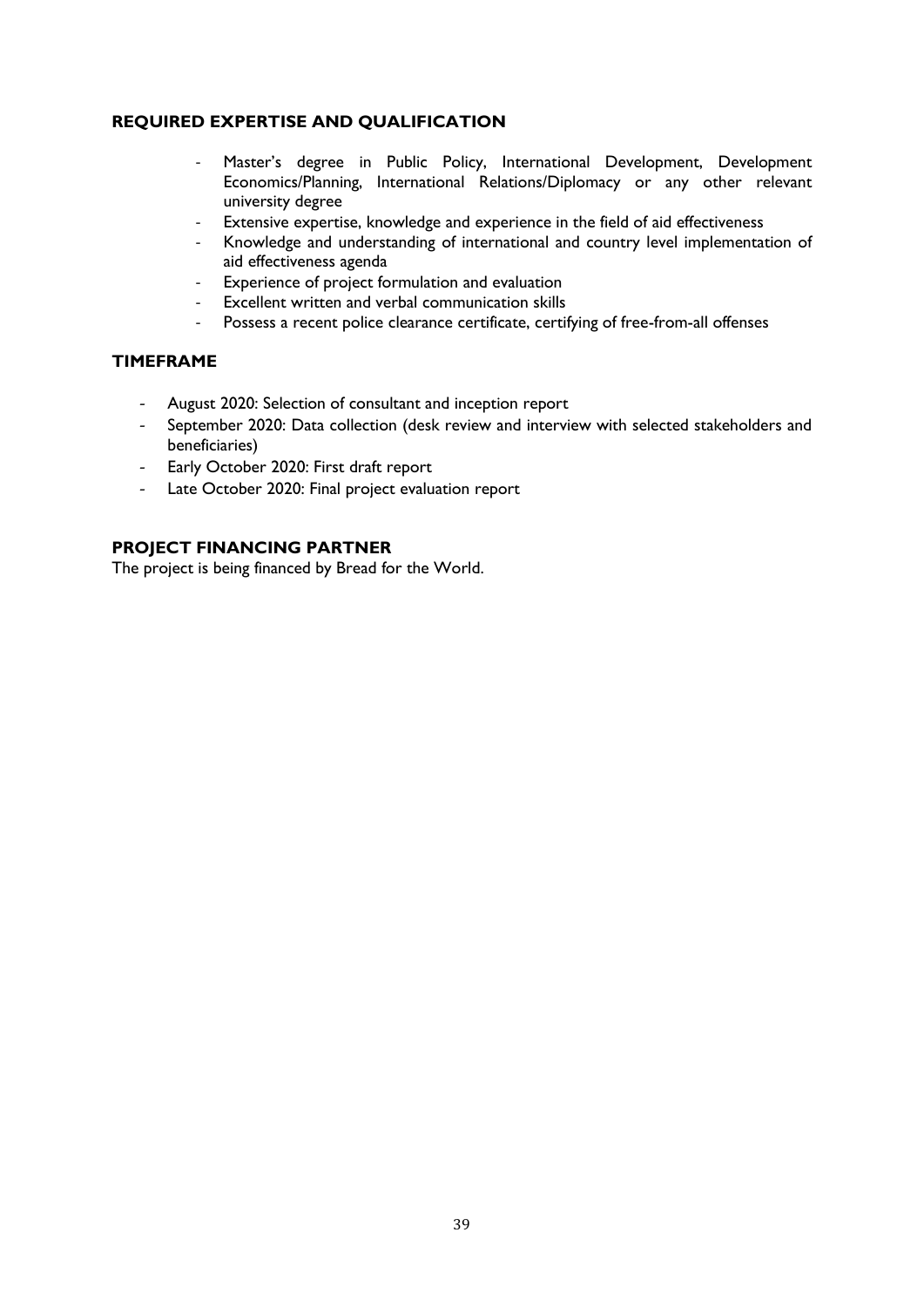# **ANNEX 2: DATA COLLECTION INSTRUMENTS**

# **Annex 2.1: Table 6 - Evaluation Matrix**

| <b>Evaluation Criteria</b>               | <b>Evaluation Questions</b>                  | Data Sources                      | Data Collection Methods and    |
|------------------------------------------|----------------------------------------------|-----------------------------------|--------------------------------|
|                                          |                                              |                                   | <b>Tools</b>                   |
| Relevance: The extent to which the       | Evaluation Question 1: To which extent       | <b>Project Documents</b>          | <b>Document Analysis</b>       |
| activity is suited to the priorities and | do the objectives of the project align       | APLE monitoring results           | Semi-structured interviews     |
| policies of the target groups,           | with the needs of the beneficiaries and      | Semi-structured Interview Results | <b>Focus Group Discussions</b> |
| recipients, and donors.                  | strategies of APLE?                          | <b>FGD</b> results                | <b>Site Visits</b>             |
|                                          |                                              | Site visit results                |                                |
| Effectiveness:<br>the<br>of<br>level     | Evaluation Question 2: To what extent        | <b>Project Documents</b>          | Document Analysis              |
| achievement<br>of the<br>project's       | are the intended project objectives          | APLE monitoring results           | Semi-structured interviews     |
| outcomes and outputs.                    | achieved and how?                            | Semi-structured Interview Results | <b>Focus Group Discussions</b> |
|                                          |                                              | <b>FGD</b> results                | SWOT analysis                  |
|                                          |                                              | SWOT analysis results             | <b>Site Visits</b>             |
|                                          |                                              | Site visit results                |                                |
| Efficiency: the quality of processes     | Evaluation Question 3: How efficiently       | <b>Project Documents</b>          | Document Analysis              |
| by which the project is delivered to     | and timely has this project been             | APLE monitoring results           | Semi-structured interviews     |
| produce outputs.                         | implemented and managed in accordance        | Semi-structured Interview Results | <b>Focus Group Discussions</b> |
|                                          | with the project proposal?                   | <b>FGD</b> results                | SWOT analysis                  |
|                                          |                                              | SWOT analysis results             | <b>Site Visits</b>             |
|                                          |                                              | Site visit results                |                                |
|                                          | Evaluation Question 4: How efficient         | <b>Project Documents</b>          | Document Analysis              |
|                                          | was the project's collaboration with the     | APLE monitoring results           | Semi-structured interviews     |
|                                          | identified<br>stakeholders<br>(E.g.<br>other | Semi-structured Interview Results | <b>Focus Group Discussions</b> |
|                                          | NGOs, police, judiciary<br>and<br>other      | <b>FGD</b> results                | <b>Site Visits</b>             |
|                                          | government institutions?                     | Site visit results                |                                |
|                                          |                                              |                                   |                                |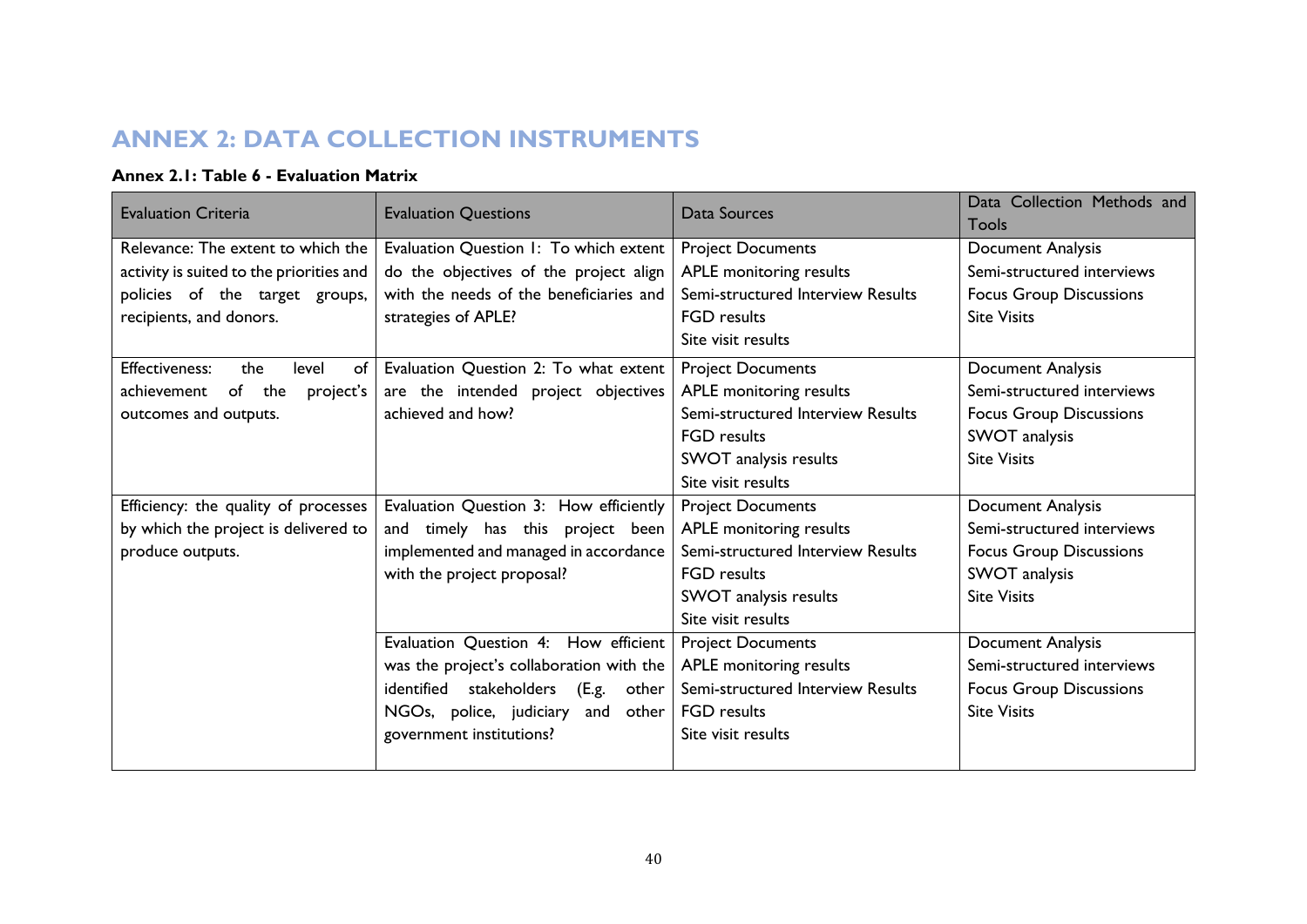| Impact: whether there has been a    | Evaluation Question 5: Will the project  | <b>Project Documents</b>          | Document Analysis              |
|-------------------------------------|------------------------------------------|-----------------------------------|--------------------------------|
| change towards the project goal as  | contribute to the attainment of overall  | APLE monitoring results           | Semi-structured interviews     |
| a result of the achievement of the  | project goal? How?                       | Semi-structured Interview Results | <b>Focus Group Discussions</b> |
| outcomes.                           | Evaluation Question 6: What unintended   | <b>FGD</b> results                | SWOT analysis                  |
|                                     | consequences (positive and negative)     | SWOT analysis results             | <b>Site Visits</b>             |
|                                     | resulted from the project?               | Site visit results                |                                |
|                                     |                                          |                                   |                                |
| Sustainability: the degree to which | Evaluation Question 7: Will the intended | <b>Project Documents</b>          | Document Analysis              |
| the benefits produced by the        | positive changes (foreseeably) have a    | APLE monitoring results           | Semi-structured interviews     |
| project continue after external     | lasting effect beyond the end of the     | Semi-structured Interview Results | <b>Focus Group Discussions</b> |
| assistance comes to an end.         | project period?                          | <b>FGD</b> results                | SWOT analysis                  |
|                                     |                                          | SWOT analysis results             | <b>Site Visits</b>             |
|                                     |                                          | Site visit results                |                                |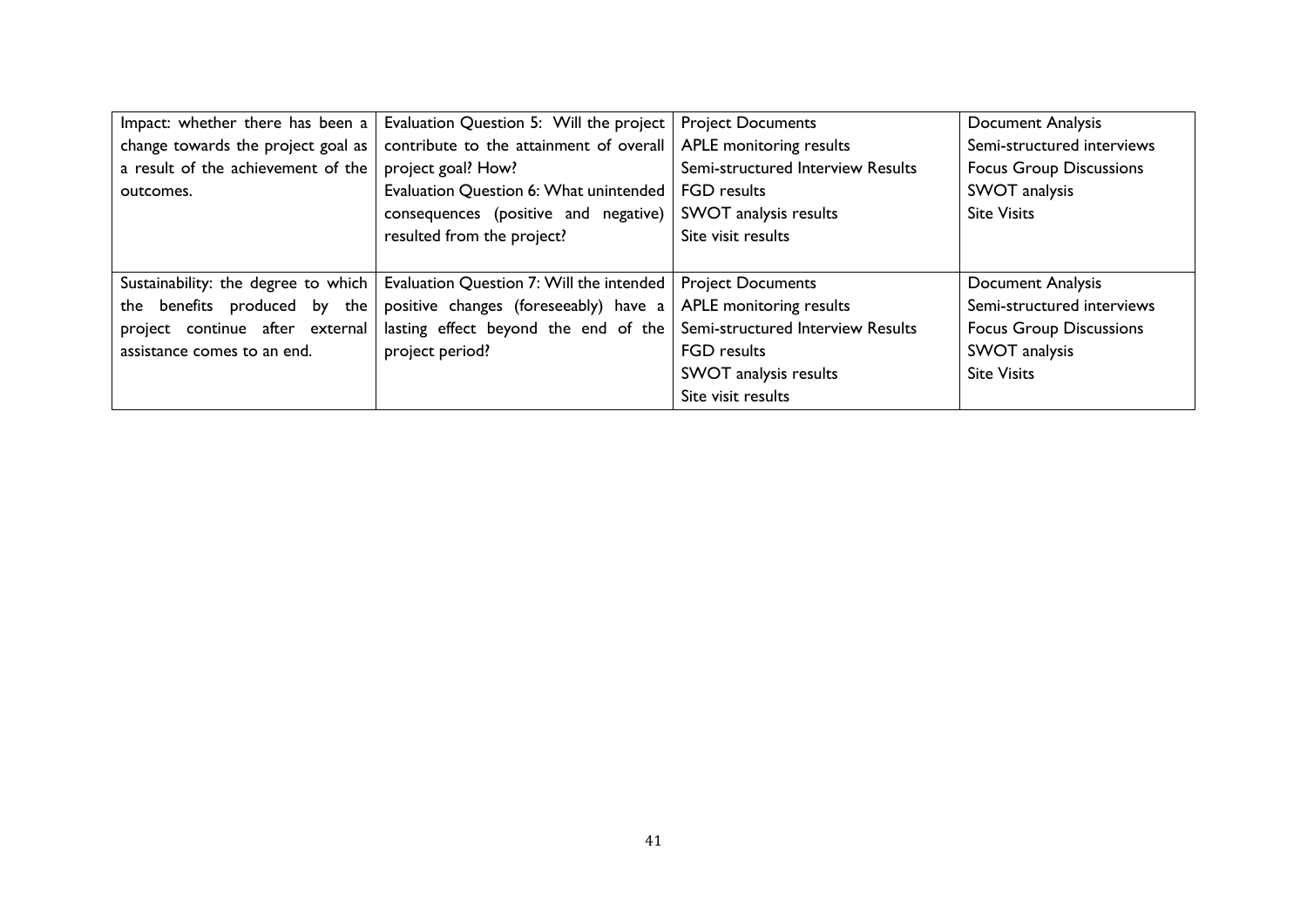#### **Annex 2.2: Interview Guide**

#### **Interview guidelines**

This interview guide aims to direct the semi-structured interviews. The following indicative questions should be included in most interviews; however, a limited number of questions will be selected from the matrix below. Each interview will explore a number of sub-questions to allow for a more in-depth assessment.

When interviewing young children, the interview will focus on open-ended, or indirect questions. Research shows that children provide more accurate information when they are freely narrating, rather than when they are being asked direct questions. Indirect questions also provide a margin of safety for the child. If children are asked questions such as, "Some kids believe all children should talk to a 'psychologist' what do you think?", then they have an opportunity to comment, without feeling that they are directly revealing their choice.

As evaluators, we have to try to find indirect ways to help children share important information. If a child avoids an issue, then it may be necessary to try another approach. Depending on a child's development stage, the evaluators may use drawing paper, pens, crayons, puppets, games, and cards. For instance, the evaluators may ask the child to draw herself or his/her family. Other common techniques include the "three wishes technique" (What are your most important three wishes?) or "animal projection" (What is your favourite animal? What animal reminds you of your Mam or Dad?). Information that emerges in play needs to be supported by other sources, such as observation of the child during play, consultations with teachers, parents, and other relatives.

#### **Interview introduction**

Good morning/evening/afternoon, my/our name(s) is/are [presentation of evaluators and translators: professional background, experience, age, etc.). We are independent researchers and want to understand whether the services by [implementing organisations] were helpful to you/the project's beneficiaries. We want to learn from you about the strengths and challenges of the services provided and how [implementing organisations] could improve in the future. We think you may be an important source of information and would appreciate to have an interview with you. It won't take more than 45 minutes. Your frankness is extremely important to us; therefore, this interview is confidential. We will use the information from this interview, but your name will not be connected to any findings in the report.

If you do not want to answer any question, please feel free to remain silent. It is not a problem if you want to end the interview at any point. We will now explain to you, in detail, your rights and all safety regulations in this evaluation [please use the attached informed consent form]. We will then ask you if you have any questions/comments on the evaluation and/or our objectives. Finally, we will ask you if you want to participate in this interview.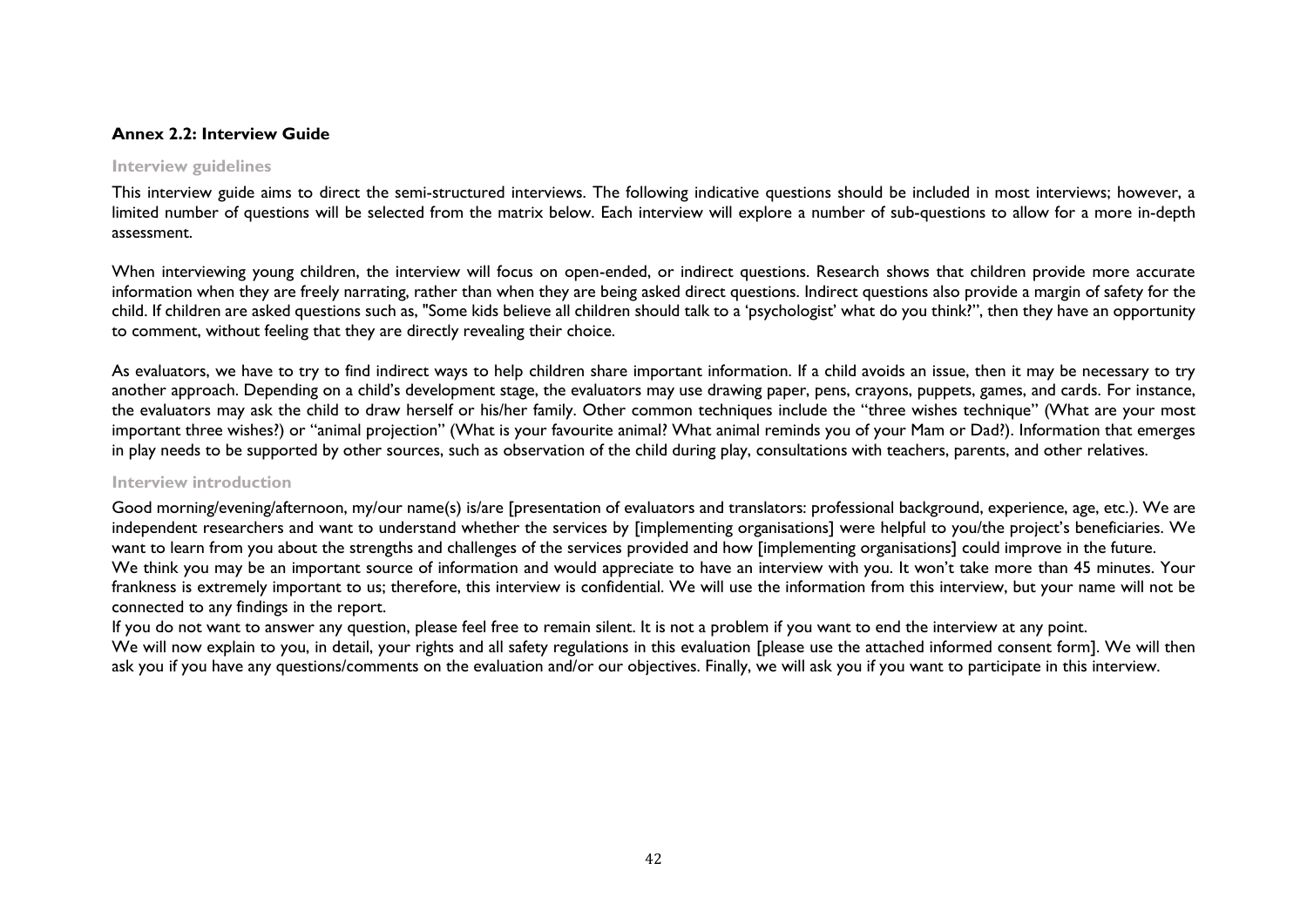#### **Personal information**

- Date / Time:
- Respondent's gender:
- Approximate age:
- Profession or position of the interviewed person and organization he/she represents (if applicable):

#### **Opening questions**

- How long have you known the APLE? How did you get to know them?
- What was your involvement with the project by APLE?
- What do you consider the major strengths of APLE/APLE's services?

#### **Closing questions**

- What are the main weaknesses/challenges of APLE/APLE's services?
- What are your recommendations to improve APLE's services?
- Do you want to make any additional comment, or do you have any questions?

#### **Interview questions**

| <b>Evaluation Criteria</b>                                                                                                                            | <b>Evaluation Questions</b>                                                                                                                                   | Overarching Interview Respondents<br>Questions                                                                                                         |                                               |                                                                         |                                 |                                                                       |                       |
|-------------------------------------------------------------------------------------------------------------------------------------------------------|---------------------------------------------------------------------------------------------------------------------------------------------------------------|--------------------------------------------------------------------------------------------------------------------------------------------------------|-----------------------------------------------|-------------------------------------------------------------------------|---------------------------------|-----------------------------------------------------------------------|-----------------------|
| Relevance:<br>extent to which the<br>activity is suited to<br>policies of the target   the beneficiaries<br>recipients, $ $<br>groups,<br>and donors. | The Evaluation Question I:<br>To which extent do the<br>objectives of the project<br>the priorities and align with the needs of<br>and<br>strategies of APLE? | Did the project identify APLE<br>beneficiaries<br>needs?<br>How?<br><b>Does</b><br>the<br>project<br>respond<br>to<br>beneficiaries'<br>needs?<br>How? | Child<br><b>Survivors</b><br><b>Witnesses</b> | Police<br><b>Officers</b><br>Judicial<br><b>Officials</b><br>Government | Family<br>members<br>Caregivers | Partner<br>Representatives<br>- NGOs<br>- Health service<br>providers | Donor<br><b>Board</b> |
|                                                                                                                                                       |                                                                                                                                                               | the<br><b>Does</b><br>project<br>national<br>respond<br>to:<br>priorities? How?                                                                        |                                               |                                                                         |                                 |                                                                       |                       |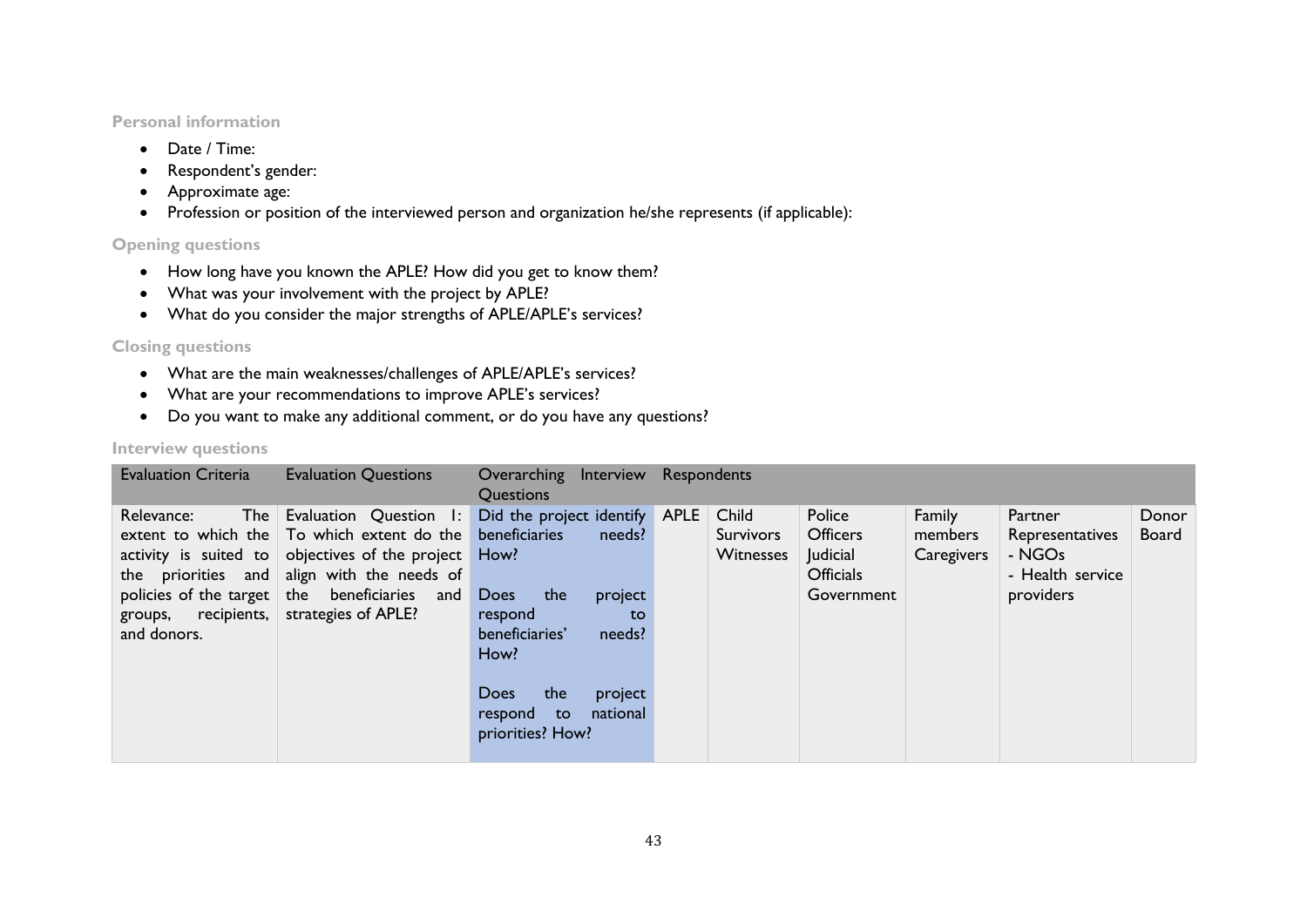|                                                                                                              |                                                                                                                                                                        | Does<br>the<br>project<br>respond to APLE and<br><b>BfdW</b> priorities? How?<br>To what extent does<br>the project respond to<br>the<br>international<br>framework? How?<br>Are there any other<br>needs that need to be<br>addressed in a next<br>phase? |             |                                        |                                                                         |                                 |                                                                       |                       |
|--------------------------------------------------------------------------------------------------------------|------------------------------------------------------------------------------------------------------------------------------------------------------------------------|------------------------------------------------------------------------------------------------------------------------------------------------------------------------------------------------------------------------------------------------------------|-------------|----------------------------------------|-------------------------------------------------------------------------|---------------------------------|-----------------------------------------------------------------------|-----------------------|
| Effectiveness:<br>the<br>level of achievement<br>of<br>the<br>project's<br>outcomes<br>and<br>outputs.       | Evaluation Question 2:<br>To what extent are the<br>intended<br>project<br>objectives achieved and<br>how?                                                             | Objective I:<br>Did the project improve<br>national<br>and<br>legal<br>mechanisms<br>for<br>the<br>of<br>protection<br>child<br>sexual abuse? How?                                                                                                         | <b>APLE</b> | Child<br><b>Survivors</b><br>Witnesses | Police<br><b>Officers</b><br>Judicial<br><b>Officials</b><br>Government | Family<br>members<br>Caregivers | Partner<br>Representatives<br>- NGOs<br>- Health service<br>providers | Donor<br><b>Board</b> |
|                                                                                                              |                                                                                                                                                                        | Objective 2:<br>Did the project help<br>child survivors to have<br>stable lives and receive<br>legal justice? How?                                                                                                                                         | <b>APLE</b> | Child<br><b>Survivors</b><br>Witnesses | Police<br><b>Officers</b><br>Judicial<br><b>Officials</b><br>Government | Family<br>members<br>Caregivers | Partner<br>Representatives<br>- NGOs<br>- Health service<br>providers | Donor<br>Board        |
| Efficiency: the quality<br>processes<br>of<br>by<br>which the project is<br>delivered to produce<br>outputs. | Evaluation Question 3:<br>efficiently<br>How<br>and<br>timely has this project<br>been implemented and<br>managed in accordance<br>with<br>the<br>project<br>proposal? | Have project funds and<br>activities been delivered<br>in a timely manner?<br>Were<br>the<br>project<br>objectives realistic with<br>regard to the available<br>and<br>financial<br>human<br>resources?                                                    | <b>APLE</b> |                                        |                                                                         |                                 | Partner<br>Representatives<br>- NGOs<br>- Health service<br>providers |                       |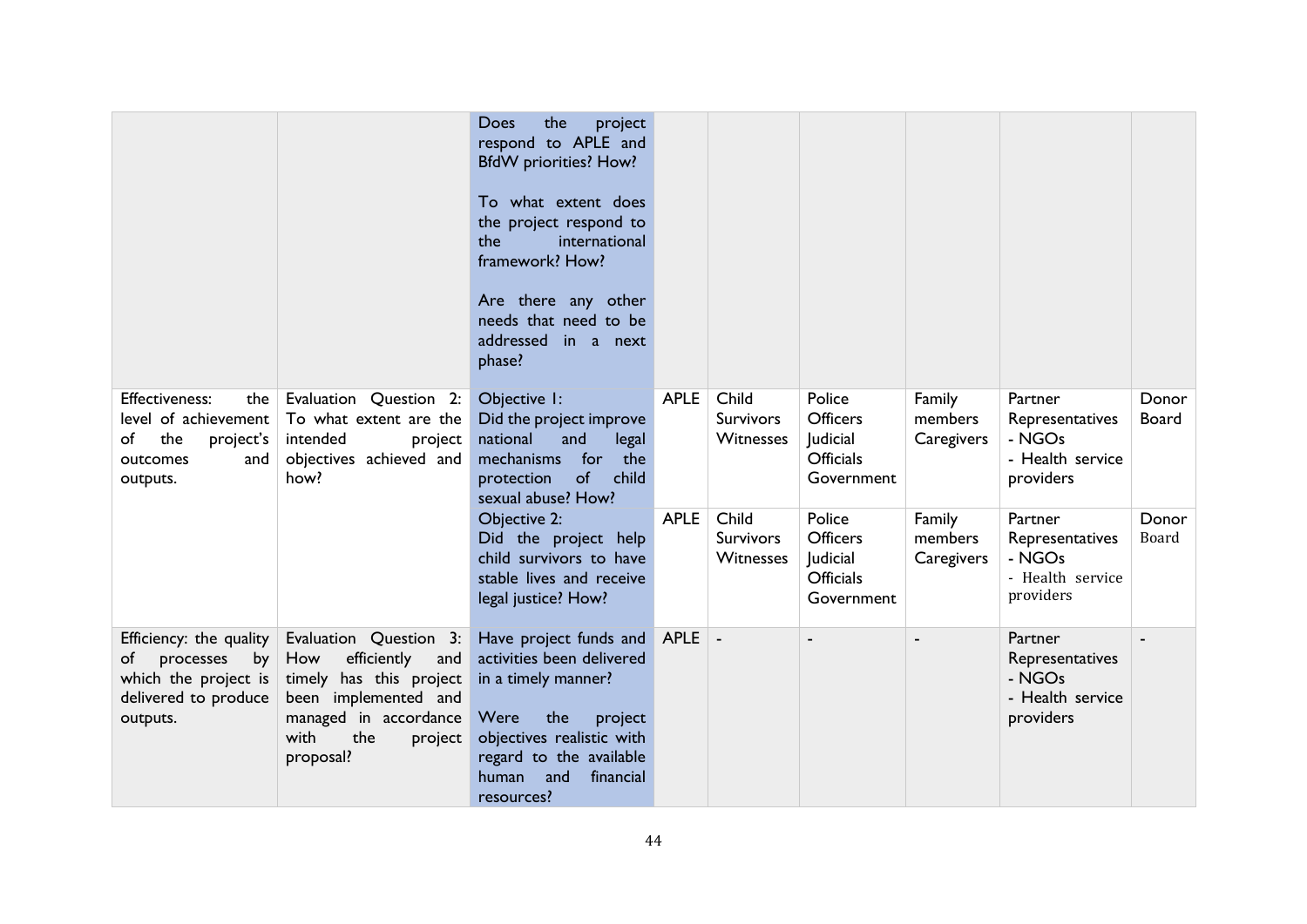|                                                                                                                                                   |                                                                                                                                                                                                            | In relation to managerial<br>work efficiency,<br>and<br>management<br>were<br>capacities adequate?<br>effectively<br>How<br>did<br>project<br>management<br>monitor<br>project<br>performance<br>and<br>results? |             |                                        |                                                                         |                                 |                                                                       |                       |
|---------------------------------------------------------------------------------------------------------------------------------------------------|------------------------------------------------------------------------------------------------------------------------------------------------------------------------------------------------------------|------------------------------------------------------------------------------------------------------------------------------------------------------------------------------------------------------------------|-------------|----------------------------------------|-------------------------------------------------------------------------|---------------------------------|-----------------------------------------------------------------------|-----------------------|
|                                                                                                                                                   | Evaluation Question 4:<br>How efficient was the<br>collaboration<br>project's<br>with<br>the<br>identified<br>stakeholders (E.g. other<br>NGOs, police, judiciary<br>and other government<br>institutions? | What are<br>the<br>key<br>strengths and challenges<br>in the collaboration with<br>the stakeholders (E.g.<br>other NGOs,<br>police,<br>and<br>judiciary<br>other<br>government<br>institutions?                  | <b>APLE</b> |                                        |                                                                         | Family<br>members<br>Caregivers | Partner<br>Representatives<br>- NGOs<br>- Health service<br>providers | Donor<br><b>Board</b> |
| whether<br>Impact:<br>been a<br>there has<br>change towards the<br>project goal<br>as a<br>of<br>result<br>the<br>achievement of the<br>outcomes. | Evaluation Question 5:<br>Will<br>the<br>project<br>contribute<br>the<br>to<br>of overall<br>attainment<br>project goal? How?                                                                              | Is this project successful APLE<br>protecting<br>child<br><i>in</i><br>survivors? Why? How?<br>Is this project successful<br>in providing a) legal and<br>b) social mechanisms for<br>child survivors? How?      |             | Child<br><b>Survivors</b><br>Witnesses | Police<br>Officers<br>Judicial<br><b>Officials</b><br>Government        | Family<br>members<br>Caregivers | Partner<br>Representatives<br>- NGOs<br>- Health service<br>providers | Donor<br>Board        |
|                                                                                                                                                   | Question 6:<br>Evaluation<br>What<br>unintended<br>(positive<br>consequences<br>and negative)<br>resulted<br>from the project?                                                                             | Can you think of any APLE<br>other consequences of<br>the project? Positive or<br>negative consequence?<br>Please give examples.                                                                                 |             | Child<br>Survivors<br>Witnesses        | Police<br><b>Officers</b><br>Judicial<br><b>Officials</b><br>Government | Family<br>members<br>Caregivers | Partner<br>Representatives<br>- NGOs<br>- Health service<br>providers | Donor<br><b>Board</b> |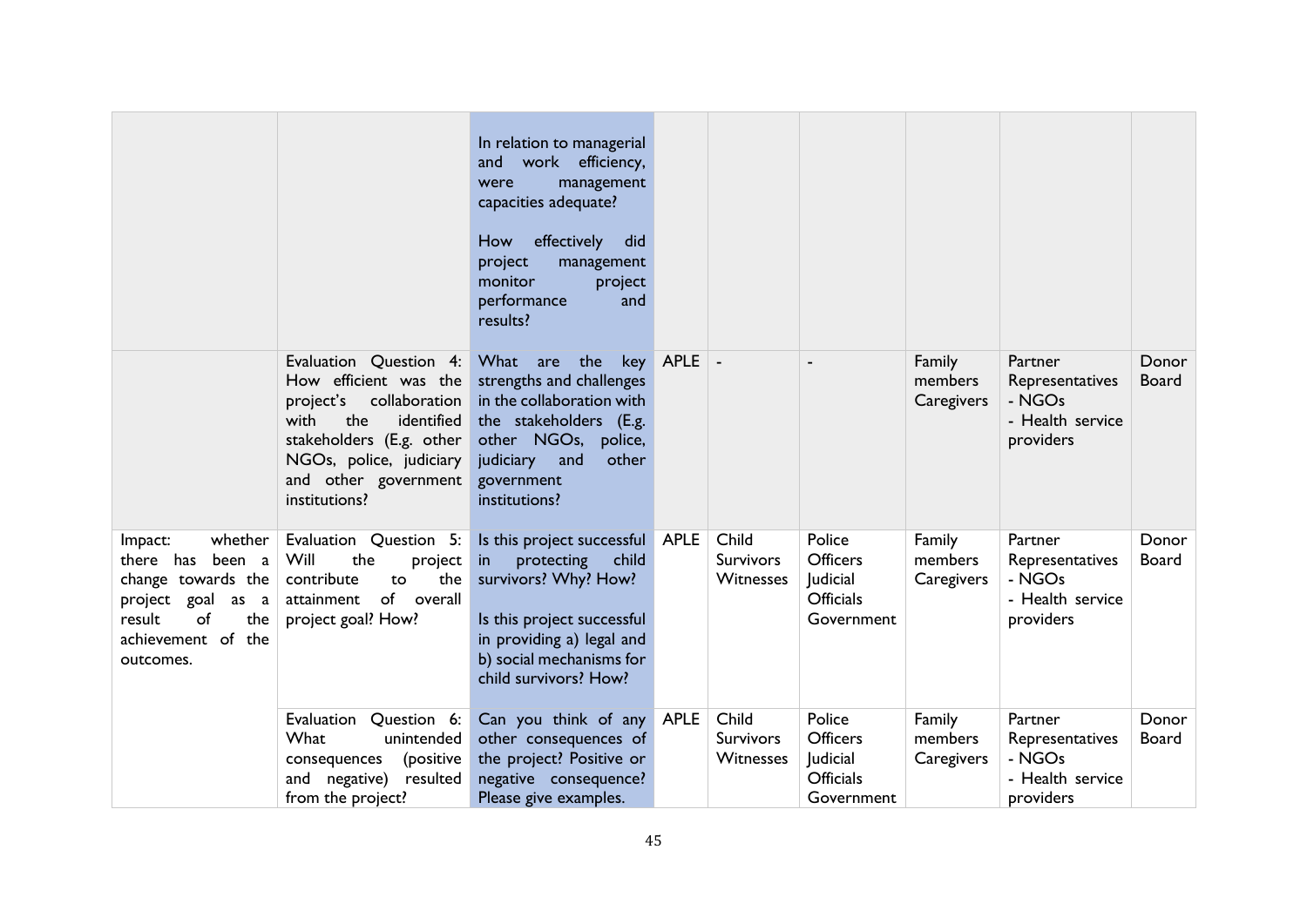| Sustainability:<br>degree to which the Will the<br>benefits produced by positive<br>after<br>assistance comes to<br>an end. | the Evaluation Question 7: Will this project have APLE<br>intended any<br>the project continue (foreseeably) have a<br>external   lasting effect beyond the   survivors? How? Why?<br>end of the<br>project<br>period? | lasting<br>effect<br>changes regarding<br>the<br>child<br>protection<br>of.<br>Any lasting effects of<br>legal<br>support<br>mechanisms? | Child<br>Survivors<br>Witnesses | Police<br><b>Officers</b><br>Judicial<br><b>Officials</b><br>Government | Family<br>members<br>Caregivers | Partner<br>Representatives<br>- NGOs<br>- Health service<br>providers | Donor<br><b>Board</b> |
|-----------------------------------------------------------------------------------------------------------------------------|------------------------------------------------------------------------------------------------------------------------------------------------------------------------------------------------------------------------|------------------------------------------------------------------------------------------------------------------------------------------|---------------------------------|-------------------------------------------------------------------------|---------------------------------|-----------------------------------------------------------------------|-----------------------|
|                                                                                                                             |                                                                                                                                                                                                                        | Any lasting effects of<br>social<br>support<br>mechanisms?                                                                               |                                 |                                                                         |                                 |                                                                       |                       |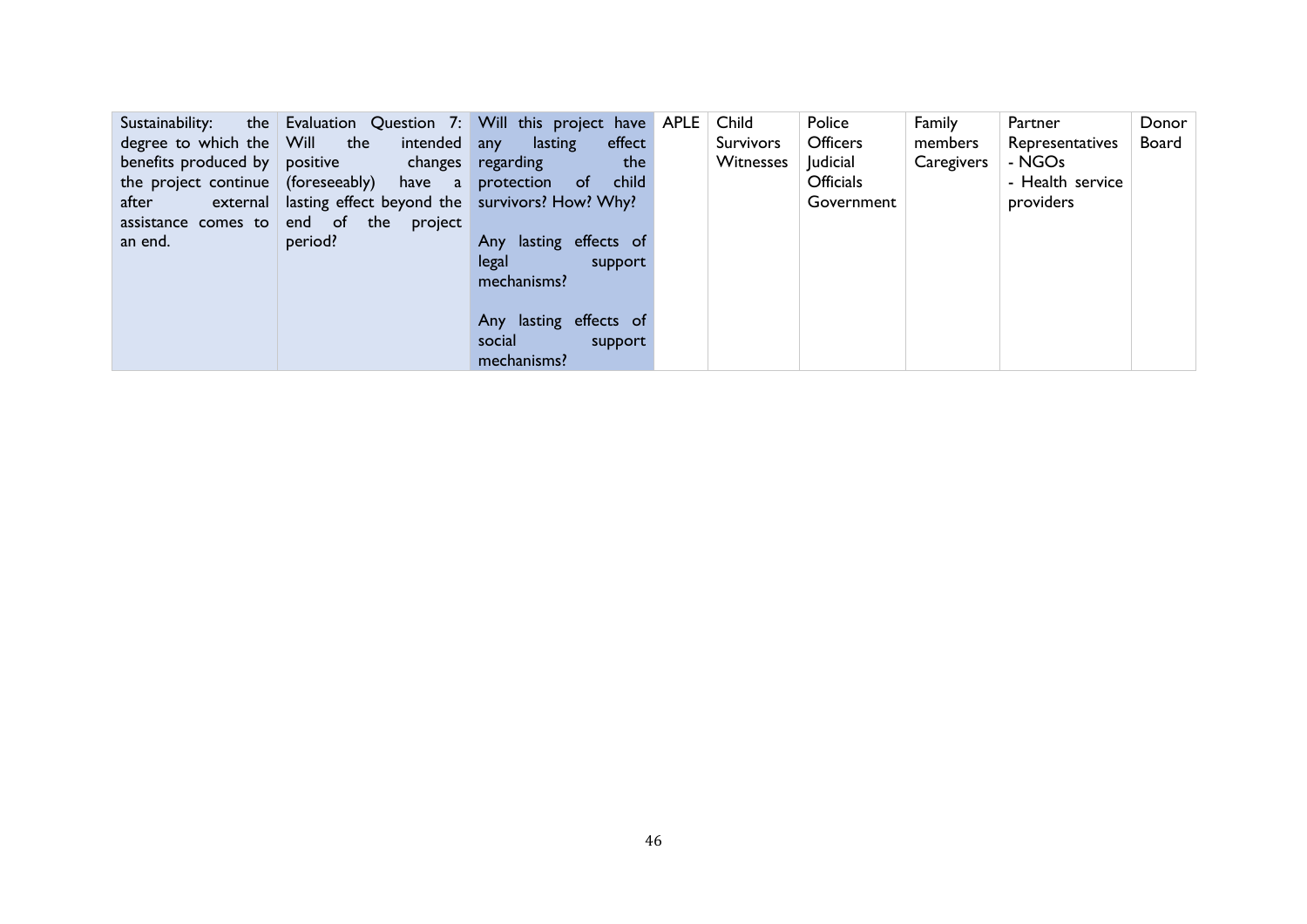# **Annex 2.3: Focus Group Discussion and SWOT Analysis Guide**

#### **Preparation**

- Presentation of FGD objectives and questions on flipcharts.
- Preparation of audio equipment.
- Logistic arrangements and invitations.

#### **Introduction**

- Introduction of the evaluators and FGD participants.
- Presentation of the project.
- Presentation of background and purpose of the evaluation.
- Explanation of the objectives and process of the FGD/SWOT analysis.
- Explanation of consent process and informed consent.

#### **Topics for FGDs with child survivors**

- Question 1: Are you satisfied with the help by APLE? Why or why not? How did APLE help you?
- Question 2: Do the services of APLE respond to your needs? Do you have any other needs?
- Question 3: Did the project contribute to any changes in your life? Positive or negative changes? If yes, please give examples. How?
- Question 4: Will these changes remain for the future? If yes, please give examples.

### **Questions and topics for SWOT analysis with APLE staff**

- Question 1: What are the strengths of APLE's project?
- Question 2: What are the weaknesses of APLE's project?
- Question 3 What are the opportunities of APLE's project?
- Question 4: What are the threats of APLE's project?
- Question 5: How can we use the strengths to take advantage of the opportunities?
- Question 6: How can we overcome the weaknesses to take advantage of the opportunities?
- Question 7: How can we use the strengths to overcome the threats?
- Question 8: How can we overcome the weaknesses to overcome the identified threats?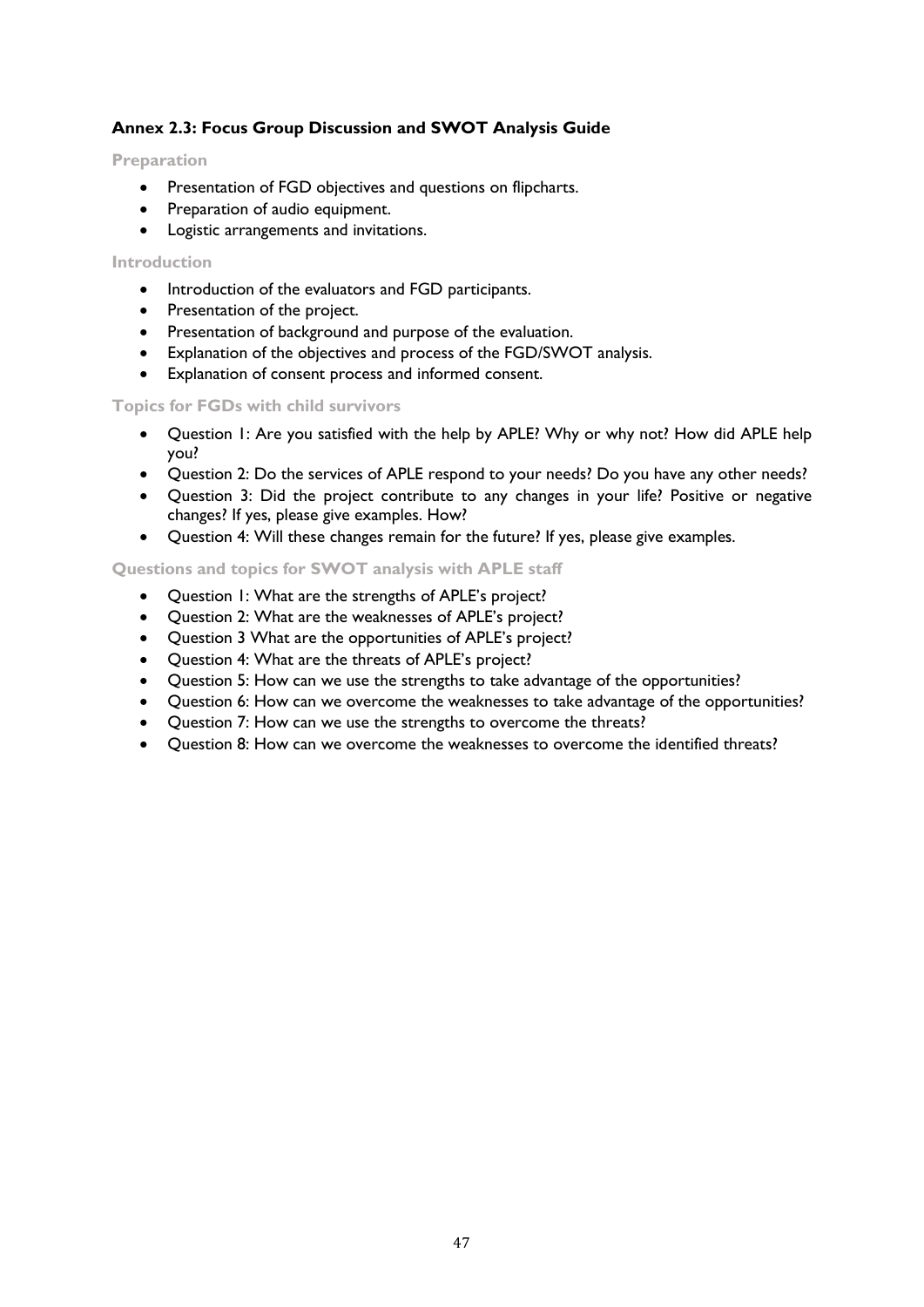**Annex 2.4: Informed Consent Form**

# Evaluation **Informed Consent Form**

# Building Comprehensive Social and Legal Mechanisms for the Protection of Children at Risk or Affected by Child Sexual Abuse and Exploitation

A project by Action Pour Les Enfants (APLE) in collaboration with Bread for the World (BfdW)

Name of Principle Evaluator: Julian Poluda Contact of Principle Evaluator: [julianpoluda@outlook.com](mailto:julianpoluda@outlook.com)

This Informed Consent Form has two parts:

- Information Sheet (to share information about the evaluation with you)
- Informed Consent Form

#### Part I: Information sheet

#### **Introduction**

Good morning/evening/afternoon. Our names are Julian Poluda and Jusbazooka Khut or Sineth Siv. We are independent researchers, and we are conducting an evaluation of the project: "Building Comprehensive Social and Legal Mechanisms for the Protection of Children at Risk or Affected by Child Sexual Abuse and Exploitation" conducted by Action Pour Les Enfants (APLE) in collaboration with Bread for the World (BfdW). This evaluation has been approved by APLE and Bread for the World.

APLE supports Cambodian government institutions that have key responsibilities to combat child sexual abuse and exploitation (CSAE) through trainings and lobby work for national procedures to meet international standards.

APLE also provides free legal advice and representation to survivors of Child Sexual Abuse and Exploitation throughout the legal process.

APLE's social workers further provide crisis intervention at the rescue stage and conduct a needs assessment to refer survivors of Child Sexual Abuse and Exploitation to partner organizations that can provide psycho-social services.

#### **Purpose of the evaluation**

The purpose of this interview or group discussion is to understand whether the services of APLE have been helpful for its beneficiaries or if there are any challenges. We think that you as well as children and their families who get support by APLE may be an important source of information and invite you to be part of this evaluation.

#### **Duration**

The interview will last for about 45 minutes. Group discussions will last for about 2 hours.

#### **Benefits and Reimbursements**

We cannot provide any money to compensate you for your time in this evaluation. However, we will pay for any travel expenses.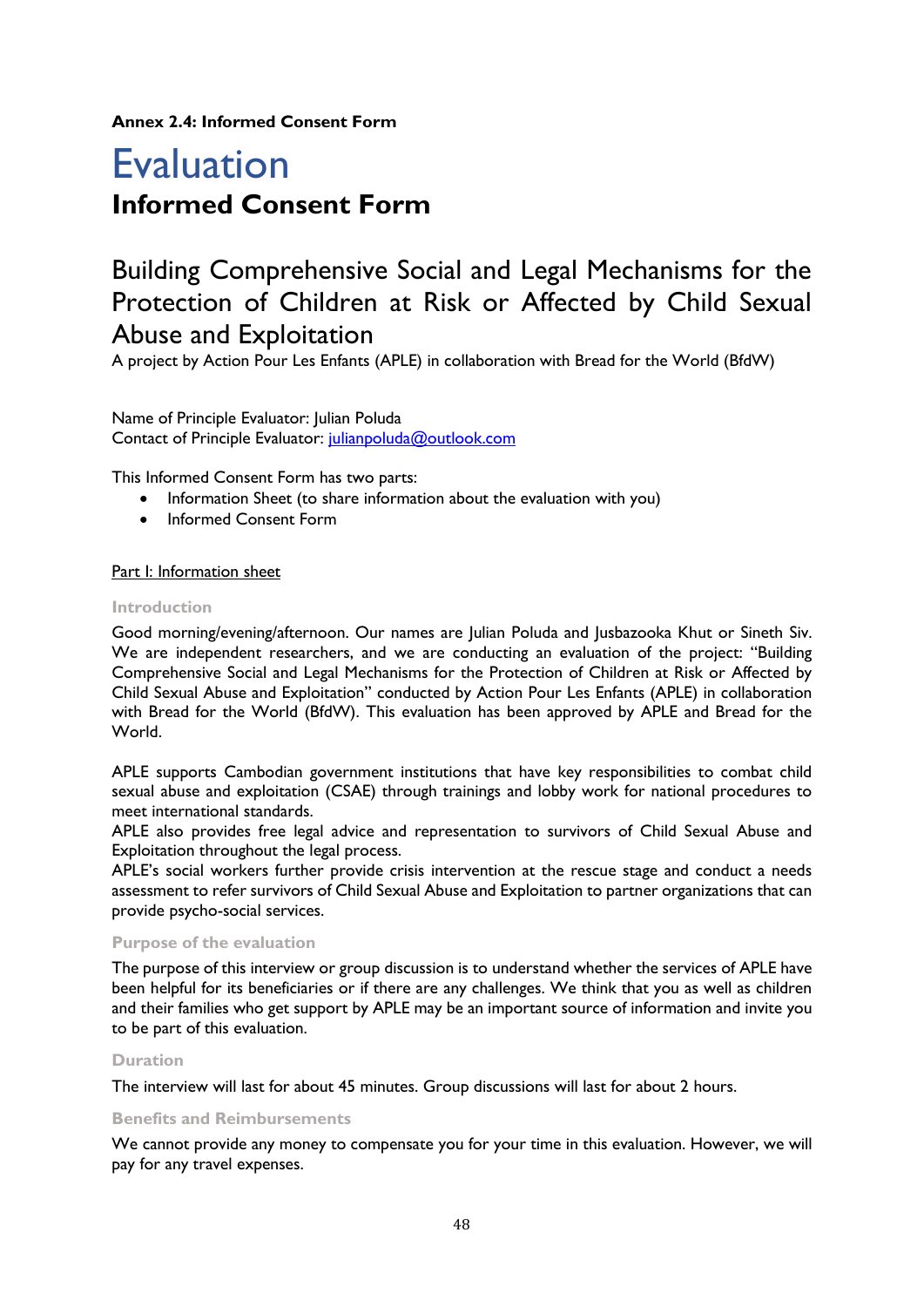#### **Voluntary Participation**

Your participation is entirely voluntary. If you choose not to participate, there will be no penalty or any negative consequences.

You may feel uncomfortable talking about some topics. You do not have to answer any question and you do not have to give us any reason for not responding to any question. If you do not wish to answer any of the questions during the interview, you may say so and we will move on to the next topic.

#### **Confidentiality**

The information collected is confidential, and no one else except the evaluators will have access to our notes taken.

We will use the information from our conversation to develop general findings and recommendations and to write them down in an evaluation report. The evaluation report may be made available to the public; however, your name will not appear in the report.

#### **Risks of Participation**

Colleagues, family, friends, community members etc. may see that you are participating in the evaluation's interviews or focus group discussions. They may think that you are receiving benefits such as financial compensation or judge you for talking about private or professional matters.

#### Part II: Certificate of consent

I have been invited to participate in the external and independent evaluation of the project "Building Comprehensive Social and Legal Mechanisms for the Protection of Children at Risk or Affected by Child Sexual Abuse and Exploitation" conducted by Action Pour Les Enfants (APLE) in collaboration with Bread for the World (BfdW).

I have read the foregoing information, or it has been read to me. I have had the opportunity to ask questions, and any questions I have asked to have been answered to my satisfaction. I consent voluntarily to be a participant in this evaluation.

Print Name of Participant

Signature of Participant

| Date |
|------|
|------|

**If illiterate:**

I have witnessed the accurate reading of the consent form to the potential participant, and the individual has had the opportunity to ask questions. I confirm that the individual has given consent freely.

Print Name of Witness

| Date |
|------|
|------|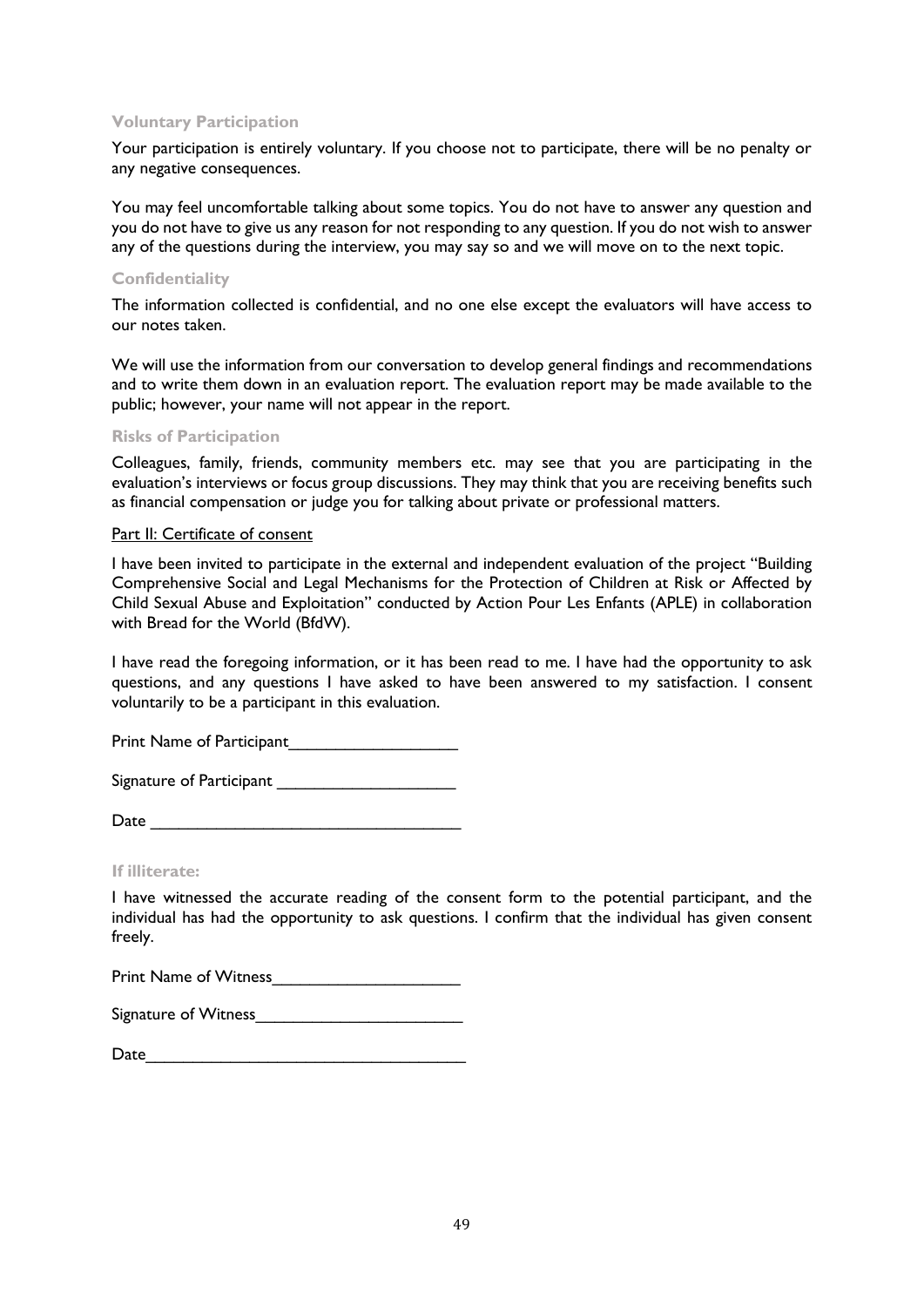#### **Statement by the researcher/person taking consent**

I have accurately read out the information sheet to the potential participant, and to the best of my ability made sure that the participant understands all information.

I confirm that the participant was given an opportunity to ask questions about the evaluation, and all the questions asked by the participant have been answered correctly and to the best of my ability. I confirm that the individual has not been coerced into giving consent, and the consent has been given freely and voluntarily.

Print Name of Researcher\_\_\_\_\_\_\_\_\_\_\_\_\_\_\_\_\_\_

| Signature of Researcher |  |
|-------------------------|--|
|                         |  |

| Date |
|------|
|------|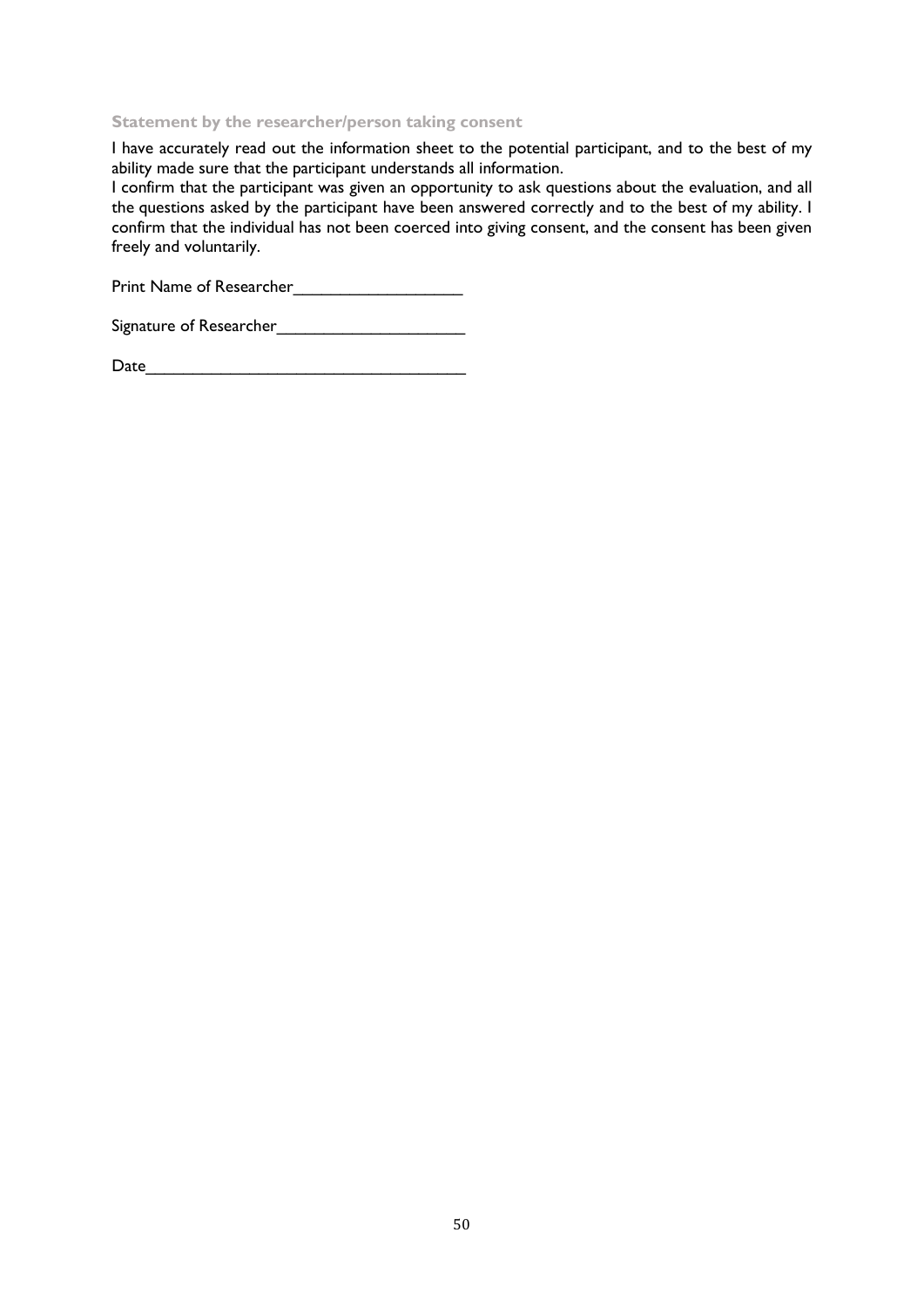#### **Annex 2.5: Risk and Safety Measures**

Evaluators have the responsibility to consider not only the evaluation objectives but also the risks related to evaluation. Having a comprehensive understanding of the risks, ethical concerns, and practical realities can help minimize dangers and potential re-traumatization. It can also increase the likelihood of participants disclosing relevant and accurate information.

The evaluators will protect the confidentiality of all information and ensure respondents' protection to guarantee that the evaluation process does not create problems for the people involved. Thus, the evaluators will not ask for the names of any survivors or service providers who participate in this evaluation. The evaluators will also repeatedly emphasize the confidentiality of the interviews. In addition, interviews will always be conducted in a private setting. Each respondent must give informed consent before participating in the evaluation.

To minimize psychological distress or even re-traumatization, the evaluators will ensure that all interview respondents can either end the interview and/or not answer specific questions. Questions about violence and its consequences will be asked in a supportive and empathetic manner, and the evaluators will listen carefully and respect each person's assessment.

If people encountered during this evaluation ask for help, they will be directly referred to and/or provided with information on local services and sources of support.

The evaluators will make sure to store securely all collected information. Soft copies of records will be stored in secure locations, and it is the evaluators' responsibility to safeguard all collected information.

To further assess and mitigate specific risks during this evaluation, the evaluators will consult project staff to learn about any reported incidents and to familiarize themselves with the partners' safety measures.

The following 'risk assessment matrix' provides a more detailed overview of the evaluation's risks, potential harms and mitigation strategies.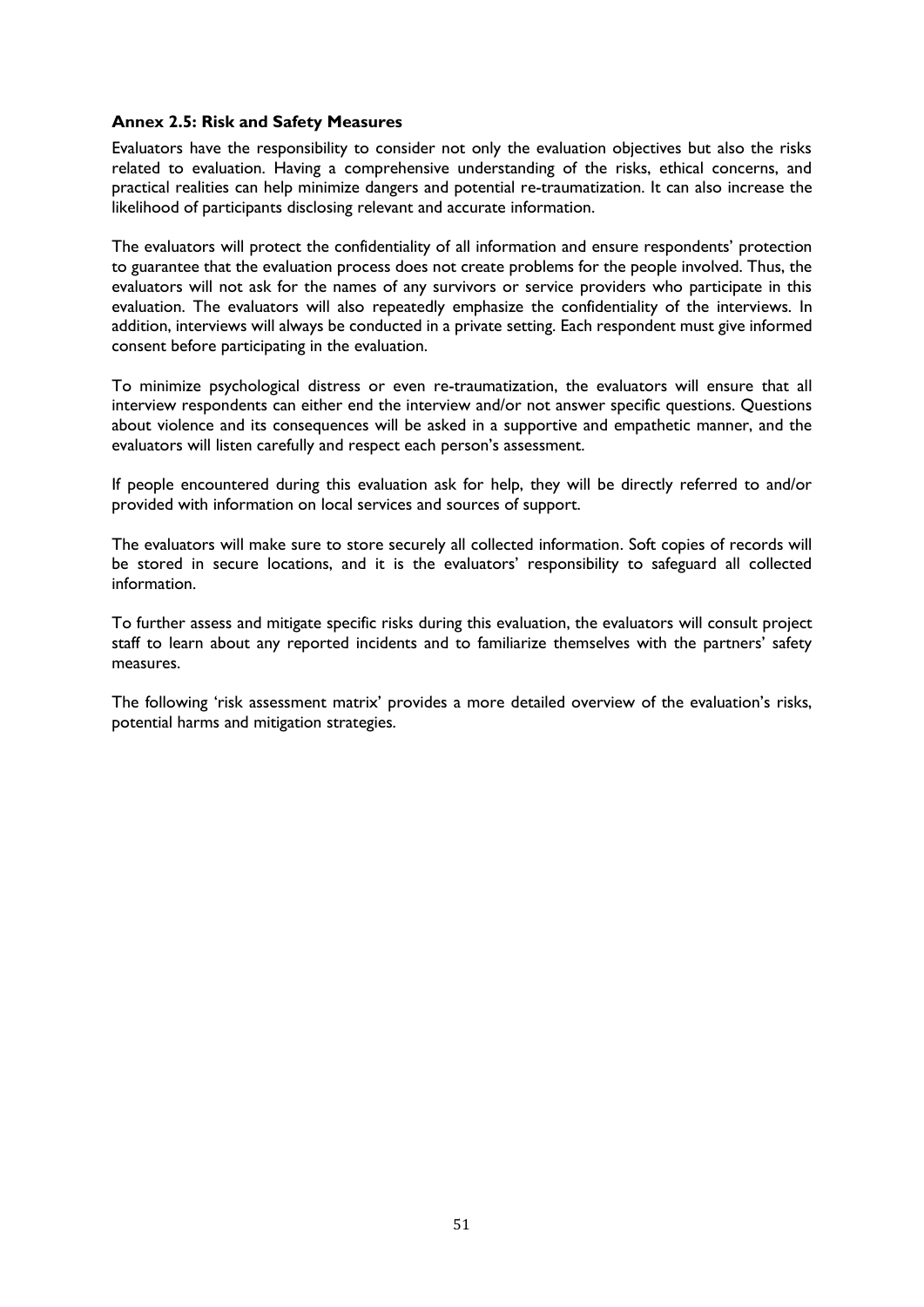# **Annex 2.6: Table 7 - Risk Assessment Matrix**

| What ethical issues may be encountered Low<br>over the course of the evaluation that risk<br>may harm or put participants at risk?         |              | Med<br>risk | <b>High</b><br>risk | Type of Harm                                                                                                                                                                                                                                                                     | At<br>what<br>stage             | Strategies to<br>reduce<br>risk<br>and<br>responsibility                                                                                                                                                                                                                                                                                                                                                                                                                                                                                                                                      |
|--------------------------------------------------------------------------------------------------------------------------------------------|--------------|-------------|---------------------|----------------------------------------------------------------------------------------------------------------------------------------------------------------------------------------------------------------------------------------------------------------------------------|---------------------------------|-----------------------------------------------------------------------------------------------------------------------------------------------------------------------------------------------------------------------------------------------------------------------------------------------------------------------------------------------------------------------------------------------------------------------------------------------------------------------------------------------------------------------------------------------------------------------------------------------|
| Communities, government authorities<br>or the police think that research<br>participants are informing publicly on<br>human rights abuses. | $\mathsf{X}$ |             |                     | This may result in reprisals from the<br>community or government groups<br>respondents or their<br>against<br>families.<br>This may also damage the partner<br>organizations' reputation and affect<br>ability to work<br>their<br>with<br>communities in the future.            | During and<br>post<br>interview | The evaluators will build on the<br>partners' good relationships with<br>communities. We will make a<br>concerted effort to liaise with village<br>chiefs and clearly communicate the<br>purpose of our presence in villages,<br>stressing the lack of a political agenda.<br>However, in this project, APLE<br>collaborates closely with authorities<br>and the police.; evaluation activities are<br>therefore not likely to be restricted by<br>local authorities.                                                                                                                         |
| Respondents may have to revisit<br>traumatic experiences<br>during<br>the<br>interviews.                                                   |              | X           |                     | <b>Interviews</b><br>the<br>traumatic<br>on<br>abuse<br>of<br>experiences<br>and<br>may cause distress<br>participants<br>among respondents (who may feel<br>re-traumatized or re-victimized).<br>This may negatively impact their<br>physical, emotional, and mental<br>health. | During or<br>post<br>interview  | The evaluators are trained counsellors<br>with extensive experience in providing<br>counselling services to survivors. To<br>minimize psychological distress or<br>even re-traumatization, the evaluators<br>will<br>that<br>all<br>ensure<br>interview<br>respondent have the opportunity to<br>either end the interview and/or not<br>answer specific questions. Questions<br>about violence and its consequences<br>will be asked in a supportive and<br>empathetic manner, and the evaluators<br>will listen carefully and respect each<br>respondent's assessment of their<br>situation. |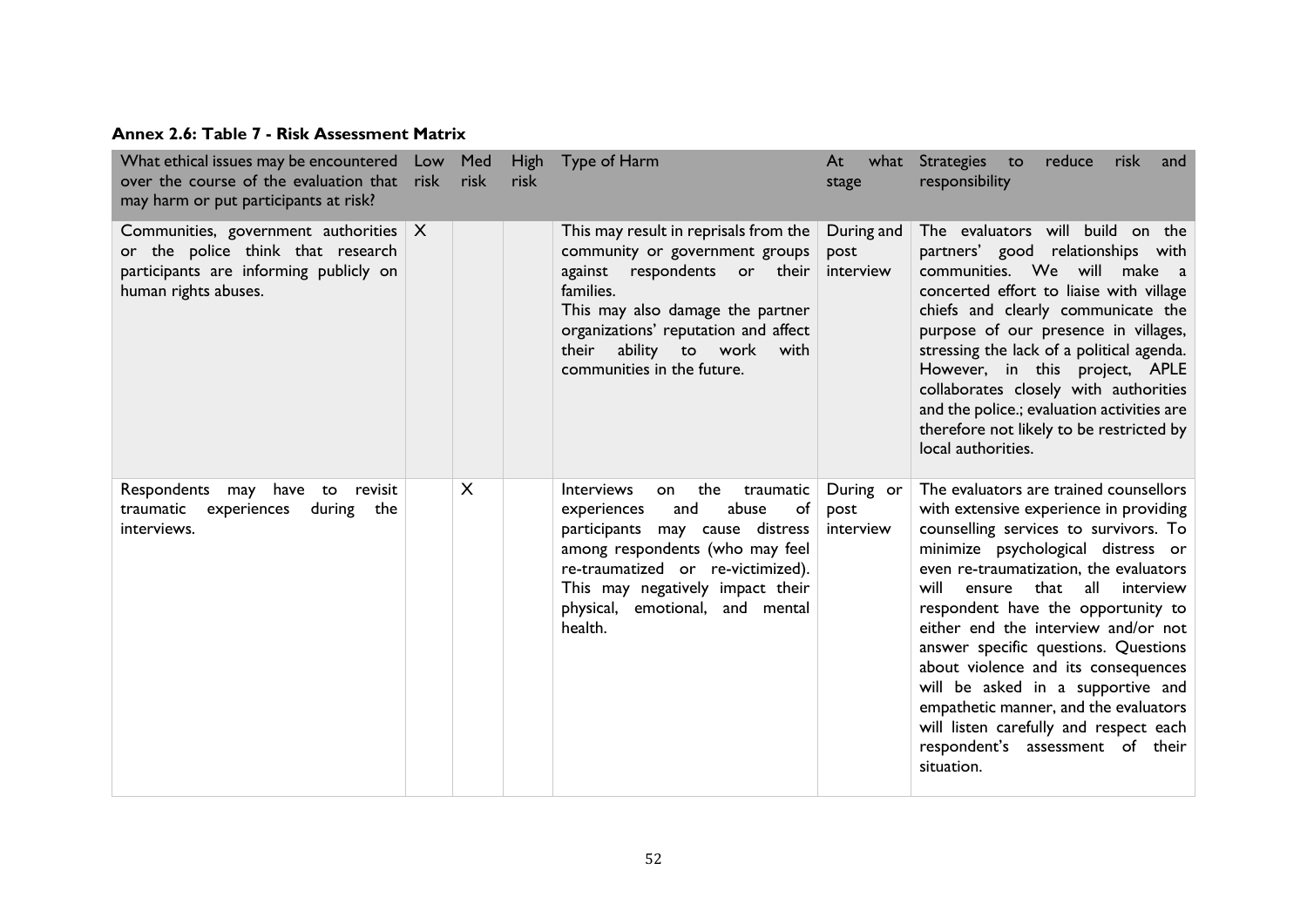| Resentment or insecurity on the part of $ X $<br>relatives<br>due<br>to<br>respondents'<br>participation in interviews.                                                                                                                                                                                                                  |              |   | There is a risk of dissatisfaction by<br>or even violence from a family<br>member. The response may take<br>place after the data collectors<br>depart. This could<br>lead to<br>unattended physical or emotional<br>distress of the respondent causing<br>further trauma.           | Post<br>interview                    | In anticipation of potential post-<br>interview violence, the evaluators will<br>prioritize the physical and emotional<br>safety of respondents. Therefore, the<br>evaluators will conduct all client<br>interviews in safe and confidential<br>settings.                                                                                                   |
|------------------------------------------------------------------------------------------------------------------------------------------------------------------------------------------------------------------------------------------------------------------------------------------------------------------------------------------|--------------|---|-------------------------------------------------------------------------------------------------------------------------------------------------------------------------------------------------------------------------------------------------------------------------------------|--------------------------------------|-------------------------------------------------------------------------------------------------------------------------------------------------------------------------------------------------------------------------------------------------------------------------------------------------------------------------------------------------------------|
| Other community or family members<br>of<br>respondent's<br>a<br>aware<br>are<br>participation in the evaluation and<br>misinterpret the nature or reason for<br>their involvement. There may be<br>misunderstanding regarding perceived<br>benefits of participation and there may<br>be judgement for talking about private<br>matters. |              | X | Participants, especially children, may<br>be judged or ostracized by family<br>and/or community members due to<br>misunderstandings<br>general<br>surrounding their involvement in<br>the evaluation, and this may reduce<br>their sense of safety and comfort in<br>the community. | During or<br>post<br>interview       | The evaluators will make clear that<br>there are no individual<br>benefits<br>attached to participation in the<br>evaluation. To this end, the evaluators<br>will inform the village chiefs in<br>community settings.<br>The evaluators will conduct all client<br>interviews in safe and confidential<br>settings.                                         |
| There is an accidental breach of $X$<br>confidentiality - i.e. data is misplaced.                                                                                                                                                                                                                                                        |              |   | This would risk exposing the<br>identities of respondents and put<br>them in danger of being targeted by<br>members of the community. This<br>may lead to negative physical or<br>emotional consequences.                                                                           | During or<br>post data<br>collection | The evaluators will take this issue<br>seriously and maintain the anonymity<br>of all respondents throughout the<br>evaluation. The evaluators will also<br>ensure that all collected information<br>are stored in secure locations including<br>soft copies of records. It is the<br>evaluators' responsibility to safeguard<br>all collected information. |
| Data is confiscated by the police or<br>military.                                                                                                                                                                                                                                                                                        | $\mathsf{X}$ |   | This may expose the identities of<br>respondents and put them at risk of<br>being harmed.                                                                                                                                                                                           | During or<br>post data<br>collection | Throughout the evaluation, the<br>evaluators will ensure the anonymity of<br>respondents. They will also take<br>preventive measures that make<br>handing over documents a last resort.<br>However, it is unlikely that the military,<br>police, or any other armed group will<br>confiscate any data collected by the<br>evaluators.                       |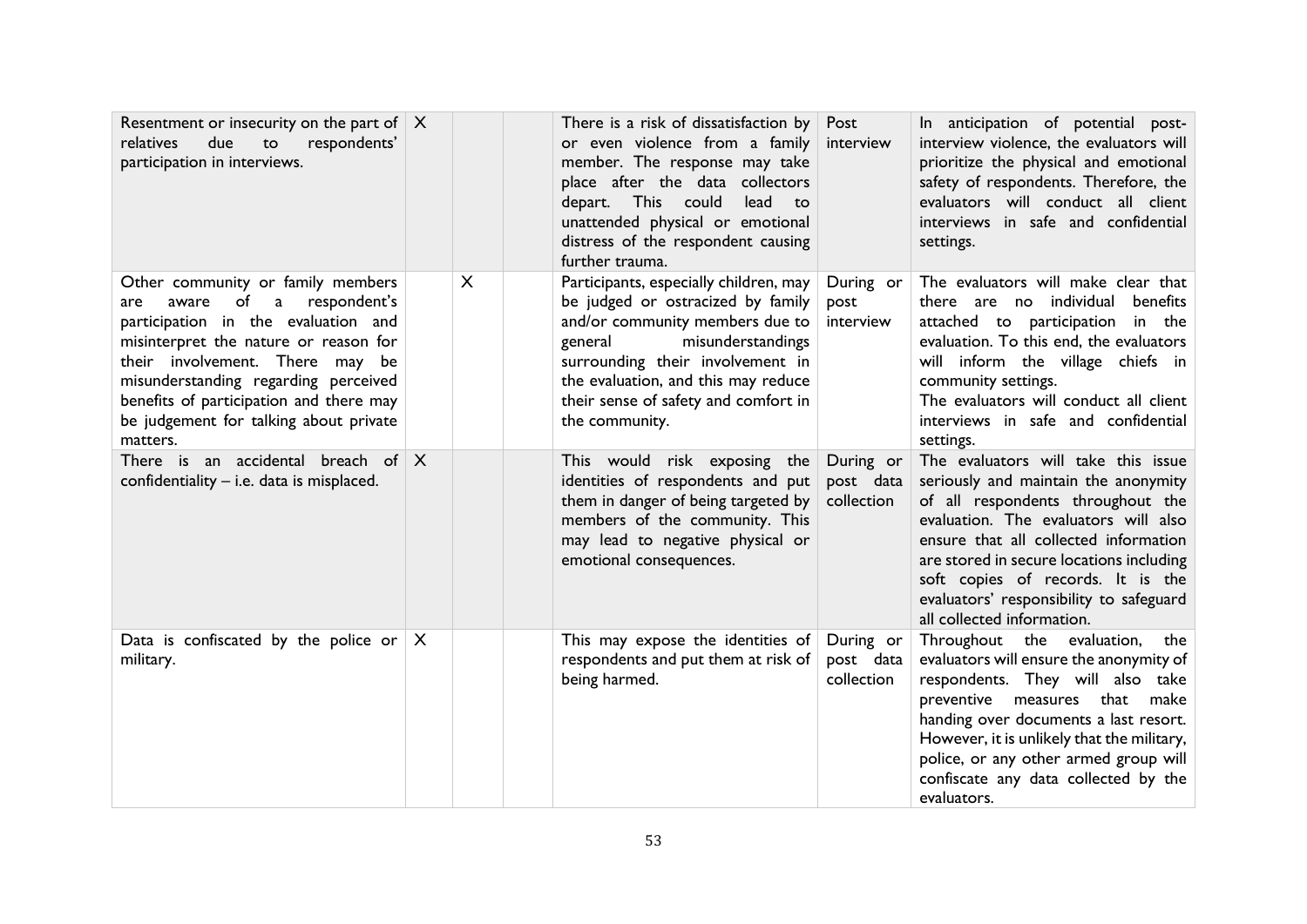| Child survivors bring their friends to the<br>interview, focus group discussions, or<br>nearby/hearing range.                 |              | X | This could put children at risk of<br>being traumatized by learning about<br>experiences of violence.                                                                                                    | During<br>interview                | evaluators will conduct all<br>The .<br>interviews in safe settings. In addition,<br>efforts will be made to remove other<br>children from the interview or<br>discussion. |
|-------------------------------------------------------------------------------------------------------------------------------|--------------|---|----------------------------------------------------------------------------------------------------------------------------------------------------------------------------------------------------------|------------------------------------|----------------------------------------------------------------------------------------------------------------------------------------------------------------------------|
| Due to the security situation or $ X $<br>interviews running over time, the<br>evaluators are required to travel at<br>night. |              |   | This may increase the risk of<br>physical injury from accidents.                                                                                                                                         | Inter-data<br>collection           | The evaluators will not travel at night<br>and will terminate interviews in good<br>time to avoid having to travel in the<br>dark.                                         |
| Interviews and FGDs are not held in a<br>private or safe place.                                                               | $\times$     |   | Respondents may feel potentially<br>unsafe/exposed. This may result in<br>anxiety which will affect their<br>emotional wellbeing as well as<br>reduce their willingness to take part<br>in the exercise. | During<br>interview                | To ensure respondents' privacy, all<br>interviews and focus group discussions<br>will be held in safe spaces.                                                              |
| The evaluators are threatened or<br>harmed.                                                                                   | $\mathsf{X}$ |   | This may result in physical injury and<br>emotional distress.                                                                                                                                            | During<br>interview                | The evaluators will ensure privacy<br>during all interviews to avoid such a<br>situation. Interviews will be held in safe<br>settings.                                     |
| The evaluation team is required to use<br>potentially unsafe transport.                                                       | X            |   | This could result in physical injury<br>from accidents.                                                                                                                                                  | Inter-data<br>collection<br>travel | The evaluators will make every effort<br>to use safe transport and<br>take<br>when<br>precautionary<br>measures<br>travelling.                                             |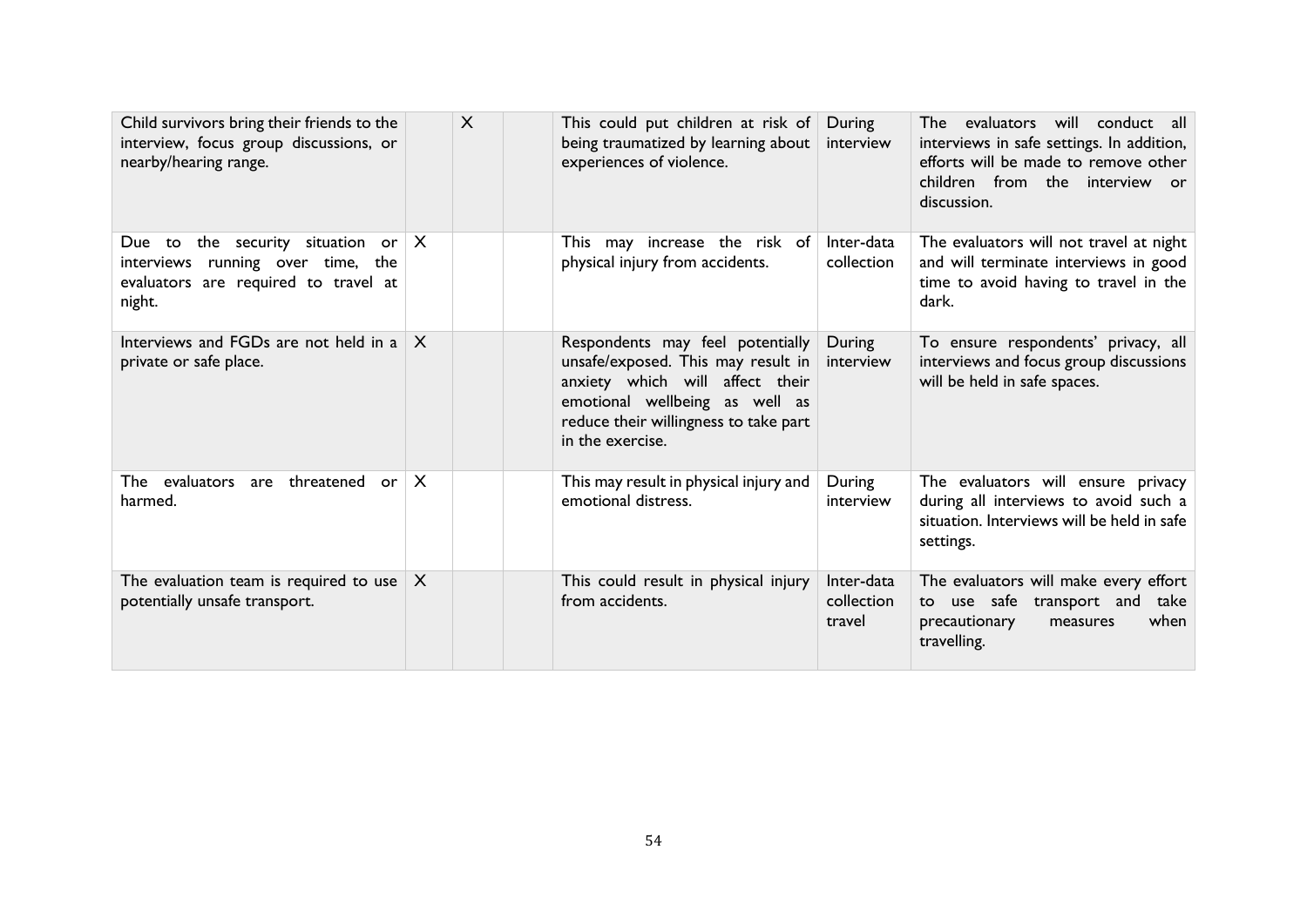# **ANNEX 3: SAMPLING STRATEGY AND LIST OF INFORMATION SOURCES**

# **Annex 3.1: Table 8 – Interview sampling**

|                        |                          | Interview respondents (48)          |                                                                                            |   |                                                                        |                       |
|------------------------|--------------------------|-------------------------------------|--------------------------------------------------------------------------------------------|---|------------------------------------------------------------------------|-----------------------|
| <b>Target Province</b> | <b>APLE Staff</b>        | <b>Child Survivors</b><br>Witnesses | <b>Police Officers</b><br>Family members<br>Judicial Officials<br>Caregivers<br>Government |   | <b>Partner Representatives</b><br>- NGOs<br>- Health service providers | Donor<br><b>Board</b> |
| Phnom Penh             | 10                       |                                     |                                                                                            |   |                                                                        |                       |
| Sieam Reap             | $\overline{\phantom{a}}$ |                                     |                                                                                            |   |                                                                        |                       |
| Total                  | 10                       | 8                                   | 4                                                                                          | 8 | ь                                                                      |                       |

# **Annex 3.2: Table 9 – FGD and SWOT analysis sampling**

|                        | SWOT/FGD participants (20) |                        |                      |       |  |  |  |
|------------------------|----------------------------|------------------------|----------------------|-------|--|--|--|
| <b>Target Province</b> | <b>APLE</b> staff          | <b>Child Survivors</b> | Family<br>Caregivers | Total |  |  |  |
| Phnom Penh (SWOT)      | O                          |                        |                      | ю     |  |  |  |
| Phnom Penh (FGD)       |                            |                        |                      |       |  |  |  |
| Siem Reap (FGD)        |                            |                        |                      | O     |  |  |  |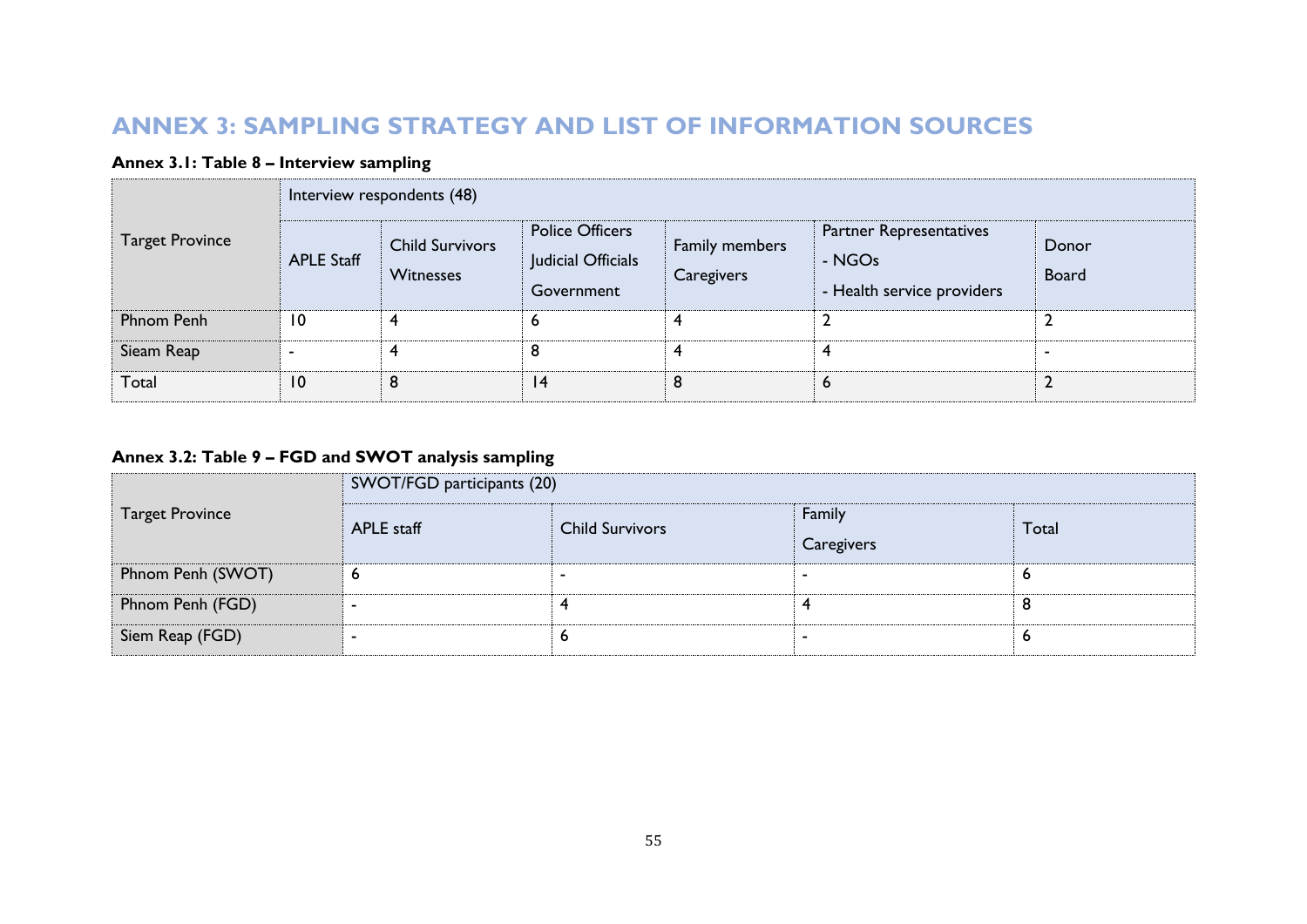# **Annex 3.3: Table 10 – Site visits sampling**

| <b>Target Province</b> | Site visits (15)                                               | Number of site visits |
|------------------------|----------------------------------------------------------------|-----------------------|
|                        | <b>APPLE Office Phnom Penh</b><br>$\overline{\phantom{a}}$     | 8                     |
|                        | Police Academy Phnom Penh<br>$\overline{\phantom{a}}$          |                       |
|                        | <b>CNCC Phnom Penh</b><br>$\overline{\phantom{a}}$             |                       |
| Phnom Penh             | AHTJP Headquarter Phnom Penh<br>$\overline{\phantom{a}}$       |                       |
|                        | MoSVY Phnom Penh<br>$\overline{\phantom{a}}$                   |                       |
|                        | DoSVY Phnom Penh<br>$\overline{\phantom{a}}$                   |                       |
|                        | NGO Headquarter Phnom Penh<br>$\overline{\phantom{a}}$         |                       |
|                        | NGO Headquarter Phnom Penh<br>$\overline{\phantom{a}}$         |                       |
|                        | AHTJP Headquarter Siem Reap<br>$\overline{\phantom{a}}$        |                       |
| Siem Reap              | DoSVY Siem Reap<br>$\overline{\phantom{a}}$                    |                       |
|                        | Court Siem Reap<br>$\overline{\phantom{a}}$                    |                       |
|                        | Angkor Children Hospital Siem Reap<br>$\overline{\phantom{a}}$ | $\overline{7}$        |
|                        | NGO Headquarter Siem Reap<br>$\overline{\phantom{a}}$          |                       |
|                        | NGO Headquarter Siem Reap<br>$\overline{\phantom{a}}$          |                       |
|                        | Restaurant Income Generation Siem Reap                         |                       |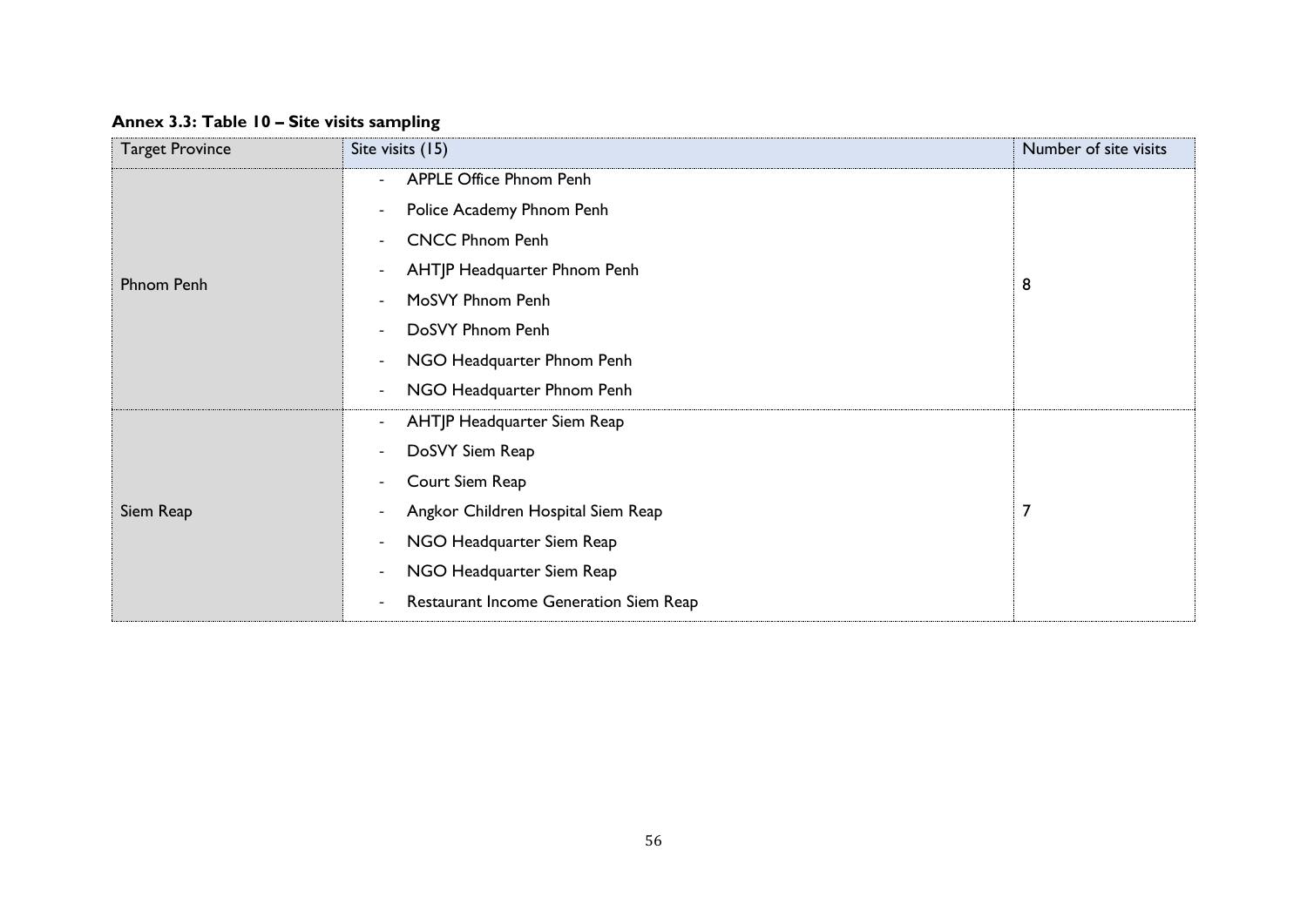# **Annex 3.4: Table 11 - List of project documents reviewed**

| List of project documents reviewed                                               |
|----------------------------------------------------------------------------------|
| <b>Terms of Reference</b>                                                        |
| <b>Technical Proposal</b>                                                        |
| Narrative semester reports                                                       |
| <b>APLE Results Matrix</b>                                                       |
| Change of Indicators Agreement                                                   |
| APLE-BfdW Final Report 2915 including Indicators Tracking Panel                  |
| Victim Centric Response Strategy in Cases of Child Sexual Abuse and Exploitation |
| For law enforcement - Facilitator's Guide                                        |
| Victim Centric Response Strategy in Cases of Child Sexual Abuse and Exploitation |
| For law enforcement - Textbook                                                   |
| Victim Centric Response Strategy in Cases of Child Sexual Abuse and Exploitation |
| For law enforcement - Workbook                                                   |
| APLE Strategic Plan (2016-2020)                                                  |
| <b>APLE Child Protection Policy</b>                                              |
| <b>APLE Communications Policy</b>                                                |
| <b>APLE Grievance Policy</b>                                                     |
| <b>APLE Equality and Diversity Policy</b>                                        |
| <b>APLE Environmental Protection Policy</b>                                      |
| APLE Confidentiality Data Protection Policy                                      |
| <b>APLE Modern Slavery Policy</b>                                                |
| <b>APLE Speak Up Policy</b>                                                      |
| APLE Expert Paper - Travelling Child Sex Offenders in Cambodia                   |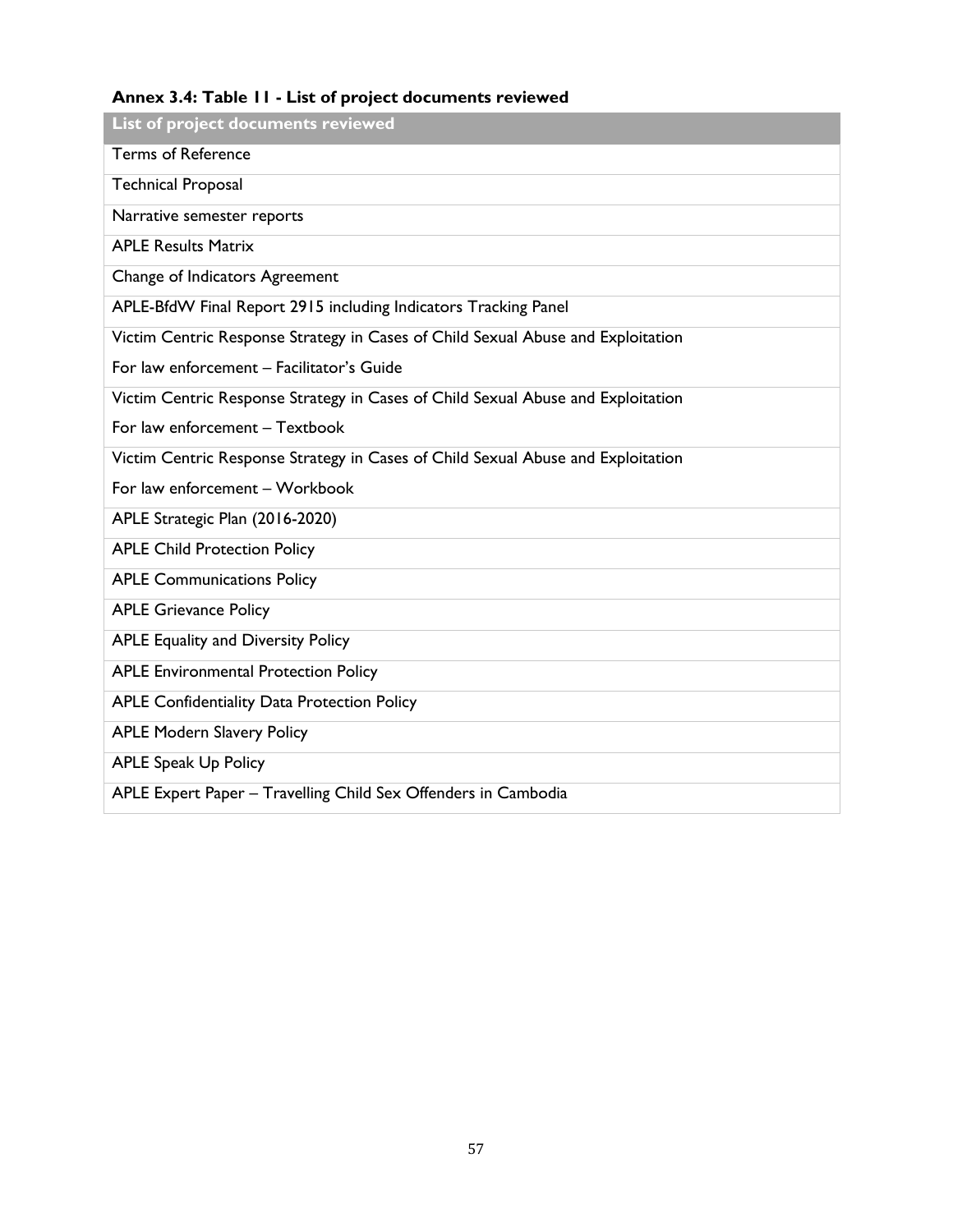### **Annex 3.5: Table 12 - List of background literature and reports reviewed**

**List of background literature reviewed**

Ahmed, A. & Meena S. (2012) ""We Have the Right Not to Be 'Rescued'..." When Anti-Trafficking Programmes Undermine the Health and Well-Being of Sex Workers." Anti – Trafficking Review, no. 1: 149-65

Allain, J. (2013). Slavery in International Law: Of Human Exploitation and Trafficking. Leiden : Boston: Martinus Nijhoff Publishers.

APLE (2014). "Investigating Travelling Child Sex Offender - An Analysis of the Trends and Challenges in the field of CSE in Cambodia". Retrieved from http://aplecambodia.org/wpcontent/uploads/2015/03/Analytical-Report-on-Investigating-TravelingChild-Sex-Offenders-Web-Version.pdf

Aronowitz, A. (2009) Human Trafficking, Human Misery: The Global Trade in Human Beings. Global Crime and Justice. WesAPLErt, Connecticut: Praeger.

Autencio, G. (2013). Community level assessment report on child protection systems. Phnom Penh: World Vision Cambodia.

Bang, B. (2014) Commercial Sexual Exploitation of Children. Springerbriefs in Psychology, Behavioral Criminology. New York: Springer, 2014

Behnke, A. M. (2014) Up for Sale: Human Trafficking and Modern Slavery. Minneapolis: 21st Century Books.

Boyle, R. (2009). My Heart Is Here: Alternative Care and Reintegration of Child Trafficking Victims and Other Vulnerable Children. International Organization for Migration.

Burke, M. C. (2013). Human Trafficking: Interdisciplinary Perspectives. New York, NY: Routledge.

Cambodia National Council for Children (2015). Decision on the establishment of the national child protection commission. Phnom Penh: Cambodia National Council for Children.

CDRI (2015). Eliminating Exploitative Child Labour through education and livelihoods. Phnom Penh: CDRI.

Davis, J. & Miles, G. (2014), "I want to be brave, a Baseline Study on the Vulnerabilities of Street-Working Boys to Sexual Exploitation in Sihanoukville, Cambodia", Phnom Penh: LOVE146, 13.

Ebbe, O. & Dilip K. (2008). Global Trafficking in Women and Children. Boca Raton: Taylor and Francis.

Goździak, Elżbieta M. (2008) "On Challenges, Dilemmas, and Opportunities in Studying Trafficked Children." Anthropological Quarterly 81, no. 4: 903-23

Hoang, K. (2014). Human Trafficking Reconsidered: Rethinking the Problem, Envisioning New Solutions. New York ; London: International Debate Education Association.

Jacobsen, T. (2014). "Debt Bondage in Cambodia's Past -- and Implications for Its Present." Studies in Gender and Sexuality Vol. 15, No. 1: 32-43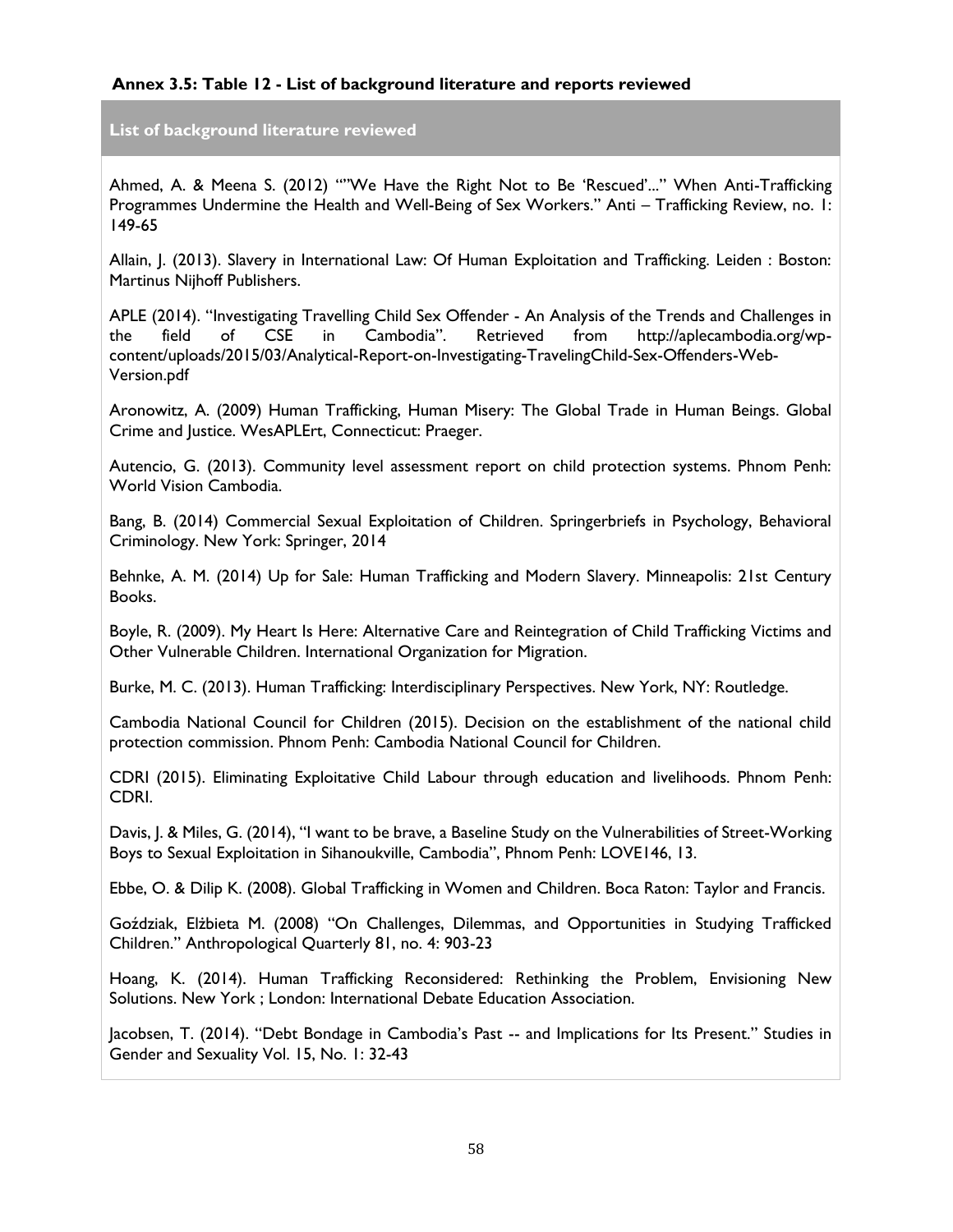Kendall, Virginia M. (2012). Child Exploitation and Trafficking: Examining the Global Challenges and U.S. Responses. Lanham: Rowman & Littlefield.

Keo, C. (2014). Human Trafficking in Cambodia. Routledge Contemporary Southeast Asia Series. London; New York: Routledge, Taylor & Francis Group.

Keo, C. (214), Thierry Bouhours, Roderic Broadhurst, and Brigitte Bouhours. "Human Trafficking and Moral Panic in Cambodia." The ANNALS of the American Academy of Political and Social Science Vol. 653, No. 1: 202-24.

Kingdom of Cambodia (2008). Law on Suppression of Human Trafficking and Sexual Exploitation. Retrieved from [http://senate.gov.kh/law/admin/upload/Law\\_005\\_02\\_08.pdf](http://senate.gov.kh/law/admin/upload/Law_005_02_08.pdf)

Kingdom of Cambodia (2013). National Action Plan to Prevent Violence Against Women. Retrieved from https://cambodia.unfpa.org/sites/default/files/pub-pdf/NAPVAW2014-2018%28Eng%29.pdf

Kingdom of Cambodia (2014). National Guidelines for Managing Violence Against Women and Children in the Health System. Retrieved from https://cambodia.unfpa.org/sites/default/files/pubpdf/National Guidelines for Managing VAW C in the Health System reprint.pdf

Kneebone, S. & Debeljak, J. (2012). Transnational Crime and Human Rights: Responses to Human Trafficking in the Greater Mekong Subregion. Vol. 20, New York: Routledge.

Licadho (2015). Getting away with it: the treatment of rape in Cambodia's justice system. Phnom Penh: LICADHO.

McCauley, H. L., Decker, M. & Silverman, J. (2010). "Trafficking Experiences and Violence Victimization of Sex-Trafficked Young Women in Cambodia." International Journal of Gynecology & Obstetrics 110, no. 3: 266-67

Nguyn, P. & Gironde, C. (2010). "Negotiating (in)Dependency: Social Journeys of Vietnamese Women to Cambodia". Asian Journal of Social Science 38, no. 6: 933-47

Rosquist, C. (2017) "No Child's Play: Migration, Child Labour and Sexual Exploitation in Thailand and Cambodia". Retrieved from https://www.tourism-watch.de/en/content/no-childs-play-migration-childlabour-and-sexual-exploitation-thailandand-cambodia

Steinfatt, Th. (2011) "Sex Trafficking in Cambodia: Fabricated Numbers Versus Empirical Evidence." Crime, Law and Social Change 56, no. 5: 443-62.

UNODC (2014). "Protecting the Future: Improving the Response to Child Sex Offending in Southeast Asia". Retrieved from https://www.unodc.org/documents/southeastasiaandpacific/Publications/2015/childhood/2014.08.28.Prot ecting the FutureResponding to CSO.pdf.

UNICEF (2014). Cambodia's violence against children survey 2013. Phnom Penh: UNICEF.

UNICEF Cambodia (2017). "UNICEF in Cambodia: 2016- 2018 Country programme communication package". Retrieved from https://www.unicef.org/cambodia/results\_for\_children\_25260.html.

World Vision (2014). " Sex, Abuse and Childhood - A study about knowledge, attitudes and practices relating to child sexual abuse, including in travel and tourism, in Cambodia, Lao PDR, Thailand and Vietnam". Retrieved from http://www.worldvision.at/sites/default/files/Sex-Abuse-Childhood-Report.pdf.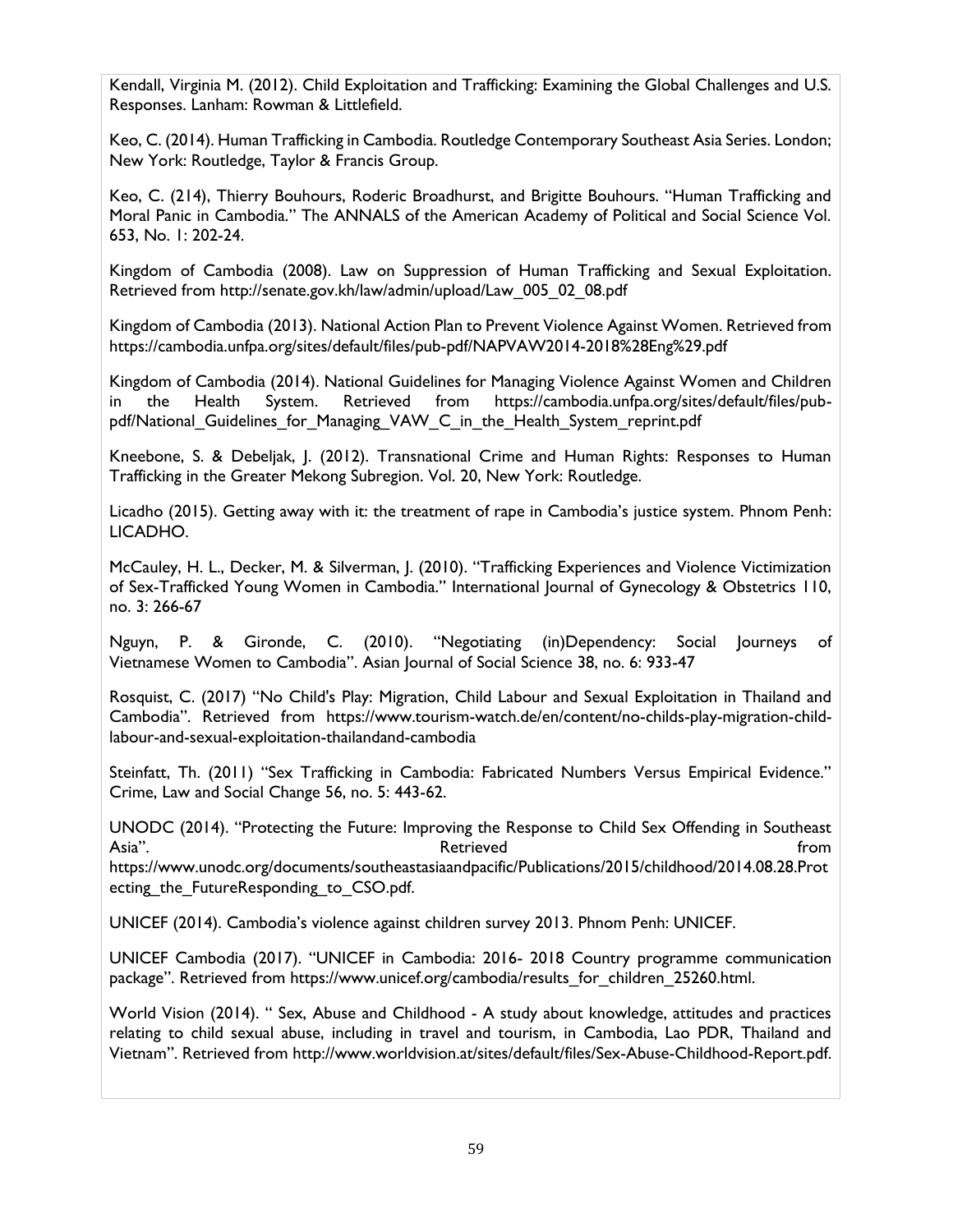# **ANNEX 4: EVALUATION WORK PLAN**

| Annex 4.1:Table 13 – Evaluation Work Plan |  |  |  |
|-------------------------------------------|--|--|--|
|-------------------------------------------|--|--|--|

| <b>No</b>       | <b>Activities</b>                                                                                                                                            | No. of Days                                          | <b>Dates</b>     |
|-----------------|--------------------------------------------------------------------------------------------------------------------------------------------------------------|------------------------------------------------------|------------------|
|                 | Analysis of project documents<br>Evaluation design<br>Inception report<br><b>Inception Meeting</b><br>Integration of feedback                                | 2 days (Julian)<br>1/2 day (Research<br>Facilitator) | $15 - 18$ Oct    |
| $\overline{2}$  | Preparation of field missions:<br>Design of questionnaires, guidelines,<br>consent form, etc.<br>Arrangement of interviews/FGDs<br>and logistic arrangements | I day (Julian)<br>1/2 day (Research<br>Facilitator)  | 19 Oct           |
| $\mathbf{3}$    | Feedback Inception Report                                                                                                                                    |                                                      | 21 Oct           |
| 4               | Individual interviews headquarter                                                                                                                            | 2 days (Julian)                                      | 22 - 23 Oct      |
| 5               | SWOT analysis workshop<br>Individual interviews headquarter                                                                                                  | I day (Julian)<br>I day (Research<br>Facilitator)    | 26 Oct           |
| 6               | Individual interviews beneficiaries                                                                                                                          | 3 days (Julian)<br>3 days (Research<br>Facilitator)  | 27 - 29 Oct      |
| $\overline{7}$  | <b>Water Festival</b>                                                                                                                                        |                                                      | $30$ Oct - I Nov |
| 8               | Field mission Siem Reap<br>Travel PP - SR                                                                                                                    | I day                                                | 2 Nov            |
| 9               | Interviews with SR staff and<br>beneficiaries                                                                                                                | I day (Julian)<br>I day (Research<br>Facilitator)    | 3 Nov            |
| $\overline{10}$ | Interviews with beneficiaries<br><b>FGD Children</b>                                                                                                         | 4 days (Julian)<br>4 days (Research<br>Facilitator)  | $4$ Nov $-7$ Nov |
| $\mathbf{H}$    | Interviews with NGO and<br>government partners                                                                                                               | I day (Julian)<br>I day (Research<br>Facilitator)    | 10 Nov           |
| 12              | Travel SR - PP                                                                                                                                               | I day                                                | II Nov           |
| 3               | Follow-up Interviews Phnom Penh<br><b>FGD</b>                                                                                                                | I day                                                | 12 Nov - 13 Nov  |
| 4               | Analysis and report writing:<br>Analysis of evaluation findings<br>Preparation of draft report<br>Meeting APLE strategic plan                                | 4 days (Julian)                                      | 17 - 20 Nov      |